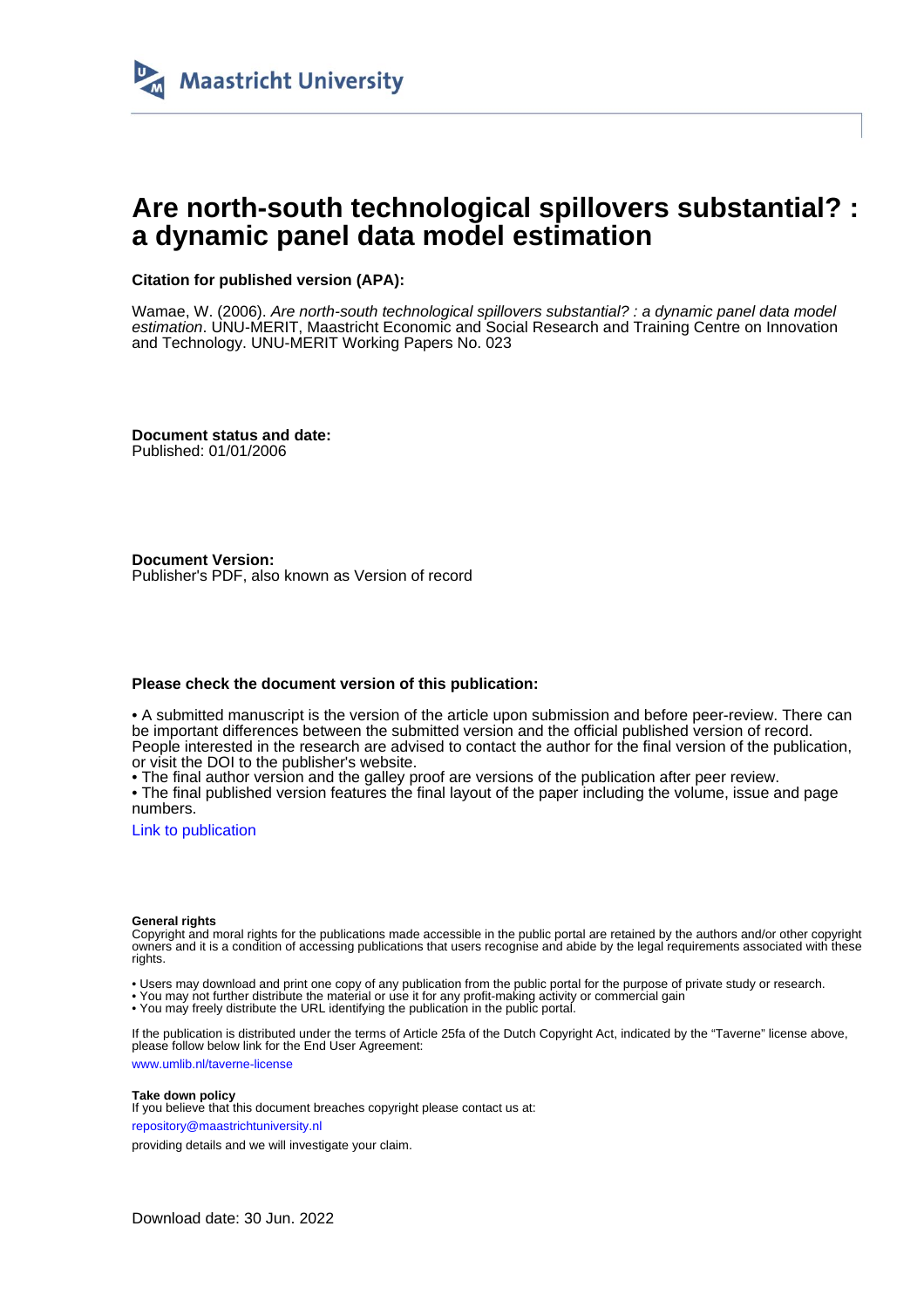

# **Working Paper Series**

**#2006-023** 

# **Are North-South Technological Spillovers Substantial? A dynamic panel data model estimation**

**Watu Wamae**

**May 2006** 

United Nations University - Maastricht Economic and social Research and training centre on Innovation and Technology Keizer Karelplein 19, 6211 TC Maastricht, The Netherlands Tel: (31) (43) 350 6300, Fax: (31) (43) 350 6399, e-mail: info@merit.unu.edu, URL: http://www.merit.unu.edu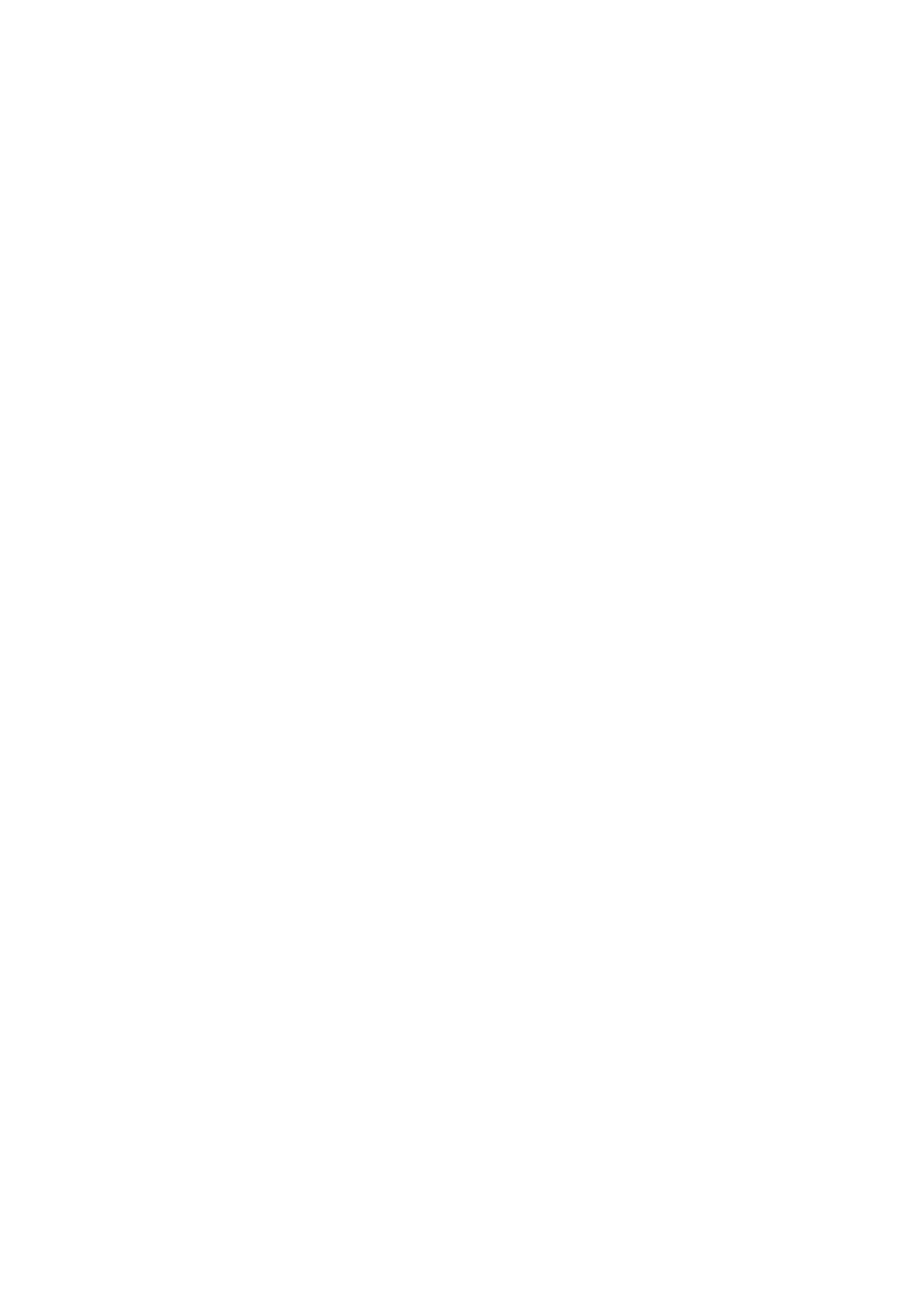# **Are North-South Technological Spillovers Substantial? A dynamic panel data model estimation**

Watu Wamae $<sup>1</sup>$ </sup>

May, 2006

#### **Abstract**

 $\overline{a}$ 

.

This paper argues that *actual* technological spillovers are not substantial in developing countries because of the absence of an absorptive capacity. We carry out a panel data analysis in an attempt to gain insight into the specific aspects that enable economies to benefit from the backlog of existing knowledge. Our findings indicate that low productivity effects of human capital coupled with weak or virtually inexistent systems of innovation are at the root of the observed ambiguity with regard to the spillovers gains that are expected to play a significant role in sparking growth.

Keywords: absorptive capacity, spillovers, developing countries, systems of innovation JEL codes: C33, O47, O57

#### **UNU-MERIT Working Papers ISSN 1871-9872**

#### Copyright © 2006 UNITED NATIONS UNIVERSITY Maastricht Economic and social Research and training centre on Innovation and Technology, UNU-MERIT

*UNU-MERIT Working Papers intend to disseminate preliminary results of the research carried out at the institute to attract comments* 

<sup>1</sup> Centre de Recherche sur les Dynamiques et Politiques Economiques et l'Economie des Ressources (CEDERS), Faculté des Sciences Economique et Gestion, Université de la Méditerranée, 14 avenue Jules Ferry, 13621 Aix en Provence, France. Email : watu.wamae@gmail.com I am grateful to Keld Laursen for his comments and suggestions on earlier drafts of this paper. The usual disclaimer applies.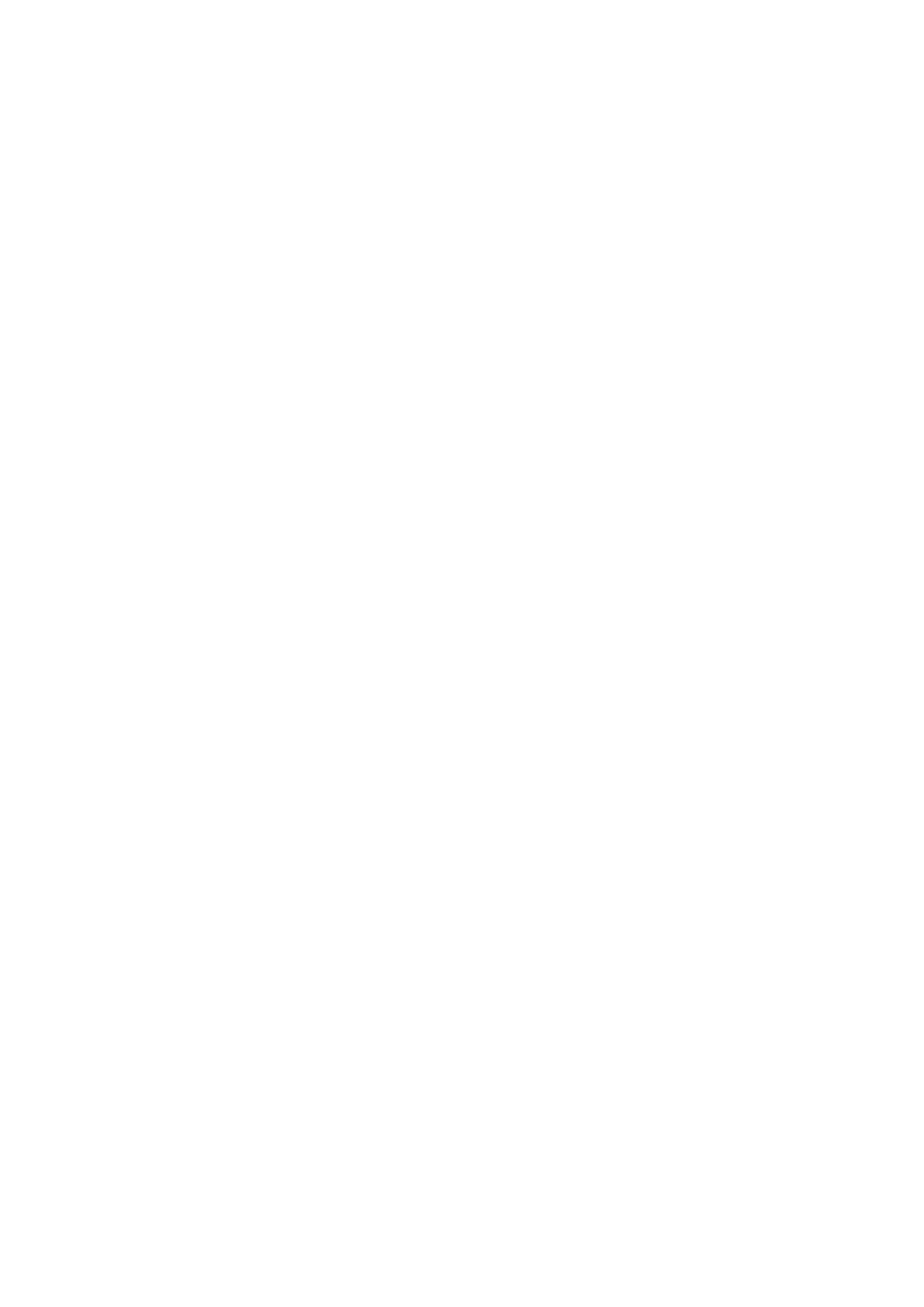#### **I. Introduction**

1

Amongst developing countries, there is a growing rift between the few economies that have managed to "take-off" and the overwhelming majority that is increasingly being marginalised by the current economic trend of rapid transformations. From a more general perspective, there is a great deal of evidence against the inevitable convergence predicted by earlier models, Solow (1956). Temple (1999) points out that, *"Poor countries are not catching up*  with the rich, and to some extent the international income distribution is becoming *polarized.*" This situation has arisen with technology taking the centre stage in driving economies and modifying dynamics in the global economy. The question we address in this paper is: What lies behind the ability of a handful of developing countries to catch up with industrialised countries while the vast majority recedes further into marginalisation?

Technology led growth is characterised by rapid changes, due to pressure from such factors as rapid technical change and liberalisation, and evidence suggests that the returns to human capital are increasing, resulting in skill-biased technical change. However, the primary focus of classical, neoclassical and endogenous growth theory remains the allocation of scarce resources, consequently occulting structural feedback mechanisms that determine the dynamism of linkages and synergies in a rapidly changing environment. The national systems of innovation is an alternative approach proposed within the evolutionary technical change framework.

Pioneered and elaborated by Nelson & Winter (1982), Rosenberg (1986), Freeman (1987) among others, the national systems of innovation approach emphasises that the innovation process is a process of interactive learning in which actors improve their competences. $2$  The

<sup>&</sup>lt;sup>2</sup> Nelson & Winter (1982) articulated the evolutionary theory of firms and markets, Rosenberg (1988) the chain linked model as an alternative to the linear model and Freeman (1987) empirical findings.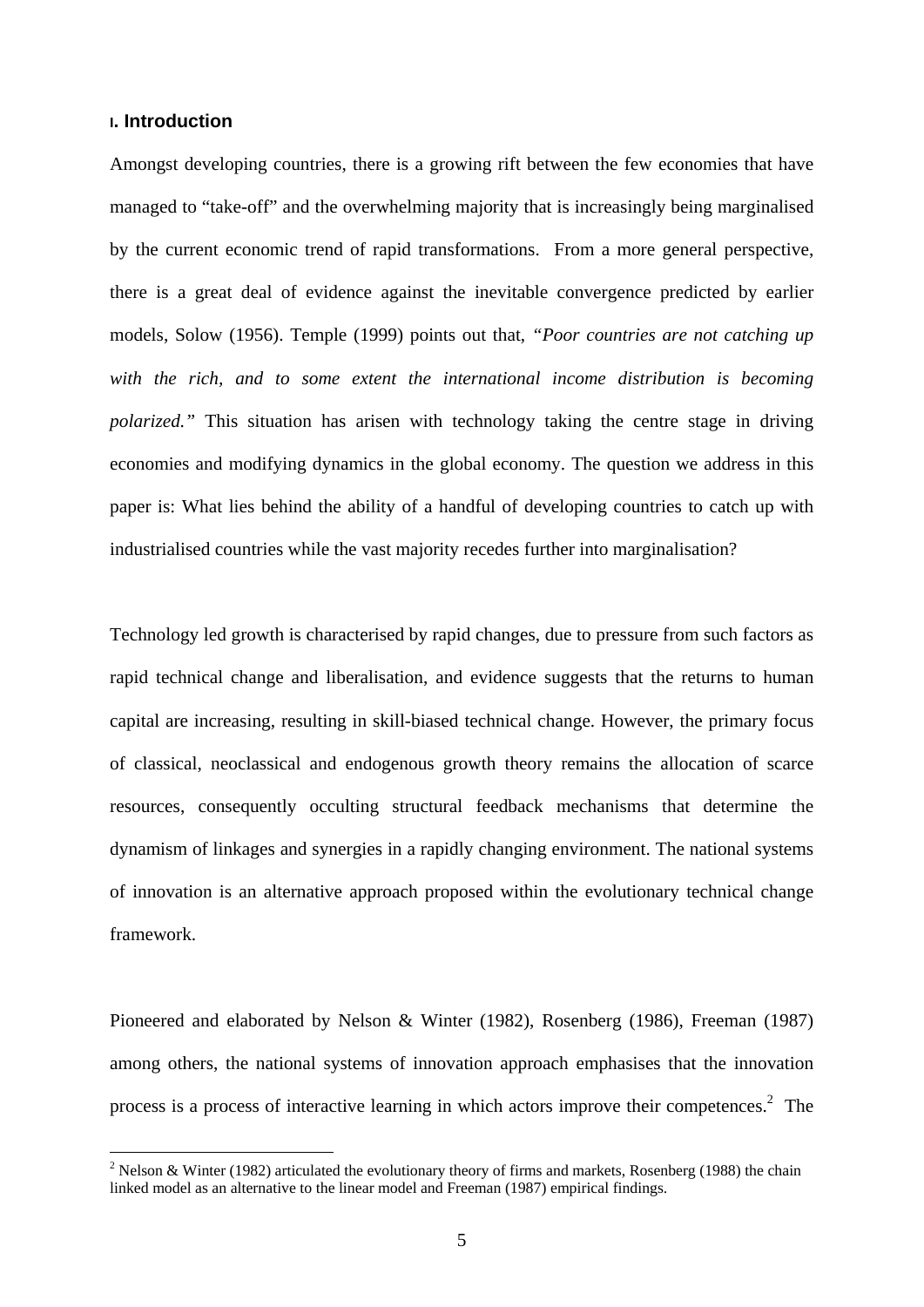endogenous structural, institutional and social factors, which constitute the so-called technological gap, have been stressed within the systems of innovation approach as largely responsible for driving economies apart. The underlying fact is that rapid economic transformations render competence acquisition increasingly tacit, and hence the importance of an adequate system of networks and linkages between and amongst research institutes, firms and the government in an economic system. This reflects the important role of economic structures and institutions in determining the rate and direction of innovative activities.

This paper attempts to show how the wide divergence amongst economies is mirrored by the rate of growth of knowledge, and that it reflects structural, institutional and social factors. More specifically, we argue that domestic innovation in developing countries is a vital source of sustainable growth despite the popular view that importing high technology equipment is the best way or even the only way to ignite growth in developing countries, and especially in the poorest, since they hardly invest in domestic R&D and innovation systems are virtually inexistent. Domestic innovation creates domestic technological capacities and capabilities, which increase the potential for technical progress through the interdependent process of domestic knowledge creation and the development of an absorptive capacity, and thus provides a solid basis for growth: the economic dynamism created by local innovation forms the basis for knowledge assimilation without which foreign technology cannot be absorbed and successful take-off that leads to catching up cannot take place.

Our argument is supported by the observations made by economist of technical change regarding the dual role of innovative activities. For example, Cohen & Levinthal (1989) argue that *"while R&D obviously generates innovations, it also develops the firm's ability to identify, assimilate, and exploit knowledge from the environment."* They further qualify this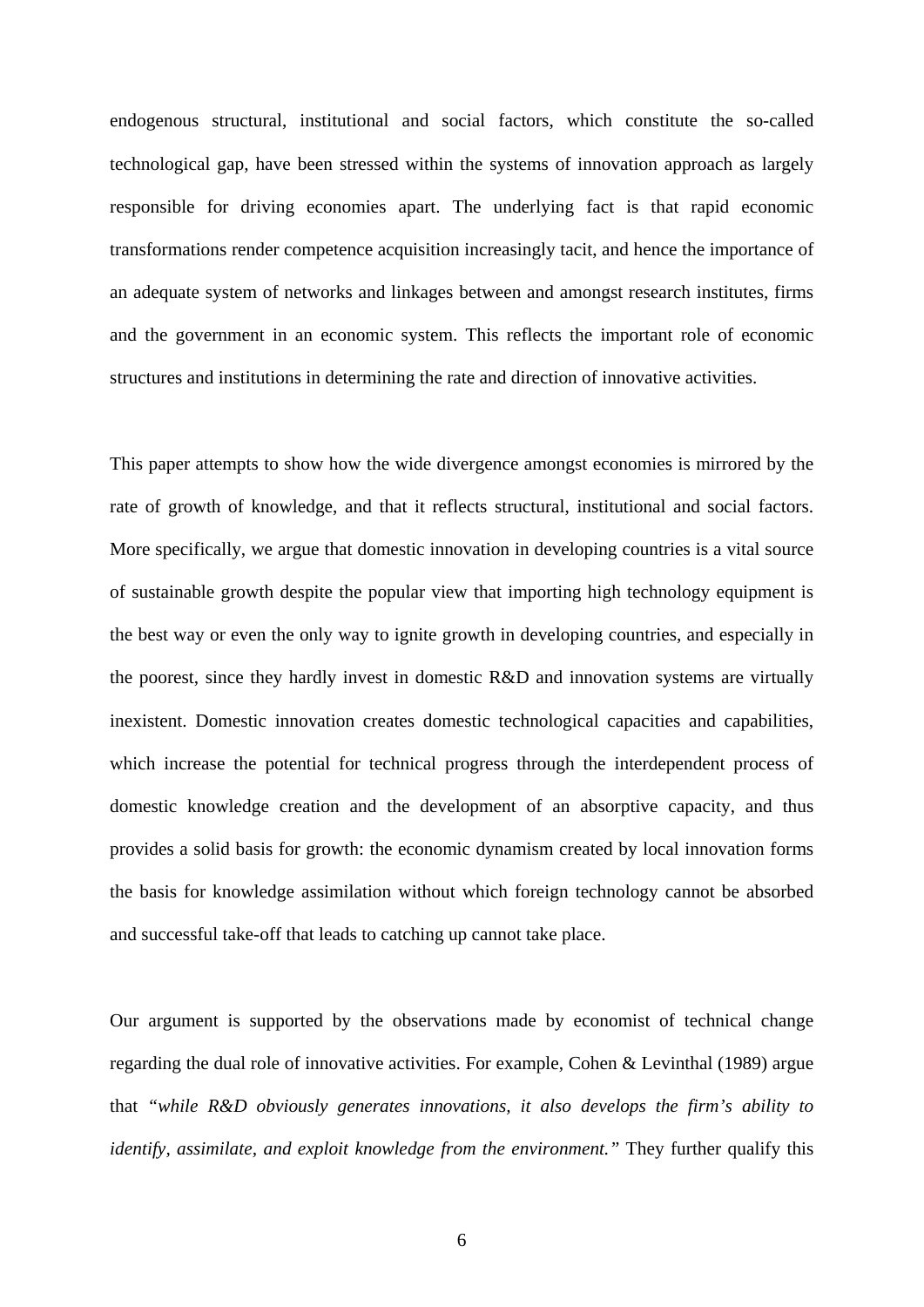argument in which they postulate that *"firms conduct basic research less for particular results than to be able to provide themselves with the general background knowledge that would permit them to exploit rapidly useful scientific and technological knowledge…"*, Cohen & Levinthal (1990). Basic research broadens the knowledge base to create a critical overlap with new knowledge. In a similar vein, Abramovitz (1986) suggests that technical congruence is one of the elements that support the capacity of followers to exploit existing knowledge.

Foreign R&D is often considered as the main means of acquiring technology, and an analysis of north-south spillovers has led to a heated debate. Substantial economic literature propounds that technological growth in developing countries depends on foreign technology acquired through international transfer of technology, and as a result technology diffuses from the north to the south resulting in a reduction of the technology gap over time. For example, Coe, Helpman & Hoiffmaister (1997) empirically examine the extent to which developing countries, which hardly investment in their own R&D benefit from R&D performed in industrialised countries, and conclude that spillovers from the north to the south are substantial. Such contentions have been met with resistance in view of the fact that foreign R&D cannot on its own revamp systems of innovation: it appears unlikely that foreign technology may have much impact in the absence of an absorptive capacity. Indeed, the capacity to benefit from foreign technology appears to depend on the systems of innovation whose development relies largely on domestic innovation rather than on foreign technology.

An avalanche of empirical studies indicating that technology diffusion from industrialised countries has stronger effects in relatively rich countries than in poorer ones reinforces this point, Eaton & Kortum (1996), Xu (2000) and Keller (2001d). It is more probable that development of an absorptive capacity - which implies the need to focus on investment in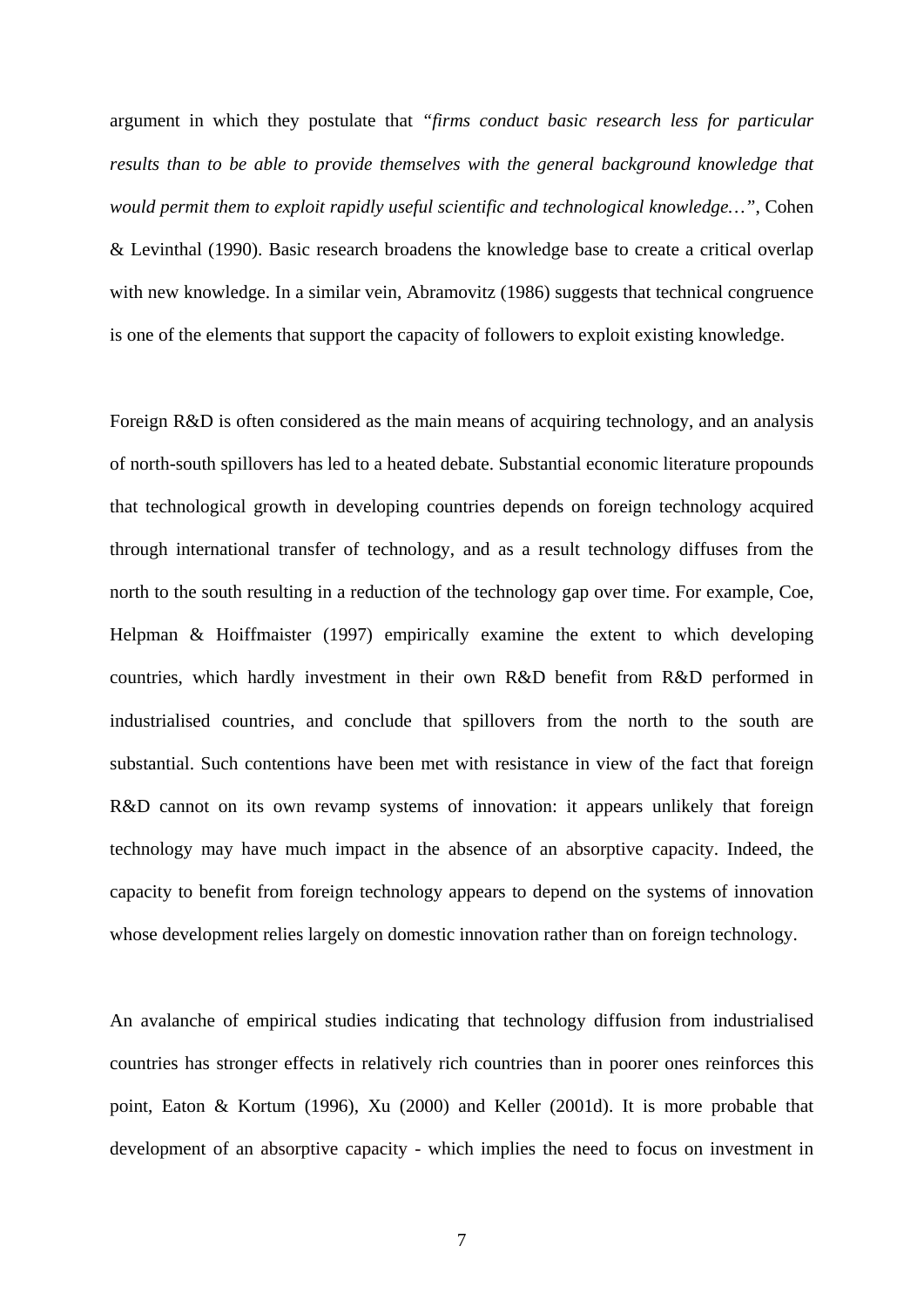domestic R&D, and human capital development as well as reinforcement of networks and linkages in the case of poorer developing countries - is paramount for productivity growth. In our paper, we show that domestic innovation lies at the core of the technology gap and is key to shrinking income differences over time.

Traditionally the concept of absorptive capacity has been associated with R&D activities in firms. Recent literature has broadened it to relate to the competence building in a rapidly changing economy as well as to include larger entities such as industrial districts, countries and regions. We note that innovation that arises from R&D is not the autonomous determinant of technical change: incremental transformations are responsible for the bulk of technological knowledge. In our analysis, domestic innovation in developing countries specifically relates to innovative activities based mainly on incremental knowledge. We define variables that relate to innovative activities, and in particular to technological knowledge dynamism at an economy level and then analyse their trends across groups of developing countries. The aim is to map out countries' ability to establish technological learning systems, and hence, to create technological knowledge that leads to technical progress.

We use the approach that consists in viewing total factor productivity as a residual in the production function. The residual is obtained by computing the ratio of national income to factors of production in a model that relates output to factor inputs, and a relationship between total factor productivity growth and both domestic and foreign knowledge is established in the next section. Section III discusses the estimation procedure of our dynamic panel data model and results of the estimation are presented in section IV. Alternative ways of determining domestic knowledge are discussed in section V. The last section concludes.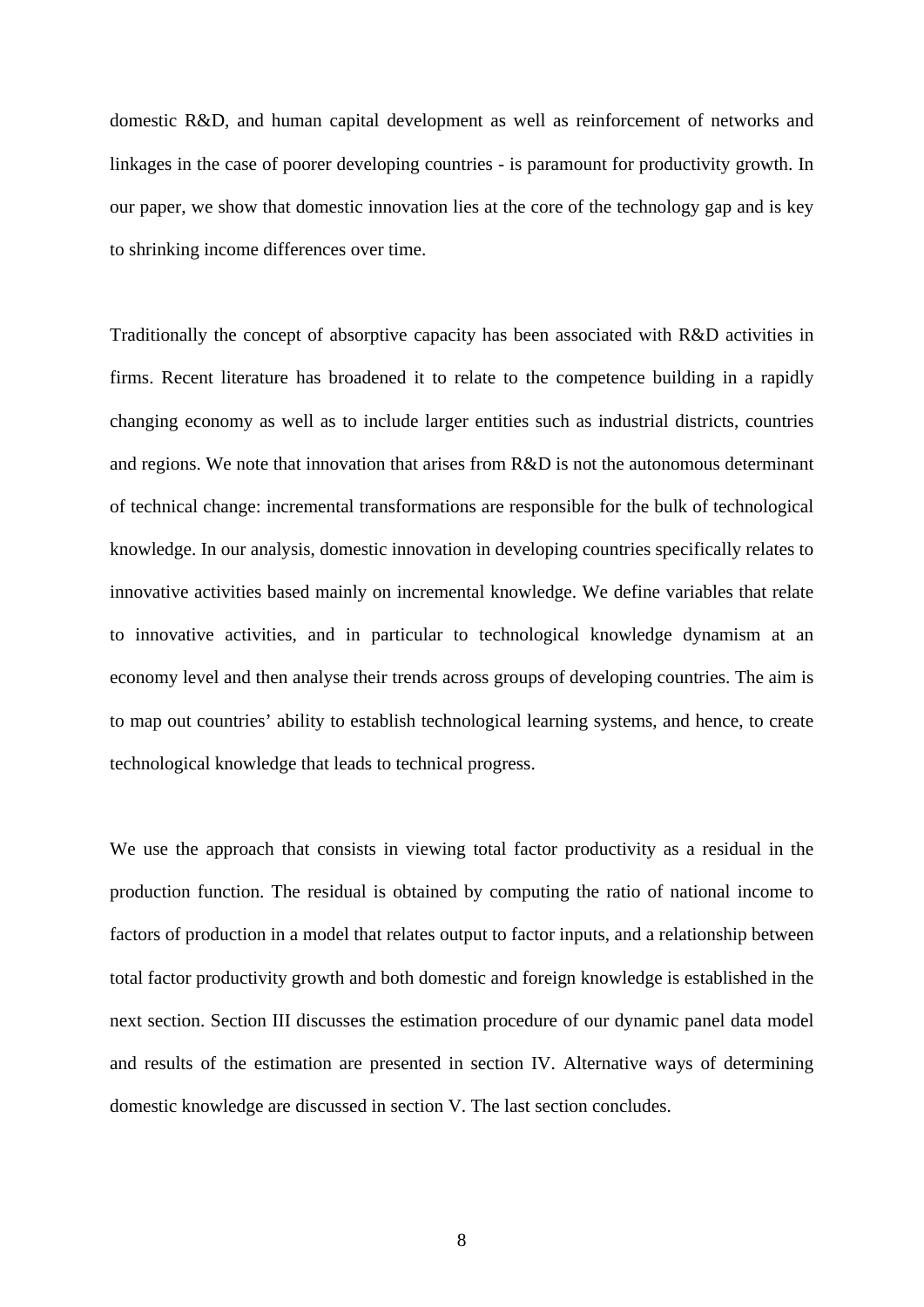#### **II. The model**

We base our analysis on the approach introduced in the 1950's that views the residual of a Cobb-Douglas aggregate production function as the technology component.

$$
Y = AF(K, H, L) \tag{1}
$$

Output *Y* depends on technology *A*, physical capital *K* , human capital *H* and labour *L* . One way of increasing output consists in increasing labour and/or investing in physical and human capital. However, growth of output ultimately yields to diminishing returns. The second way requires the improvement of the efficiency with which factor inputs are used i.e. improving technology *A*, and it results in sustainable growth.

In his estimates on productivity growth in the US economy, Solow (1957) found that technical change accounted for 80% of per capita growth while capital accumulation accounted for the remaining 20%. Easterly and Levine (2002) also found that technology, other than that incorporated in inputs, plays a fundamental role in growth. Technology or that 'something else' (as they termed it) that determines growth constituted two thirds of output while inputs accounted for only one third. Our study focuses on this technology term *A*.

We consider that the technological knowledge *A* is the component that permits countries to trigger off and maintain sustainable growth because it leads to an increase in output per unit input. Changes in the productivity of production processes are usually measured by variations in total factor productivity, the efficiency with which factor inputs are used. Cross-country differences in total factor productivity reflect differences in technology level. Total factor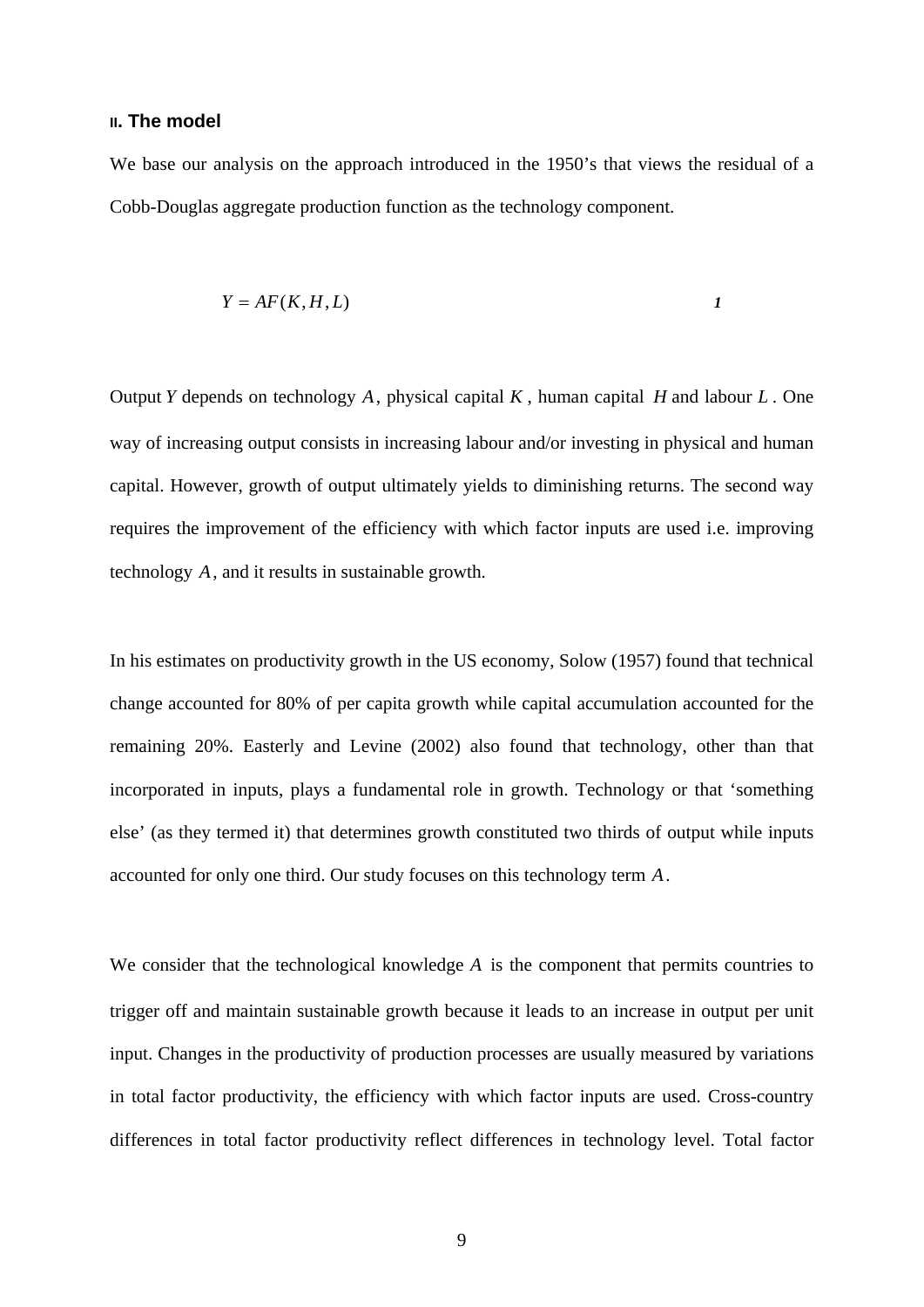productivity is thus taken as a measure for the contribution of technical change to growth Kaldor  $(1957).$ <sup>3</sup>

#### *Measurement of total factor productivity*

1

We use a production function approach to relate total factor productivity to domestic and foreign innovation efforts. A Cobb-Douglas specification for aggregate production appears appropriate in the determination of total factor productivity since the rates of return to factor inputs form constant proportions of national income over time, which is one of stylised facts of economic growth, Kaldor (1961).

Mankiw, Romer & Weil (1992) integrate human capital in the textbook Solow growth model, which assumes a Cobb-Douglas production function. The resulting so-called "Augmented Solow model" takes the time spent in school as a measure of human capital investment. However, their integration of schooling in the Cobb-Douglas specification for aggregate production has a drawback: the rate of return to schooling is inversely proportional to years of schooling in the workforce, consequently implying high returns to schooling in countries with low stocks of education. Bloom et al (2004) note that in microeconomic studies, returns to education are found to be constant across countries, but no systematic variations of returns to schooling with income or years of schooling of the workforce are observed.

We adopt a standard production function in which aggregate production results from physical capital and human capital adjusted labour inputs,

 $3$  In growth accounting, an index that combines all measurable inputs is estimated and used to measure the rate of growth of national income i.e. to measure total factor productivity. However, a fundamental difficulty in modelling total factor productivity is that no independent measure for it exists.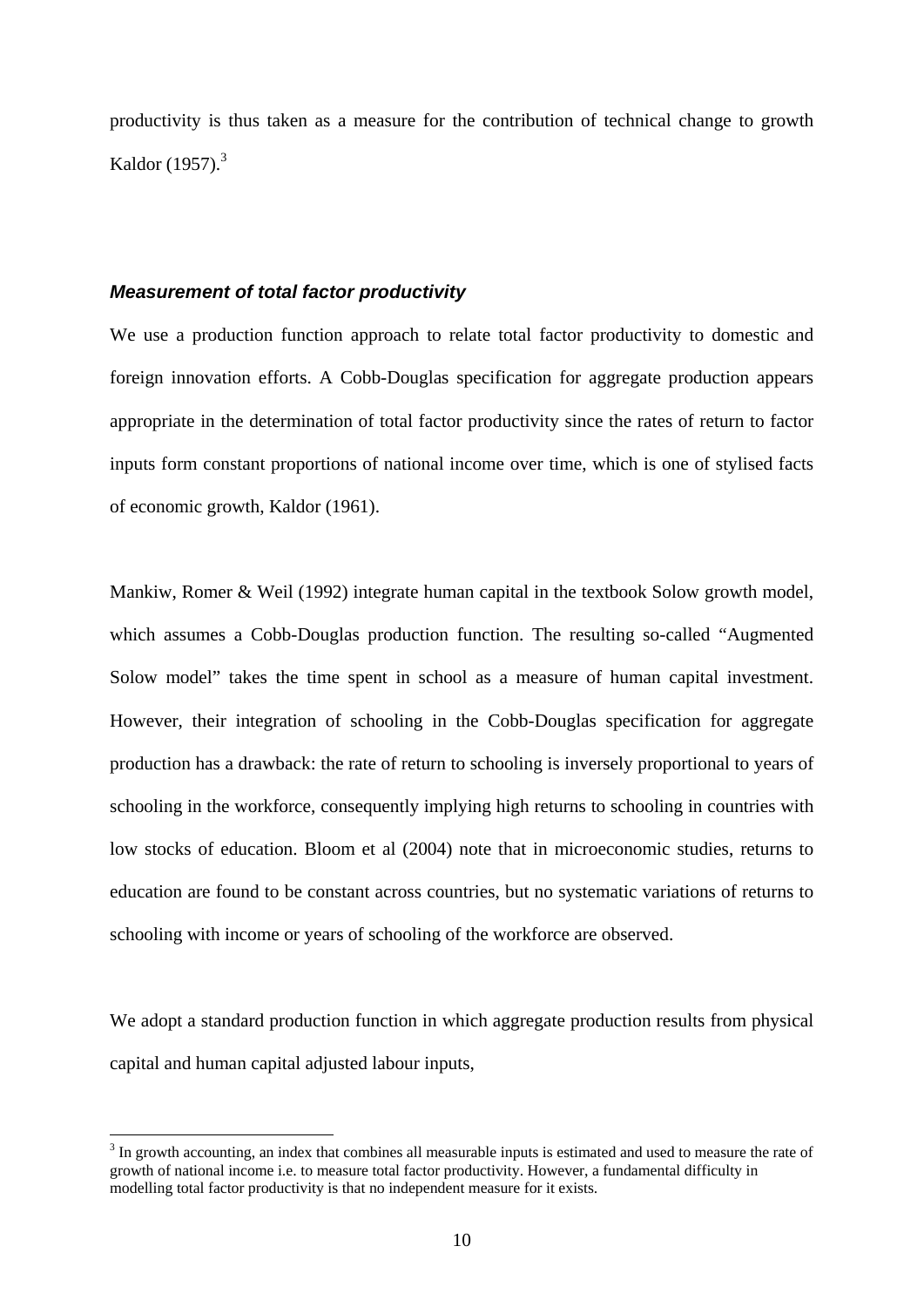$$
Y_{it} = AK_{it}^{\alpha} \left(e^{\phi t}L_{it}\right)^{1-\alpha} \tag{2}
$$

where 
$$
e^{\phi} L_{it} = h L_{it} = H_{it}
$$

*Y* is the output, *A* is technology, *K* is physical capital, *H* is human capital (skilled labour) which is produced from raw labour (unskilled labour) *L* by means of education, and where *s* represents the average time spent in school (it is the ratio of total time spent in school to total labour force and is taken to be a proxy for human capital investment), while  $\phi$  is the natural rate of return to schooling. Human capital is a simple Mincerian function of schooling.<sup>4</sup> The subscripts *i* and *t* denote country and time respectively.

The parameters of the production function are represented by  $\alpha$  and  $(1-\alpha)$ . Each factor earns its marginal product so that  $\alpha$  is the share of national income that goes to capital while  $(1-\alpha)$  is the share of national income that goes to wages of the labour force. The total wage payments  $(1-\alpha)Y$  do not distinguish between returns to raw labour and returns to schooling. The marginal product of an extra year of schooling is  $\phi Y$  while the marginal product of a

worker is *L*  $\frac{(1-\alpha)Y}{\alpha}$ .

1

<sup>&</sup>lt;sup>4</sup>. Klenow & Rodriguez-Clare (2004) note that although a more complete Mincerian formulation would include years of experience in addition to schooling, taking experience into account has little effect on aggregate levels and growth rates. We therefore adopt the schooling only view of human capital production.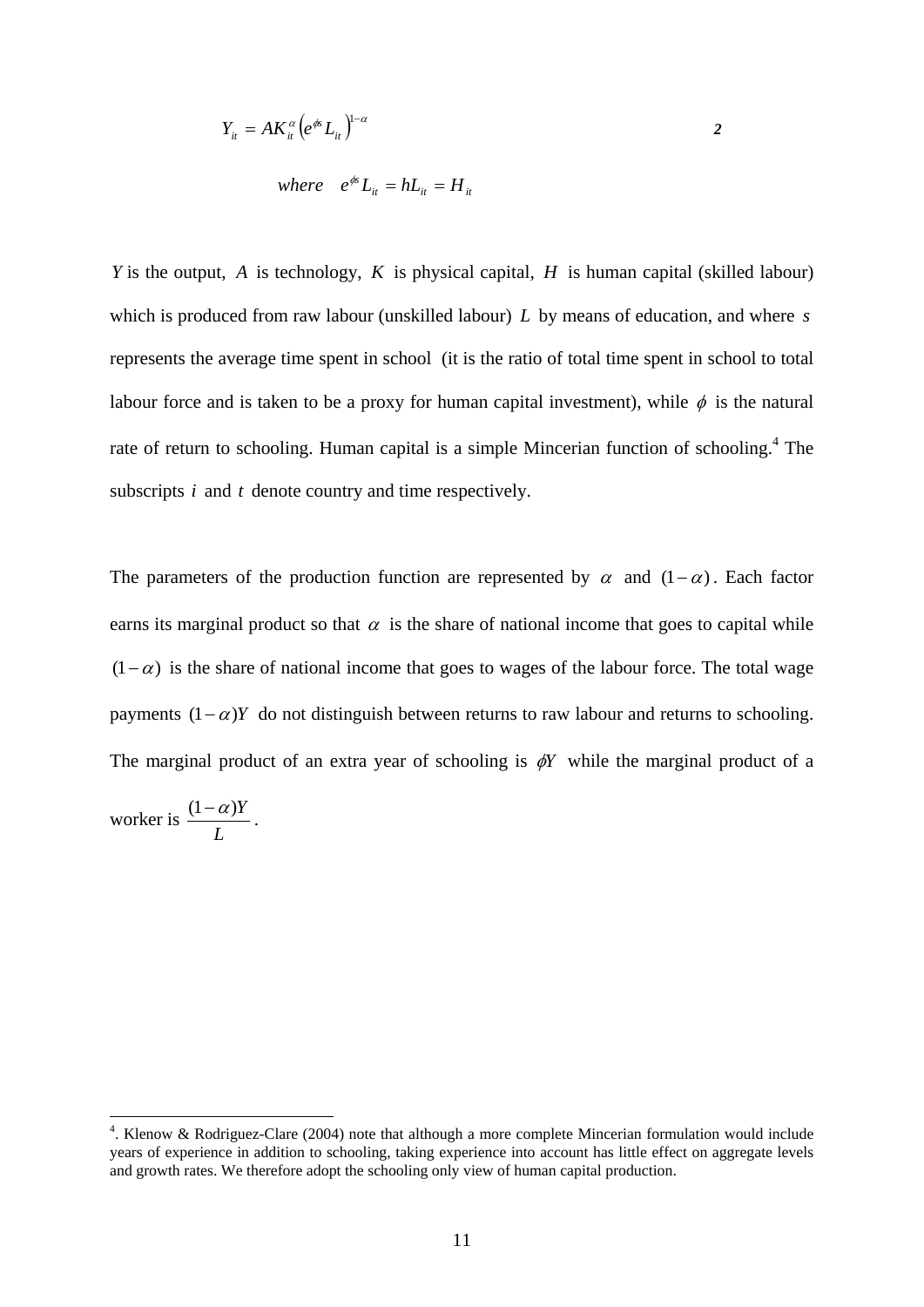In the analysis, it is assumed that an extra year of schooling adds proportionately to output regardless of the level of schooling of the worker obtaining an extra year of schooling.<sup>5</sup> The marginal benefit of an extra year of schooling is the same for all workers regardless of the time spent in school by an individual worker.<sup>6</sup>

We suppose that the log of output per labour unit *i* depends on log capital per worker (capital intensity) plus log of human capital intensity and other factors captured in the residual. Dividing both sides of the specified aggregate production function by labour, taking the logs and dropping the indices for simplicity yields,

$$
\log(Y/L) = \log A + \alpha \log(K/L) + (1 - \alpha) \log(e^{i\alpha} L/L)
$$
 3

<sup>6</sup> However, the formulation of aggregate production that we adopt may lead to the implication that the rate of return to schooling is equivalent to the social rate of return of a worker. Bloom et al (2002), propose the formulation  $Y_{it} = AK_{it}^{\alpha}e^{\phi s}L_{it}^{1-\alpha}$  where  $e^{\phi s}L_{it} = H_{it}$  $Y_{it} = AK_{it}^{\alpha}e^{\phi s}L_{it}^{1-\alpha}$  *where*  $e^{\phi s}L_{it} = H_{it}$ , which implies that the social rate of return for an average worker is  $\frac{\phi}{(1-\alpha)}$ . It can be demonstrated, nonetheless, that different workers face different social rates

<sup>&</sup>lt;sup>5</sup> The effect of schooling on the wages of an individual has been analysed based on the work of Mincer (1974) where a semi-log equation is used to demonstrate that returns to schooling are constant across countries:  $\log W_i = \alpha_0 + \alpha_1 S_i$  where  $W_i$  is the wage of an individual *j*, and  $S_i$  his years of schooling. An extra year of schooling increases wages by the amount  $\alpha_1 W_j$ . The rate of return to schooling  $\alpha_1$  is taken to be the same for each worker regardless of the time spent in school by the individual. The wage equation suggests that returns to uneducated workers  $\alpha_0$  do not depend on the level of schooling in the workforce, Bloom et al (2004). This problem does not appear in the aggregate production function proposed as it is specified in such a way that the wage of an uneducated worker depends on the average level of education.

of return to schooling,  $\frac{\phi}{(1-\alpha)+\phi(s_j-s)}$  where  $s_j$  is the number of years of schooling of a worker *j*,

while  $s$  is the average years of schooling in the labour force. This is a limitation that occurs in any aggregate production that depends only on average (total) years of schooling as it makes the assumption that the marginal benefit is the same for all workers regardless of level of schooling, while the cost of schooling takes into consideration the education level of each worker in determining the output forgone by withdrawing a worker from the labour force. An aggregate production function that maintains the Mincer equation property, that the rate of return to education is the same for all workers should include distribution as well as the average level of human capital. In the interest of simplicity, we follow Bloom et al (2002) and assume that only the total stock of education matters and not its distribution.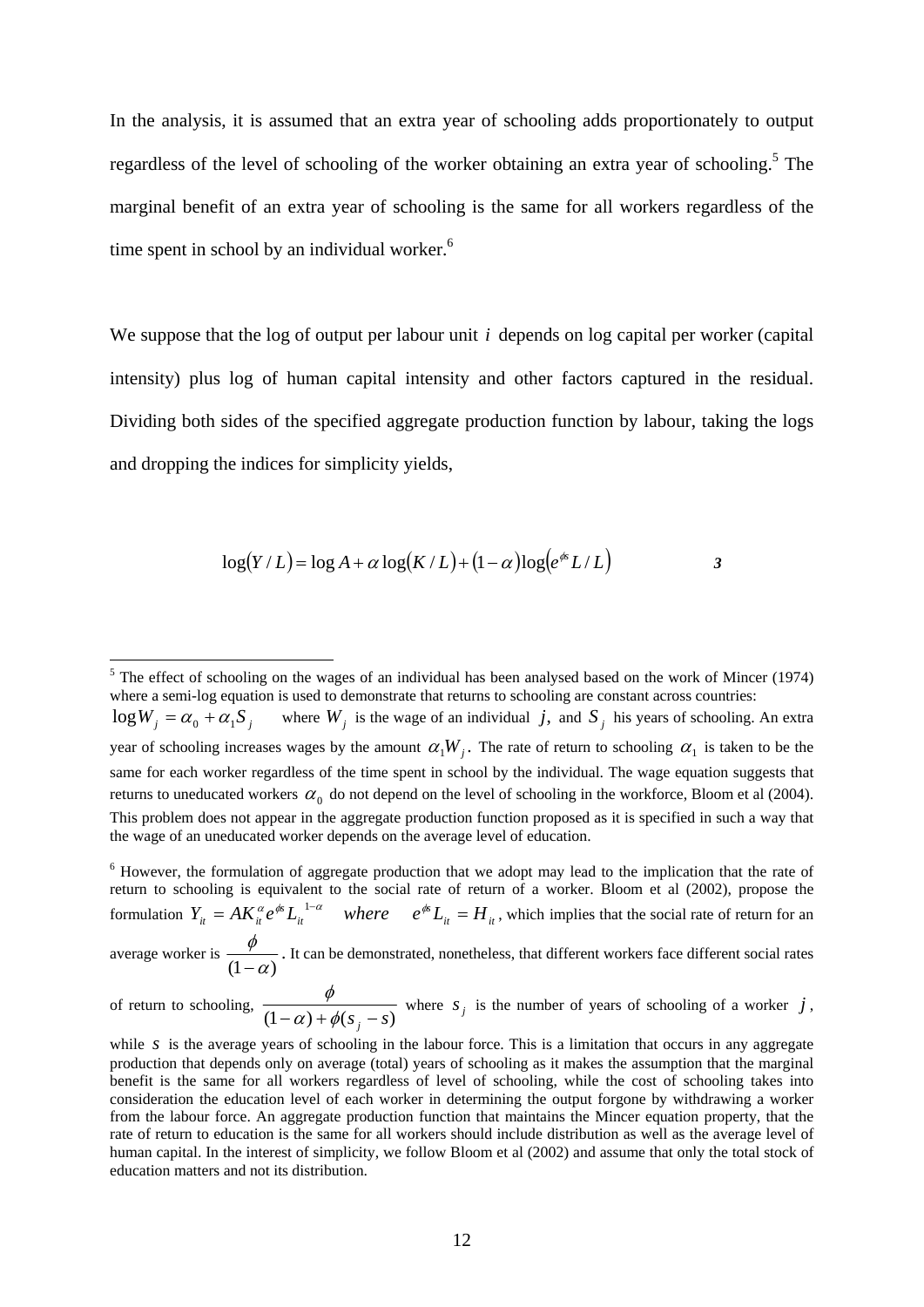Extracting total factor productivity and using lower case notation to indicate logs yields,

$$
p_{it} = y_{it} - \alpha k_{it} - (1 - \alpha) \phi s_{it}
$$

where  $\log A$  is represented by  $p_{it}$ .

#### *Analysis of total factor productivity growth*

We relate total factor productivity to both foreign and domestic knowledge. This production function approach is one of the main methods used in analysing the impact of foreign knowledge on domestic productivity in a regression framework.<sup>7</sup> Economic literature identifies four sources that contribute to the improvement of productivity; domestic sources on the one hand that include domestic R&D and outward FDI, and foreign sources on the other hand which are made up of foreign R&D (via imports and partnerships/licensing) and inward FDI.

Improvement of total factor productivity is a process that results from learning and innovation efforts of both domestic and foreign firms. As noted earlier, innovation efforts by domestic firms lead to the creation of an absorptive capacity without which foreign technology is not likely to benefit domestic economies. We recall that an absorptive capacity refers to the ability to improve productivity through the adoption and application of foreign knowledge. Thus, domestic innovative efforts boost the learning capability that is critical for take-off and subsequent catch-up, which requires foreign knowledge.

<sup>&</sup>lt;sup>7</sup> See for example Coe & Helpman (1995), Mohnen (2001)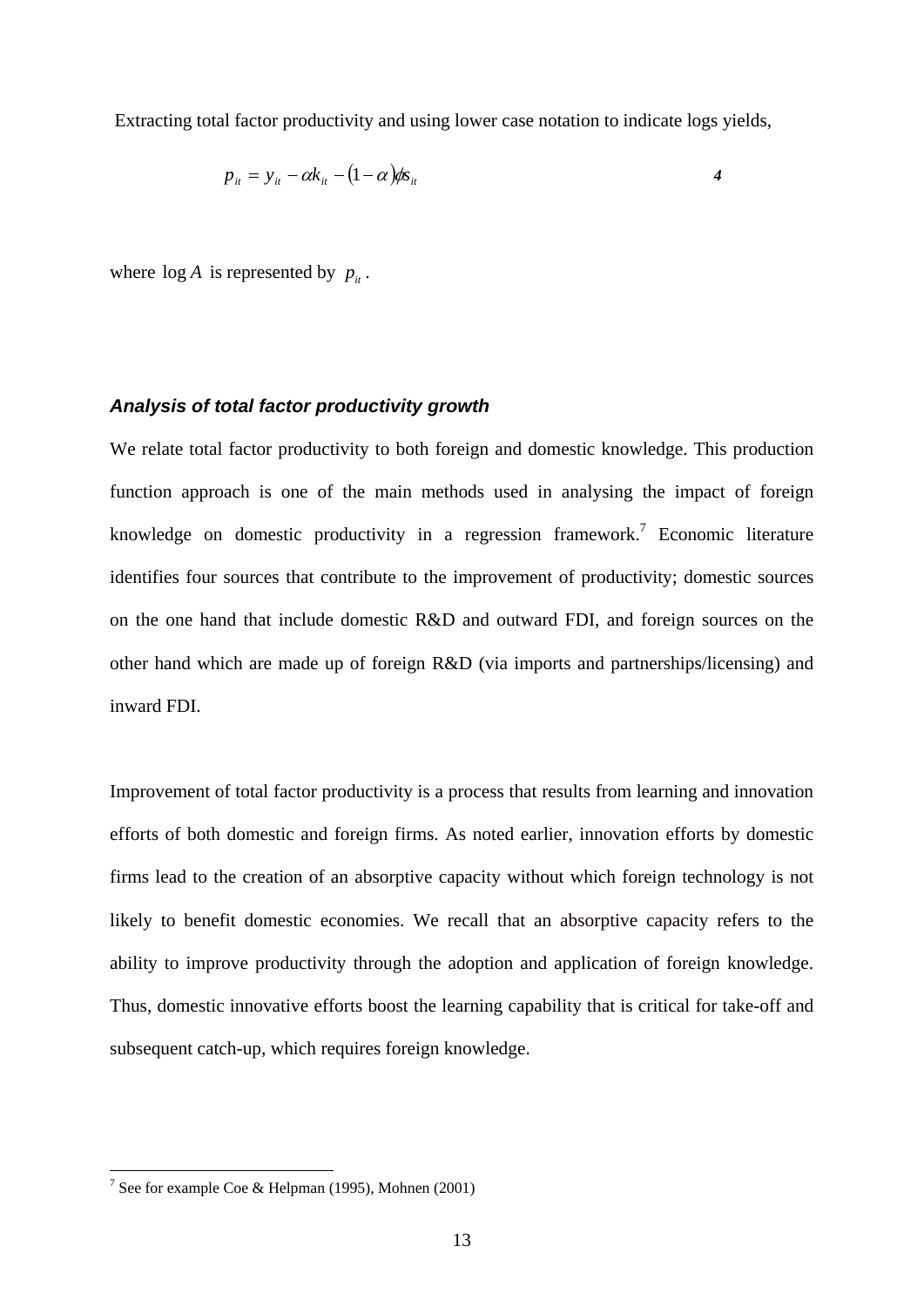In the absence of domestic sources of knowledge, particularly domestic innovation which normally precedes outward FDI, direct attempts to inject foreign knowledge (through, for example, high-technology content goods) are bound to penalise the learning process that leads to knowledge accumulation by provoking a fall in labour productivity. Furthermore, to a large extent foreign knowledge is induced by the presence of an absorptive capacity: the absence of an absorptive capacity, which reflects a weak learning process, inhibits foreign knowledge diffusion into domestic economies.

The implication here is that omission of domestic sources of knowledge from the estimation, as is often the case in empirical studies dealing with developing countries whose domestic innovation efforts are feeble while outward FDI is practically non-existent, may lead to bias of estimates as we shall discuss later in more detail.

#### *Foreign R&D*

We assume that foreign knowledge resulting from R&D efforts is transmitted to developing countries through imports of high technology content capital goods.  $v_{it}^M$  captures the real R&D intensity embodied in imports following Lichtenberge & van Pottleberghe de la Potterie (1996). An argument is put forward regarding the effect of foreign R&D capital stock on developing countries as occurring primarily and perhaps entirely through the indirect channel of trade since licensing/partnerships are almost exclusively amongst industrialised countries. Thus foreign R&D capital stock of a country *i* is represented by

$$
v_i^M = \sum_j \left(v_j^d / y_j\right) m_{ij} \tag{5}
$$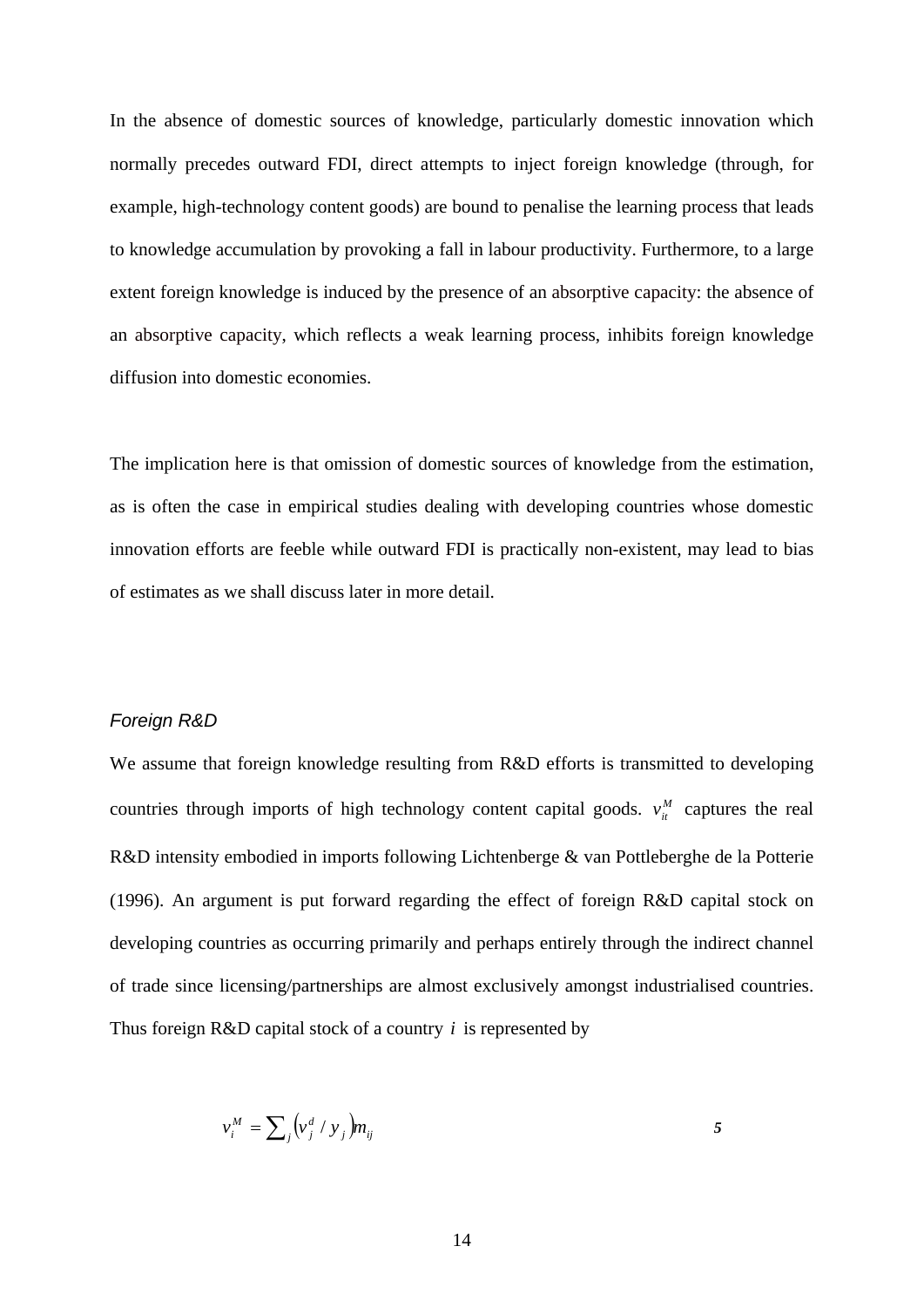where *i* and *j* represent the developing country and the industrialised country indexes respectively,  $v_j^d$  represents the domestic R&D capital stock of the industrialised country *j*,  $m_{ij}$  is the total imports of the developing country *i* from the industrialised country *j*, and  $y_j$  represents the GDP of the industrialised country *j*. The R&D intensity in the industrialised country is represented by  $v_j^d / y_j$ , but since we take the same group of industrialised as the trade partners for developing countries, the R&D intensity of industrialised countries is a constant term that may be eliminated from the equation.<sup>8</sup>

#### *Inward FDI*

Foreign knowledge embodied in inward FDI is computed to capture the intensity of foreign R&D in inward FDI. Thus,

$$
v_i^{FDI} = \sum_j s_{ij} \left( v_j^d / k_j \right)
$$

where  $s_{ij}$  is the inward FDI flows of the developing country *i* emanating from the industrialised country *j*, while  $v_j^d$  represents the domestic R&D capital stock of industrialised country *j*, and  $k_j$  is the capital stock of the industrialised country *j*. The R&D intensity of capital stock of industrialised countries may be interpreted as a constant and, therefore, eliminated from the equation since we maintain the same group of industrialised countries.

<sup>&</sup>lt;sup>8</sup> The group of industrialised countries is indicated in appendix 1.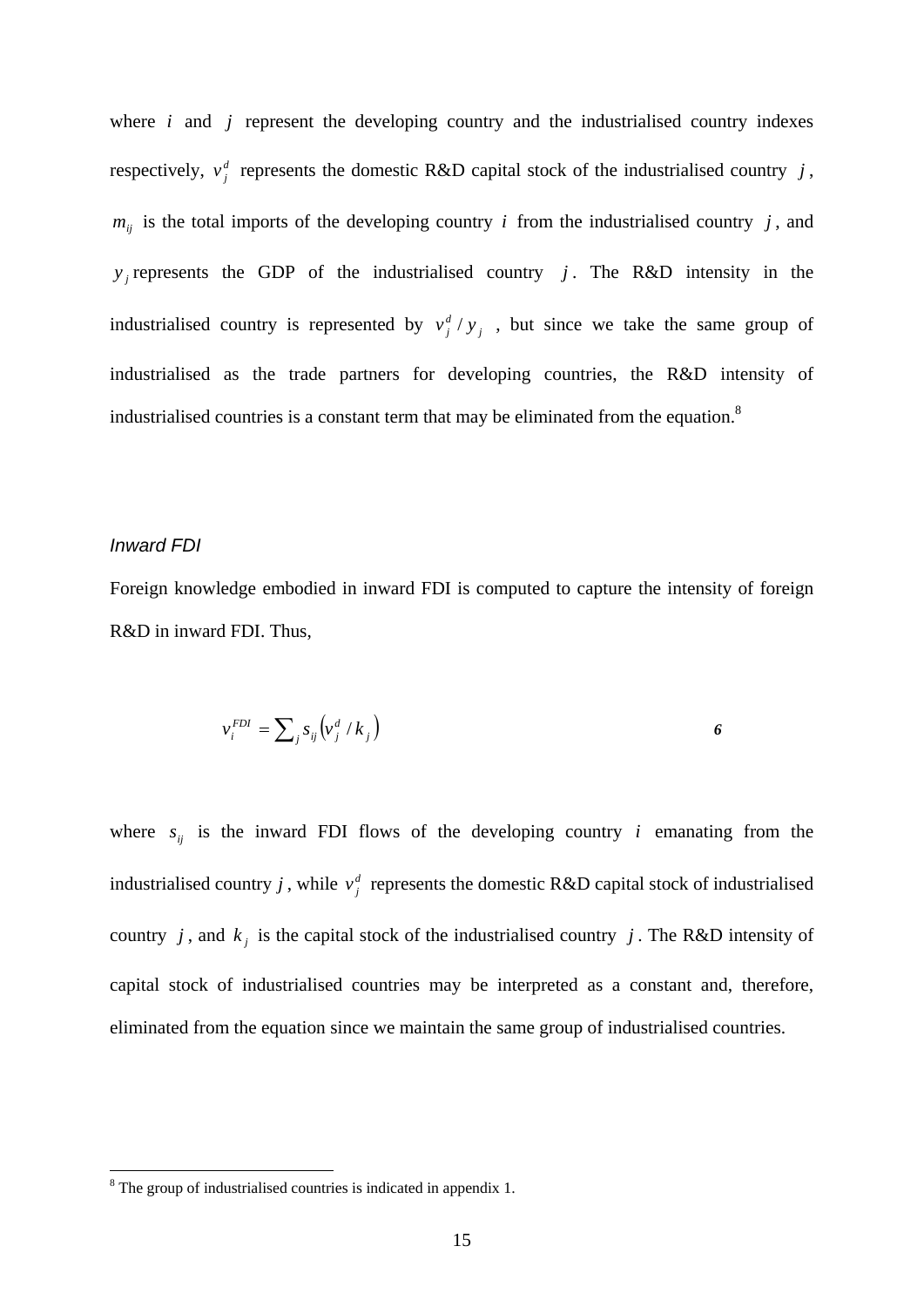#### *Domestic knowledge*

While domestic innovation via both domestic R&D and outward FDI, has been found to play a critical role in productivity growth, particularly with regard to studies on industrialised countries, most empirical studies on developing countries do not account for it. The argument put forward is that developing countries' domestic innovation is insignificant and worse still, data is unavailable. Although this argument may be somewhat valid, we consider that the inclusion of a variable in the estimation specification reflecting the insignificance of domestic innovation is crucial.

To the extent that domestic innovation creates technological knowledge that is instrumental in the initial creation of an absorptive capacity, which has been identified as the element responsible for take-off and catch-up, it may be interesting to identify a variable that relates to the absorptive capacity. Such a variable would enable us to gain some understanding of why some countries are unable to take-off, and in some cases recede further into marginalisation.

We note that building-up of the learning capability, which allows the creation of an absorptive capacity, must take place during the pre-catching-up phase if take-off is expected to occur; as suggested by Cohen & Levinthal (1990) prior knowledge, which at the most elementary level includes basic skills, is the foundation for the 'initial' absorptive capacity. We assume therefore, that the learning capability fundamentally determines the creation and development of an initial stock of knowledge that triggers the cumulative and interactive process between knowledge stock and absorptive capacity, and thus sparks take-off.

In more general terms, the creation of a prior technological knowledge is closely tied to human capital development. Creation of knowledge arises from a variety of sources such as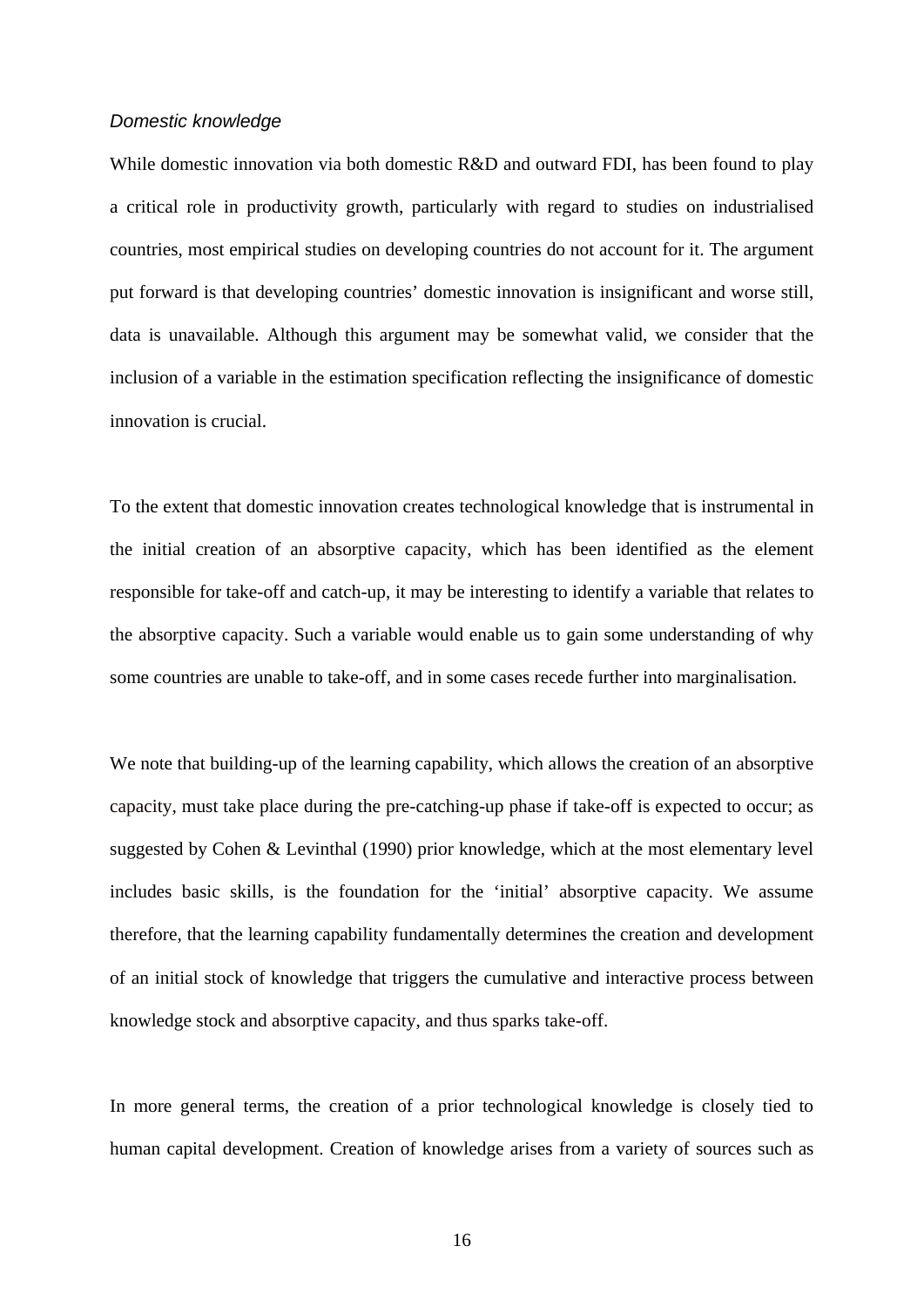formal education, vocational training, in-firm training, learning on the job, and specialised employee training outside the firm, Lall (2000). The nature of formal education and vocational training in the economy determines the level of sophistication in the technologies employed. Modern technology requires fairly high levels and broad coverage of formal education and training. Hence, in-firm training, on the job learning, and specialised employee training outside the firm are calibrated on the base of formal education and training available in the economy.

Indeed, economic literature argues that human capital contributes to production directly (marginal product) and indirectly by inducing foreign knowledge - via capital imports of high technology contents, inward FDI, and licensing (in the case of industrialised countries) - and facilitating its use resulting in enhanced productivity growth. The indirect mechanism relies on competence creation, which occurs via domestic innovation, and as we saw domestic innovation is knowledge intensive and, hence, thrives upon human capital, Romer (1990). The productivity enhancing effect of human capital is increasingly identified as the link between education and growth: education policies oriented towards requirements in the business sector play a determinant role in economic performance. Hence, human capital is critical in an estimation specification explaining productivity growth.

A term relating the effects of human capital on productivity with the technological distance from the frontier appears relevant in our estimation specification. Since we are more interested in the indirect rather than direct effect of human capital on productivity in the definition of this variable, it is perhaps more interesting to interact it with a term that relates to the efficiency level, which in our case we refer to as the distance to the technological distance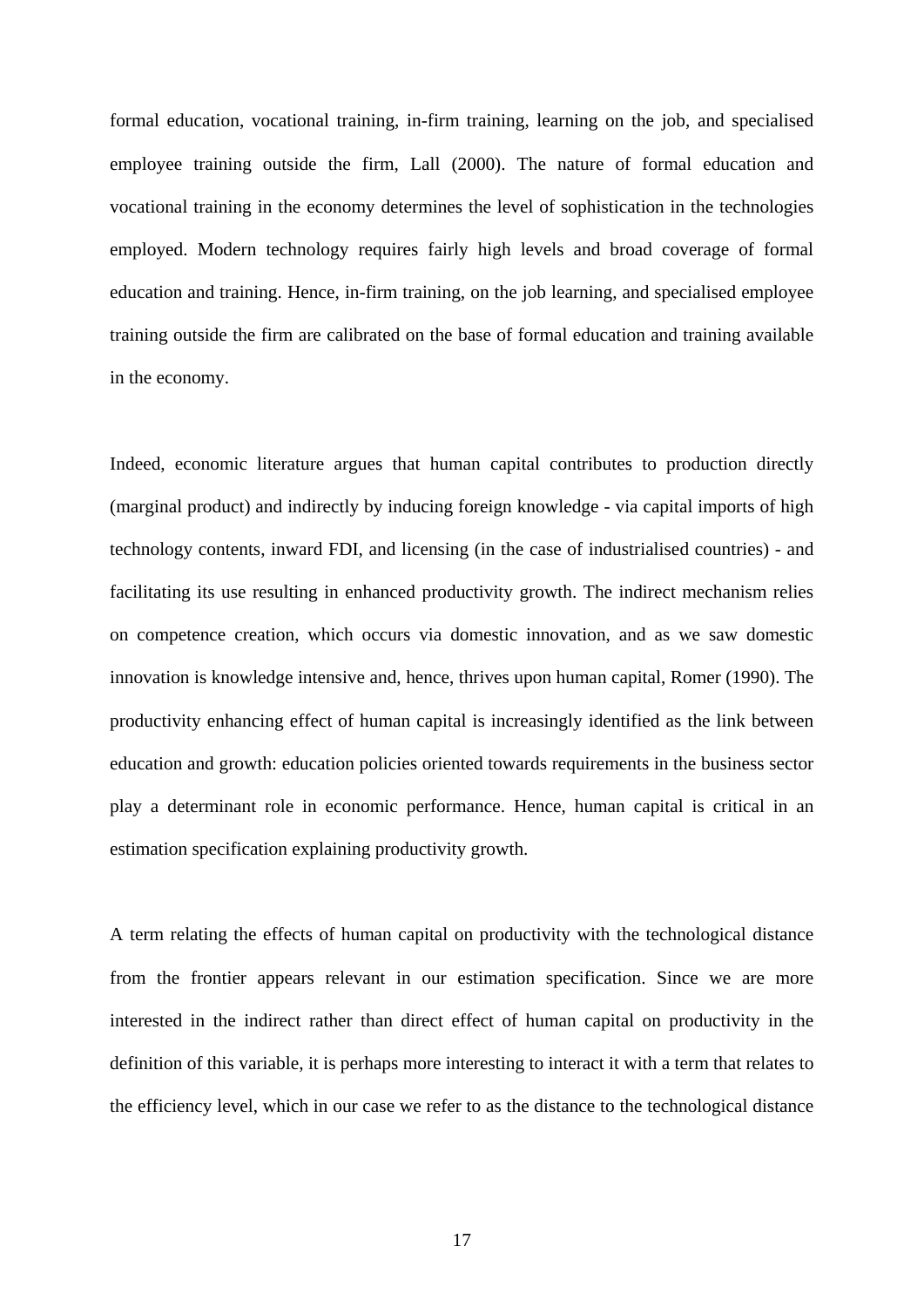frontier: an estimation specification with an interaction coefficient may provide more accurate results.

The distance from the technological frontier, sometimes referred to as backwardness, may be viewed as the efficiency level of a country, which reflects the "quality" of the innovation system defined to include economic, social and political infrastructures and institutions. This would probably give a more accurate specification and perhaps remedy the problem of variable omission that ultimately leads to bias of estimates. Measurement of the "quality" of the innovation system or the efficiency level is a main concern.

One way in which empirical literature resolves this measurement problem consists in using the GDP ratio of machinery equipment imports to reflect the technological distance of a country from the frontier, Mayer (2001), Coe et al (1997). We note that the term obtained from interacting the GDP ratio of machinery equipment imports with human capital mirrors to some extent the absorptive capacity of country: the larger the ratio, the greater the indirect effect of human capital, which implies a greater capacity to reach the technology frontier through the cumulative and interactive process between knowledge stock and the capacity to assimilate foreign knowledge.

### **III. Estimation***<sup>9</sup>*

Our estimation specification is defined as a state dependent model,

$$
p_{it} = \varphi p_{it-1} + \beta_1 v_{it}^M + \beta_2 v_{it}^{FDI} + \beta_3 v_{it}^D + \lambda_t + \mu_i + \omega_{it}
$$

See appendix 1 for data sources, data analysis and computation of capital stock.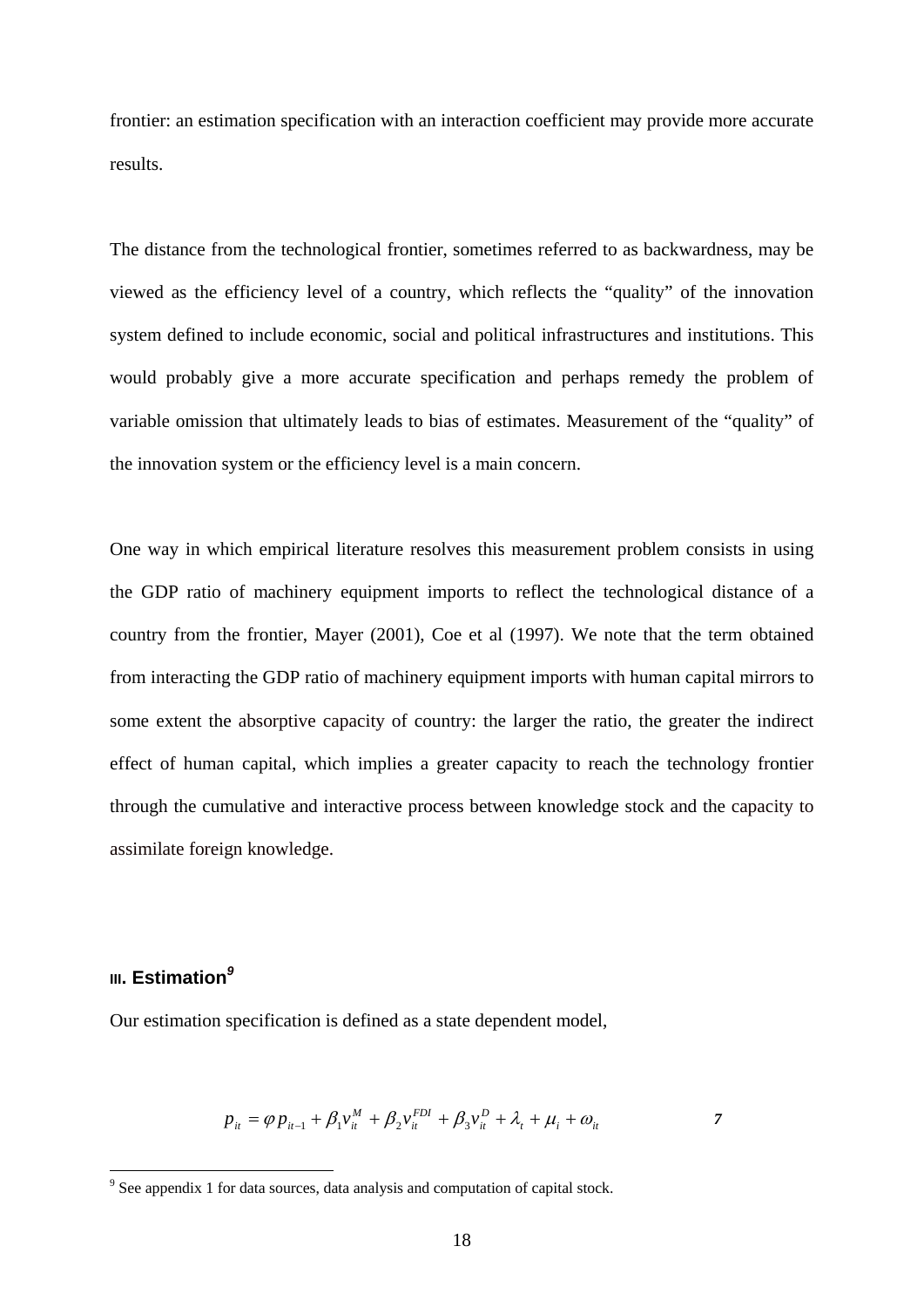where the total factor productivity is denoted by  $p_{i}$ , the lagged dependent variable by  $p_{i-1}$ , foreign R&D by  $v_i^M$ , inward FDI by  $v_i^{FD}$ , and domestic knowledge  $v_i^D$ . Ideally, the domestic knowledge variable should be represented by domestic R&D and outward FDI. We assume that developing countries do not engage in these two activities or do so at an insignificant level and that data is unavailable. In our estimation we replace domestic knowledge  $v_i^D$  with an interaction term between human capital and the efficiency of production (GDP ratio of machinery and equipment imports as a proxy of production efficiency). We note that another way of estimating domestic knowledge  $v_i^D$  could be based on the "quality" of the systems of innovation inferred by the kalman filter. The country specific variable (representing for example geography) is denoted by  $\mu_i$ , and  $\lambda_i$  denotes a time effect (captures the effect of the time variant technology frontier) such that  $\lambda_i = \lambda_i + v_i$  where  $v_i$  is included in the error term  $\omega_{i}$ .

We emphasise that path dependence is a major factor influencing technology acquisition: it appears reasonable to assume that past productivity  $p_{i-1}$  influences current productivity  $p_i$ . In addition, past productivity may influence the other explanatory variables as discussed in the next subsection in greater detail. A dynamic model appears appropriate.

The standard methods that are used to estimate panel data models are fixed effects or random effects with the major difference between the two being the information utilised to calculate the coefficients: the fixed effect estimates are calculated from differences within each country across time and the method does not account for the presence of unobserved time invariant characteristics (it simply absorbs them into the fixed effects), while the random effects estimates incorporate information across individual countries as well as across periods.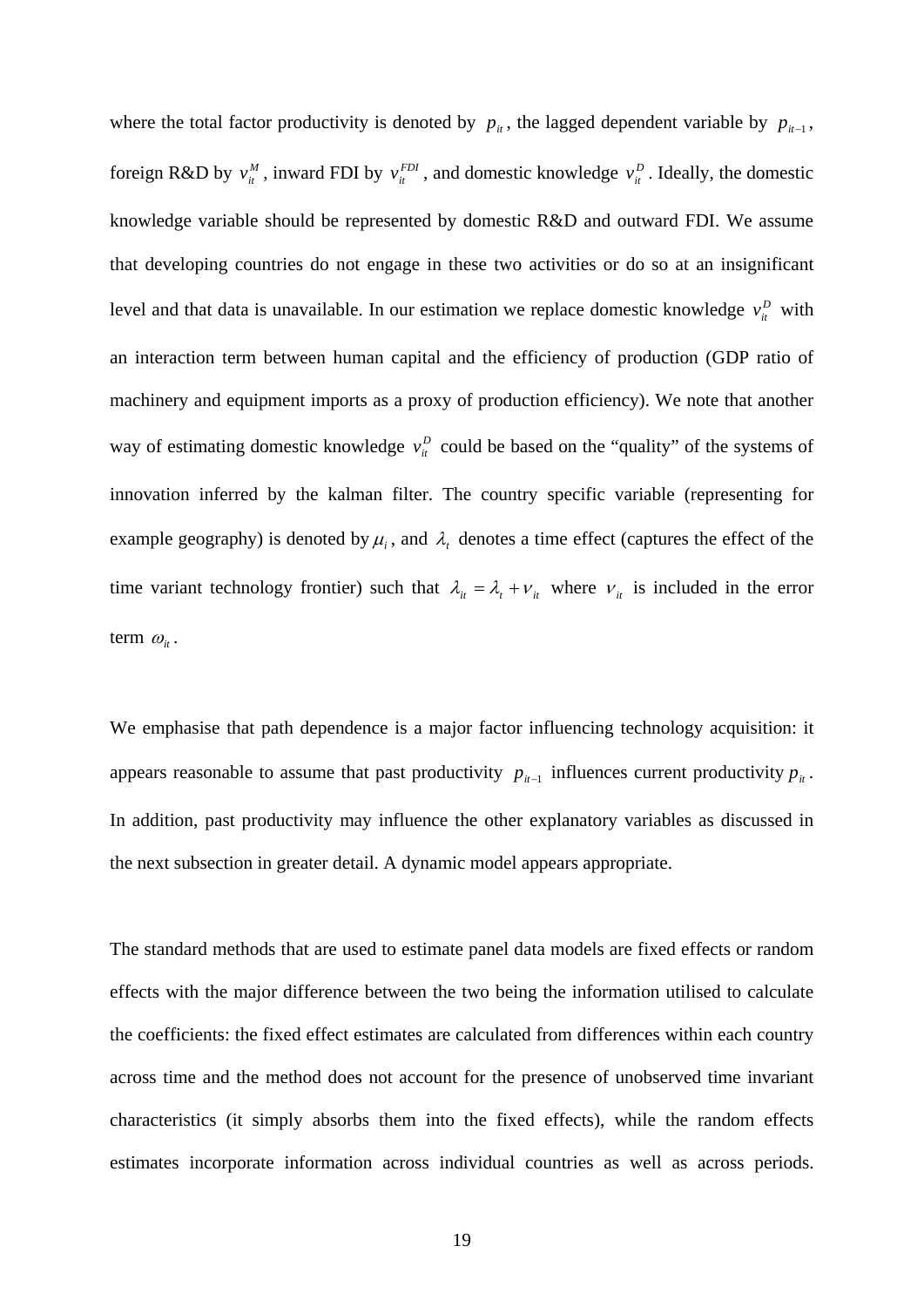Although the random effects estimates may be more efficient, the method requires that the country specific effects be uncorrelated with the explanatory variables for estimates to be consistent which is often unlikely. A Hausman specification test may to some extent be used to evaluate whether this independence assumption is satisfied.

Hausman & Taylor (1981) propose the use of an instrumental variables' estimation as a way to overcome the problem of bias in the estimates. Their approach entails transformation of the model to deviations from county means in order to get rid of the country specific effects that are correlated with the explanatory variables. The country mean deviations are used as instrumental variables to obtain consistent estimators.

However, even though the instrumental variable estimator is consistent it may not be efficient as correlation between the explanatory variables and the disturbance may still exist. Furthermore, the presence of a lagged dependent variable in our model makes the Hausman & Taylor approach inappropriate as it is not directly applicable to a dynamic model: the presence of a lagged dependent variable in the model violates the assumption of strict exogeneity as the lagged endogenous variable is bound to be correlated with the error term. In addition, since the time series dimension is fixed ( $t = 21$  or  $t = 5$  i.e.  $t$  does not approach infinity), the estimation is not consistent even as *n* goes to infinity. Hence, the bias for the coefficient of the lagged endogenous variable may be significant.

Arellano & Bond (1991) suggest an alternative estimation technique that corrects for the bias introduced by the lagged endogenous variable, and in addition, permits a certain degree of endogeneity in other regressors. We now discuss this method in more detail.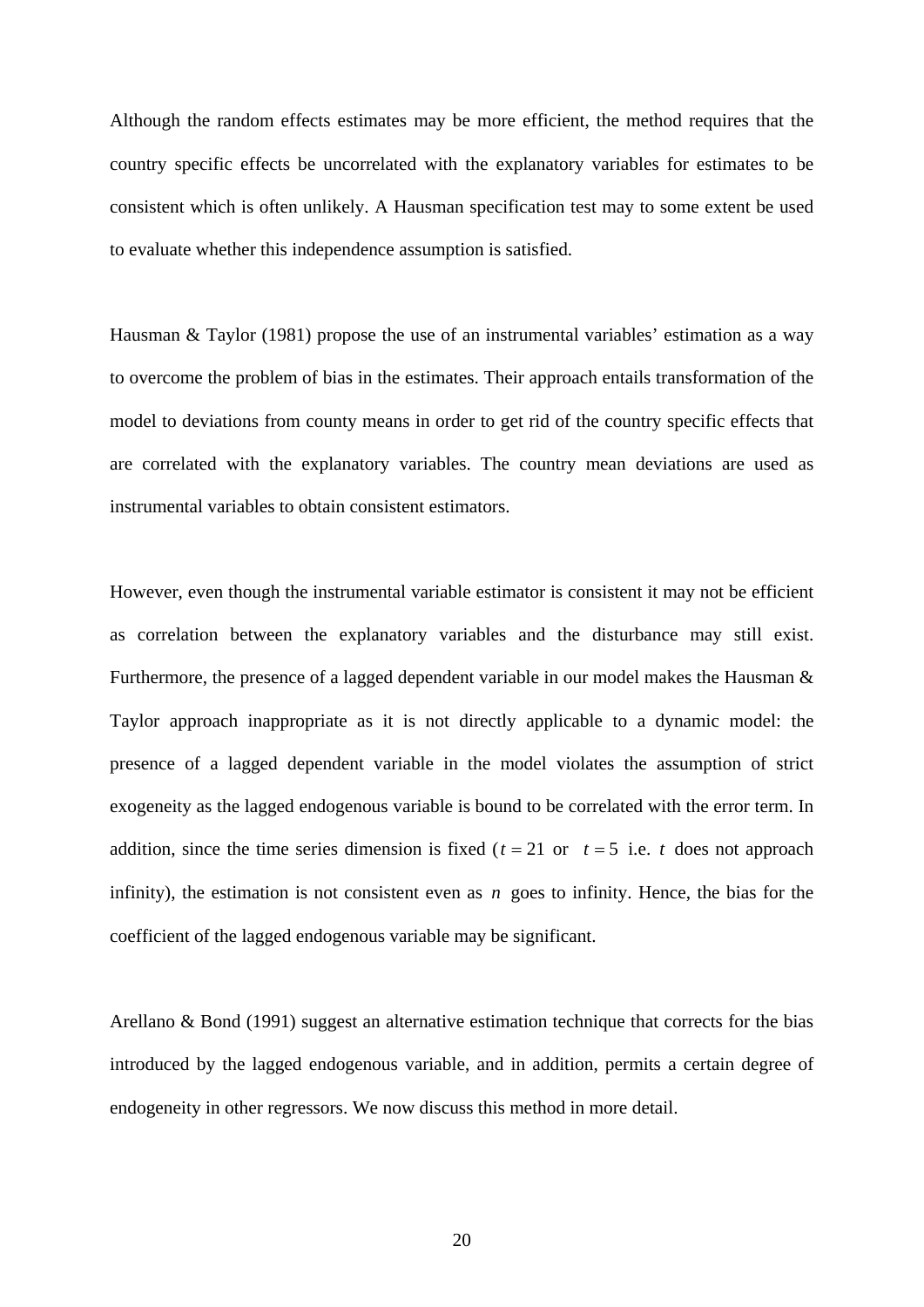#### *Effects of the absorptive capacity on productivity growth*

We investigate the growth of total factor productivity using a sample of 51 developing countries over the period 1981-  $2000$ .<sup>10</sup> The productivity growth equation:

$$
p_{it} - p_{it-1} = (\varphi - 1)p_{it-1} + \beta_1 v_{it}^M + \beta_2 v_{it}^{FDI} + \beta_3 v_{it}^D + \lambda_t + \mu_i + \omega_{it}
$$

may be rewritten as:

$$
p_{it} = \varphi p_{it-1} + \beta_1 v_{it}^M + \beta_2 v_{it}^{FDI} + \beta_3 v_{it}^D + \lambda_t + \mu_i + \omega_{it}
$$

The model holds for the years 1981 to 2000 with  $p_{i0}$  corresponding to 1980, the first year of data. It is assumed that one lag of the dependent variable,  $p_{i-1}$  is sufficient to capture the dynamics in the conditional expectation and any further lags on  $p_{it}$  or lags on the other explanatory variables are unimportant (inclusion of  $p_{i-1}$  in the model along with other explanatory variables is intended to control for another source of omitted variable bias).We need not restrict the value of  $\varphi$  since we are dealing with fixed time asymptotics. The coefficient of interest is on the domestic knowledge indicator  $v_i^D$  which captures the absorptive capacity of a country. We expect to obtain a robust and positive  $\beta_3$ .

One implication of the above model is that the lagged dependent variable is correlated with the disturbance (even if it is assumed that the disturbance itself is not autocorrelated) because of a possible bias by the individual specific effects since the same specific effect enters the equation for every observation in each group.  $E(\omega_i | p_{i-1}) \neq 0$   $t = 2,3,...T$  and estimation of

1

 $10$  See appendix 1 for country sample.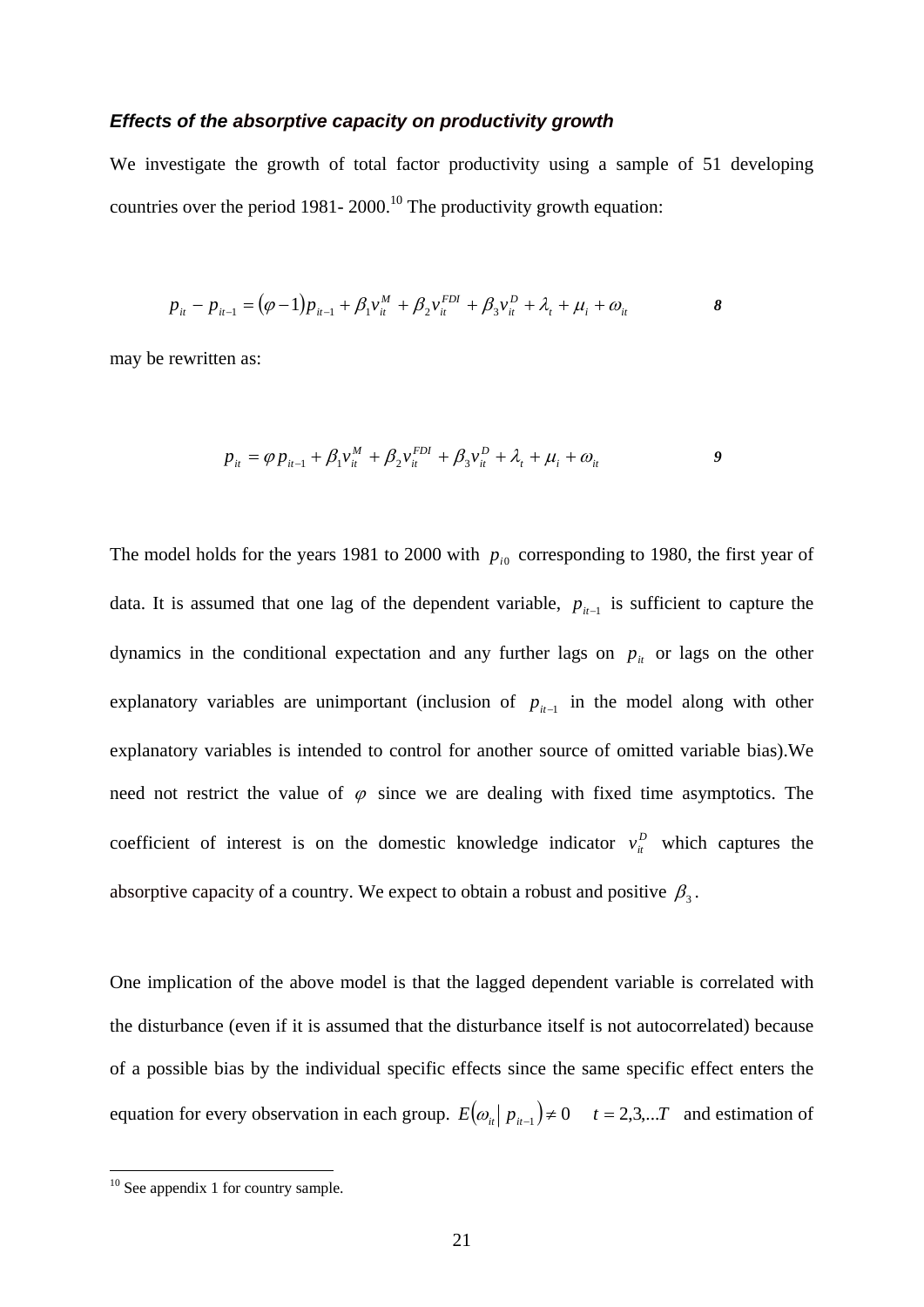the model using the usual techniques would lead to an inconsistent estimator. Arellano and Bond propose an alternative estimation technique that corrects the bias introduced by the lagged dependent variable. The idea consists in first differencing the productivity growth equation

$$
p_{it} - p_{it-1} = \varphi(p_{it-1} - p_{it-2}) + \beta_1 \left(v_{it}^M - v_{it-1}^M\right) + \beta_2 \left(v_{it}^{FDI} - v_{it-1}^{FDI}\right) + \beta_3 \left(v_{it}^D - v_{it-1}^D\right) + \left(\lambda_t - \lambda_{t-1}\right) + \left(\omega_{it} - \omega_{it-1}\right)
$$

equivalently

$$
\Delta p_{it} = \theta_t + \varphi \, \Delta p_{it-1} + \beta_1 \Delta v_{it}^M + \beta_2 \Delta v_{it}^{FDI} + \beta_3 \Delta v_{it}^D + \Delta \omega_{it}
$$

where time dummies are represented by  $\theta_t = \lambda_t - \lambda_{t-1}$ .

The first differencing transformation eliminates the country dummies (unobserved country effects)  $\mu_i$ , and thus the bias introduced by the lagged dependent variable, and therefore allows the use of a simple instrumental variable estimator.<sup>11</sup> However, correlation between the lagged dependent variable and the disturbance still exists since past productivity influences the current level of foreign R&D spillovers, inward FDI and domestic knowledge:  $V_{it} = \xi p_{it-1} + \alpha_t + \phi \mu_i + \varepsilon_{it}$  where  $V_{it} \equiv (v_{it}^M, v_{it}^{FD}, v_{it}^D)$ *FDI it*  $V_{it} \equiv (v_{it}^M, v_{it}^{FDI}, v_{it}^D)$ . Lagged values of each of the independent variables are used as instruments so as to remedy the correlation problem between the explanatory variables and the disturbance  $E(\omega_i|V_i) \neq 0$   $t = 1,2,3,...T$ .

$$
E(V_{it}\omega_{is})\begin{cases} \neq 0 & s < t \\ = 0 & s > t \end{cases}
$$
 V<sub>it</sub> is predetermined and not strictly exogenous.<sup>12</sup>

1

 $11$  See appendix 2 for further details.

<sup>&</sup>lt;sup>12</sup> We note that  $E(p_{it} | p_{it-1}, V_i, \theta_t)$  does not require that future exogenous variables be uncorrelated with disturbances:  $E(V_i, \omega_i) \neq 0$  *for all*  $s < t$  so that a feedback mechanism is allowed from  $p_i$  to  $V_{i+1}$ .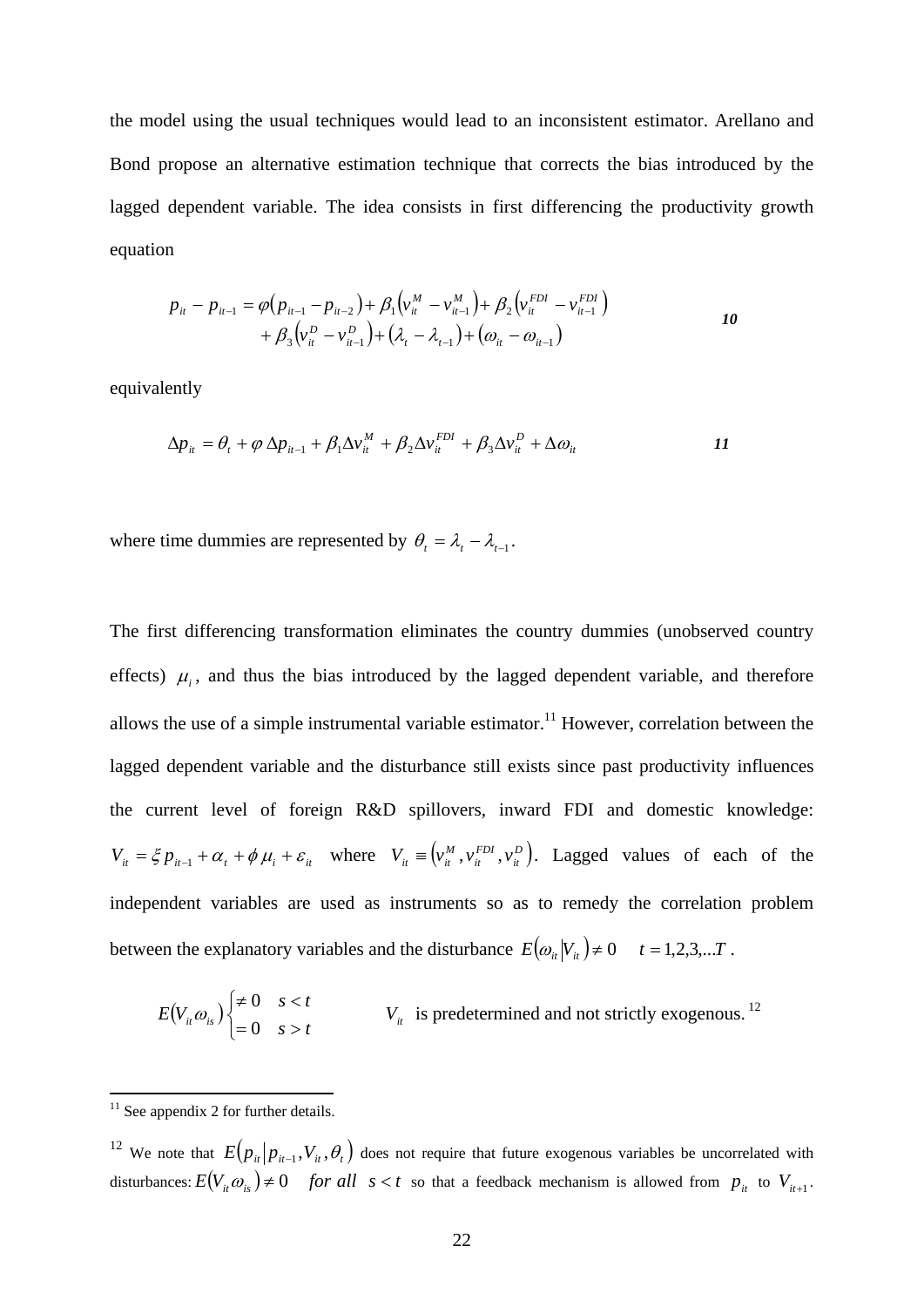#### **IV. Results**

1

The table below reports estimates of the productivity growth equation using fixed effects, random effects, Hausman & Taylor procedure and the Arellano & Bond GMM technique. Estimates vary depending on the technique that is utilised making it necessary to test the validity of the assumptions underlying each method. First a Hausman specification test comparing the fixed-effects estimates in column [1] with the random effects in column [2] rejects the assumption that country specific effects are uncorrelated with the explanatory variables as is required for random effects. Nonetheless, both methods are inconsistent due to the presence of the lagged endogenous variable.

The coefficients of the Hausman & Taylor estimator reported in column [3] are virtually similar to those obtained by the fixed effects estimator in column [1] suggesting that specific effects do not bias the model and should therefore be included in the estimation equation. However, coefficients of the lagged dependent variables obtained by the Arellano & Bond approach used in column [4] are large and highly significant, suggesting that this method is preferable to the Hausman & Taylor technique used in column [3] whose estimates are inconsistent because it is also a static model (it does not take into account the lagged dependent variable). This is an informal way of selecting between the static and dynamic model since no formal test exists. It is noteworthy that although the presence of a lagged dependent variable points, *a fortiori*, to a dynamic rather than a static model, if the coefficients obtained in column [4] had not been robust this would have indicated the need to perhaps redefine the estimation specification i.e. a state dependent model would not have been appropriate.

However, the explanatory variable  $V_{it} \equiv (v_{it}^M, v_{it}^{FDI}, v_{it}^D)$ *FDI it*  $V_{ii} \equiv (v_{ii}^M, v_{ii}^{FDI}, v_{ii}^D)$  must be predetermined by at least one period:  $E(V_i, \omega_i) = 0$  *for all*  $s > t$ )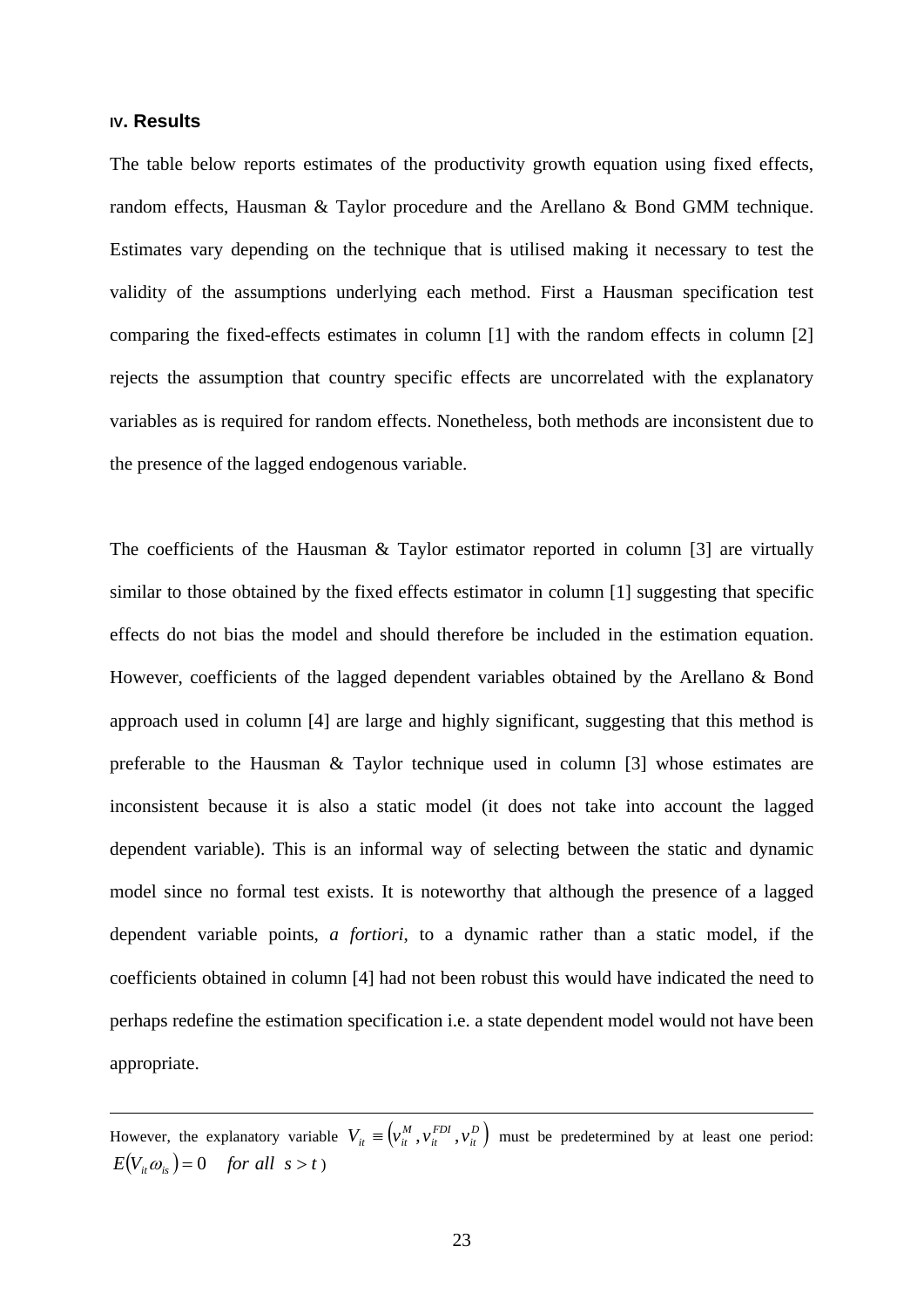Estimates obtained using lagged instruments of the explanatory variables or regression of explanatory variables on the lagged dependent variable, suggest that past productivity influences the current level of the explanatory variables. For example, regressing foreign R&D spillovers on the lagged dependent variable suggests that past productivity influences the current level of foreign R&D spillovers i.e.  $v_{it}^M = \xi p_{it-1} + \alpha_t + \phi \mu_i + \varepsilon_{it}$ . This implies that  $\left( \begin{smallmatrix} v^M_{it} \,, v^{\textit{FDI}}_{it} \,, v^D_{it} \end{smallmatrix} \right)$ *FDI it*  $V_{ii} \equiv (v_{ii}^M, v_{ii}^{FDI}, v_{ii}^D)$  are predetermined by at least one period. Although endogeneity may exist between knowledge variables  $V_{it} \equiv (v_{it}^M, v_{it}^{FDI}, v_{it}^D)$ *FDI it*  $V_{ii} \equiv (v_{ii}^M, v_{ii}^{FDI}, v_{ii}^D)$  and productivity growth, the test for autocorrelation and the Sargan test of over-identifying restrictions satisfy the underlying assumptions of the Arellano & Bond approach suggesting that estimates reported in column [4] are consistent and efficient. $^{13}$ 

The coefficients of both the lagged dependent variable (lpdvty), and the foreign R&D variable (fkm) are positive and highly significant in all estimation techniques as expected. In addition, coefficients of the lagged dependent variable are fairly large, suggesting that past productivity plays a crucial role in future productivity.

1

<sup>&</sup>lt;sup>13</sup> Although the Sargan test is satisfied, we note that one of its requirements is that the error terms must be homoscedastic whereas in our case they are heteroscedastic implying that the extent to which test can confirm the validity of instruments is limited.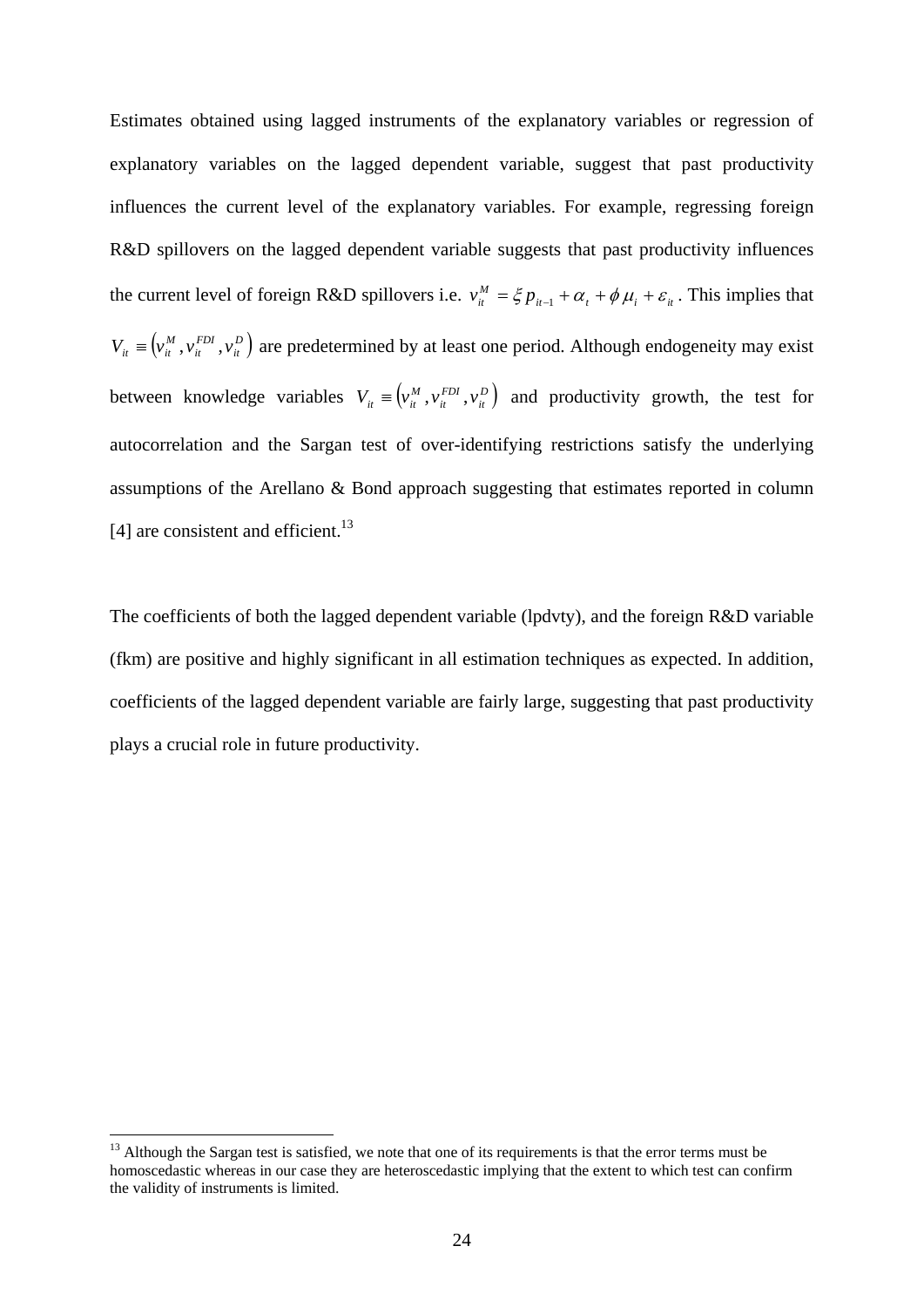|            | period 1980-2000                              |              |             |              |              | 5 five-year periods |             |  |
|------------|-----------------------------------------------|--------------|-------------|--------------|--------------|---------------------|-------------|--|
| estimation | Fixed                                         | Random       | Hausman     | Arellano     | Arellano     | Arellano            | Arellano    |  |
| method     | effects                                       | effects      | & Taylor    | & Bond       | & Bond       | & Bond              | & Bond      |  |
|            |                                               |              |             |              | diff gmm     | system gmm          | system gmm  |  |
|            | $[1]$                                         | $[2]$        | $[3]$       | $[4]$        | $[5]$        | [6]                 | $[7]$       |  |
|            | pdvty                                         | pdvty        | pdvty       | D.pdvty      | pdvty        | pdvty               | pdvty       |  |
| fkm        | 0.08                                          | 0.078        | 0.08        |              | 0.087        | 0.032               | 0.056       |  |
|            | $(7.39)$ **                                   | $(7.45)$ **  | $(7.37)$ ** |              | $(7.92)$ **  | $(9.49)$ **         | $(3.08)$ ** |  |
| fkfdi      | $-0.019$                                      | $-0.018$     | $-0.019$    |              | 0.031        | $-0.002$            | 0.025       |  |
|            | $(3.28)$ **                                   | $(3.12)$ **  | $(3.27)$ ** |              | $(5.72)$ **  | $-0.76$             | $-2$        |  |
| dk         | $-0.064$                                      | $-0.061$     | $-0.064$    |              | $-0.008$     | $-0.024$            | $-0.05$     |  |
|            | $(5.40)$ **                                   | $(5.19)$ **  | $(5.39)$ ** |              | $(2.24)$ *   | $(7.07)$ **         | $(4.27)$ ** |  |
| lpdvty     |                                               |              |             |              | 0.612        | 0.923               | 0.589       |  |
|            |                                               |              |             |              | $(14.14)$ ** | $(47.95)$ **        | $(7.46)$ ** |  |
| const      | 4.183                                         | 4.188        | $-7.439$    |              |              | 0.148               | 1.35        |  |
|            | $(69.37)$ **                                  | $(57.75)$ ** | $-0.03$     |              |              | $-1.79$             | $(4.21)$ ** |  |
| LD.pdvty   |                                               |              |             | 0.845        |              |                     |             |  |
|            |                                               |              |             | $(14.59)$ ** |              |                     |             |  |
| D.fkm      |                                               |              |             | 0.05         |              |                     |             |  |
|            |                                               |              |             | $(3.63)$ **  |              |                     |             |  |
| D.fkfdi    |                                               |              |             | 0.013        |              |                     |             |  |
|            |                                               |              |             | $-1.23$      |              |                     |             |  |
| D.dk       |                                               |              |             | $-0.008$     |              |                     |             |  |
|            |                                               |              |             | $-0.72$      |              |                     |             |  |
| ctry       |                                               |              | 0.383       |              |              |                     |             |  |
|            |                                               |              | $-0.05$     |              |              |                     |             |  |
| obs        | 1071                                          | 1071         | 1071        | 969          | 969          | 1020                | 204         |  |
| countries  | 51                                            | 51           | 51          | 51           | 51           | 51                  | 51          |  |
| R-squared  | 0.06                                          |              |             |              |              |                     |             |  |
|            | Absolute value of t statistics in parentheses |              |             |              |              |                     |             |  |

REGRESSION RESULTS: ALTERNATE ESTIMATION TECHNIQUES

Absolute value of t statistics in parentheses

\* significant at 5%; \*\* significant at 1%

#### *Table 1: Regression results*

The variable representing foreign knowledge via FDI (fkfdi) gives mixed results in columns [4] to [7]. The original Arellano & Bond dynamic panel data estimator in column [4] reports a positive but insignificant coefficient. This result is improved by the Arellano & Bond "difference GMM estimator" in column [5], which is better than the original model because it provides a finite sample correction to the two-step covariance matrix that compensates for the severely down biased two-step estimates of the standard error, obtained in the original model. However, lagged levels in both the original Arellano & Bond estimator as well as the "difference GMM estimator" are usually poor instruments for the first differences, and especially for variables which are close to a random walk, which is the case in the explanatory variables of our model, and are therefore probably biased.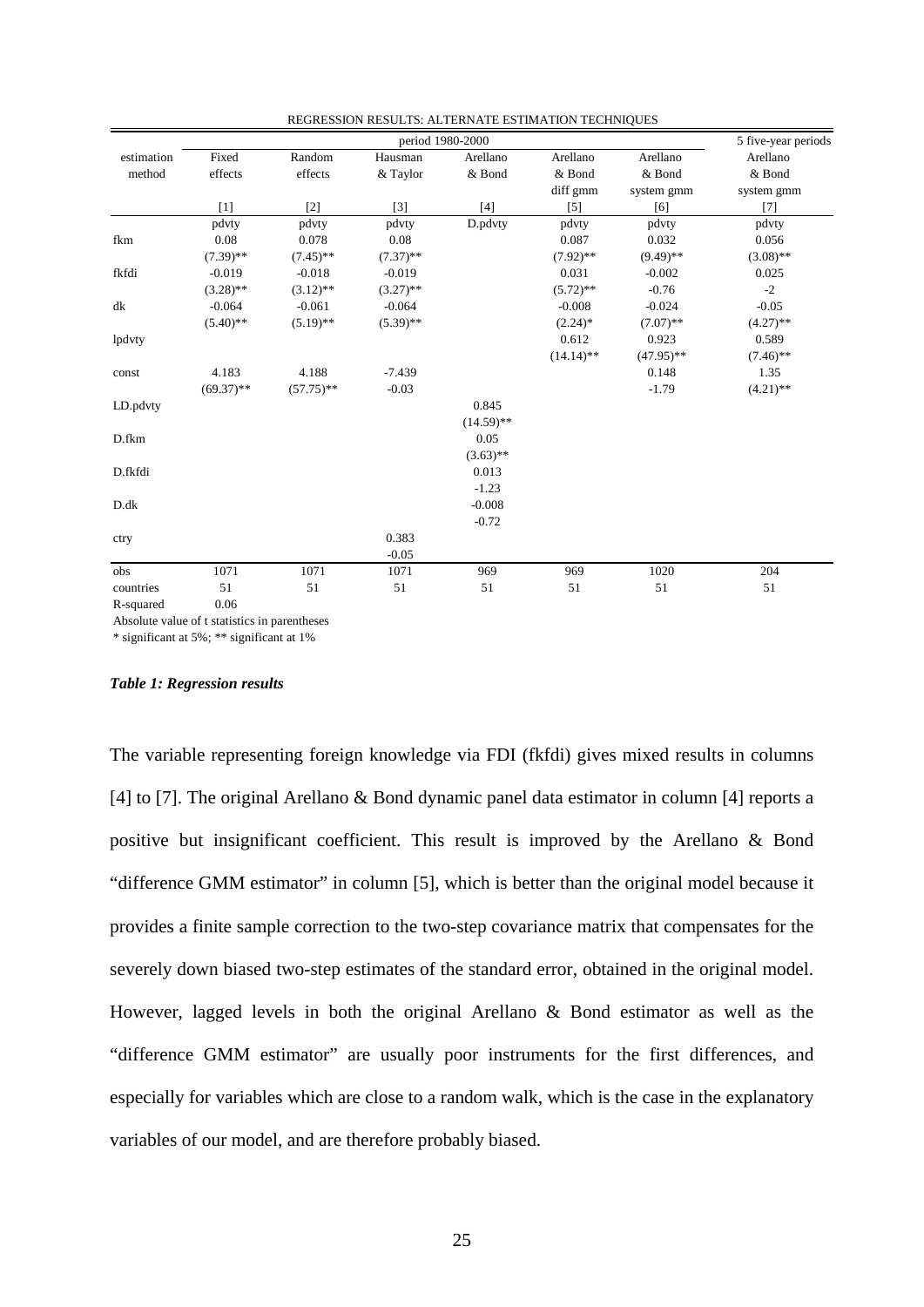Indeed, the Arellano & Bond "system GMM estimator" in column [6], which is an augmented version of the "difference GMM estimator", does not confirm the result in column [5]. In the augmented version, original equations in levels are added so as to provide additional moment conditions that are used to increase the efficiency of the estimates. The "system GMM estimator" reports a negative coefficient, but it is not significant. We take a further step forward and remove "more developed" developing countries from the regression that we estimate for 5 five-year periods which implies that  $t = 5$  instead of  $t = 21$ .<sup>14</sup> This mitigates the problem of loss of degrees of freedom. We obtain a negative and highly significant coefficient for foreign knowledge via FDI using the "system GMM estimator". A similar regression is carried out for the "more developed" developing countries. A positive and significant coefficient is obtained for this group of countries. These results appear particularly interesting and leads us to the conclusion that potential benefits of FDI accrue only to the small group of "more developed" developing countries that engage in domestic investment and thus, dispose of a relative absorptive capacity. Indeed, these are also the countries that would be able to attract market seeking FDI (horizontal FDI that is more pervasive in introducing foreign knowledge than vertical FDI), rather than serve as mere export platforms (vertical FDI).

This finally brings us to the coefficient of our main interest, domestic knowledge (dk), which gives the expected result: the coefficient is negative and highly significant in all estimation techniques except for the original Arellano & Bond estimator in column [4], which reports a non significant coefficient, while the Arellano & Bond "difference GMM estimator" reports a significance level of 5%. One interesting observation is that the coefficient remains negative throughout; it supports our initial view that although the commonly used interaction

1

 $14$  See appendix 2 for results of the two groups of developing countries.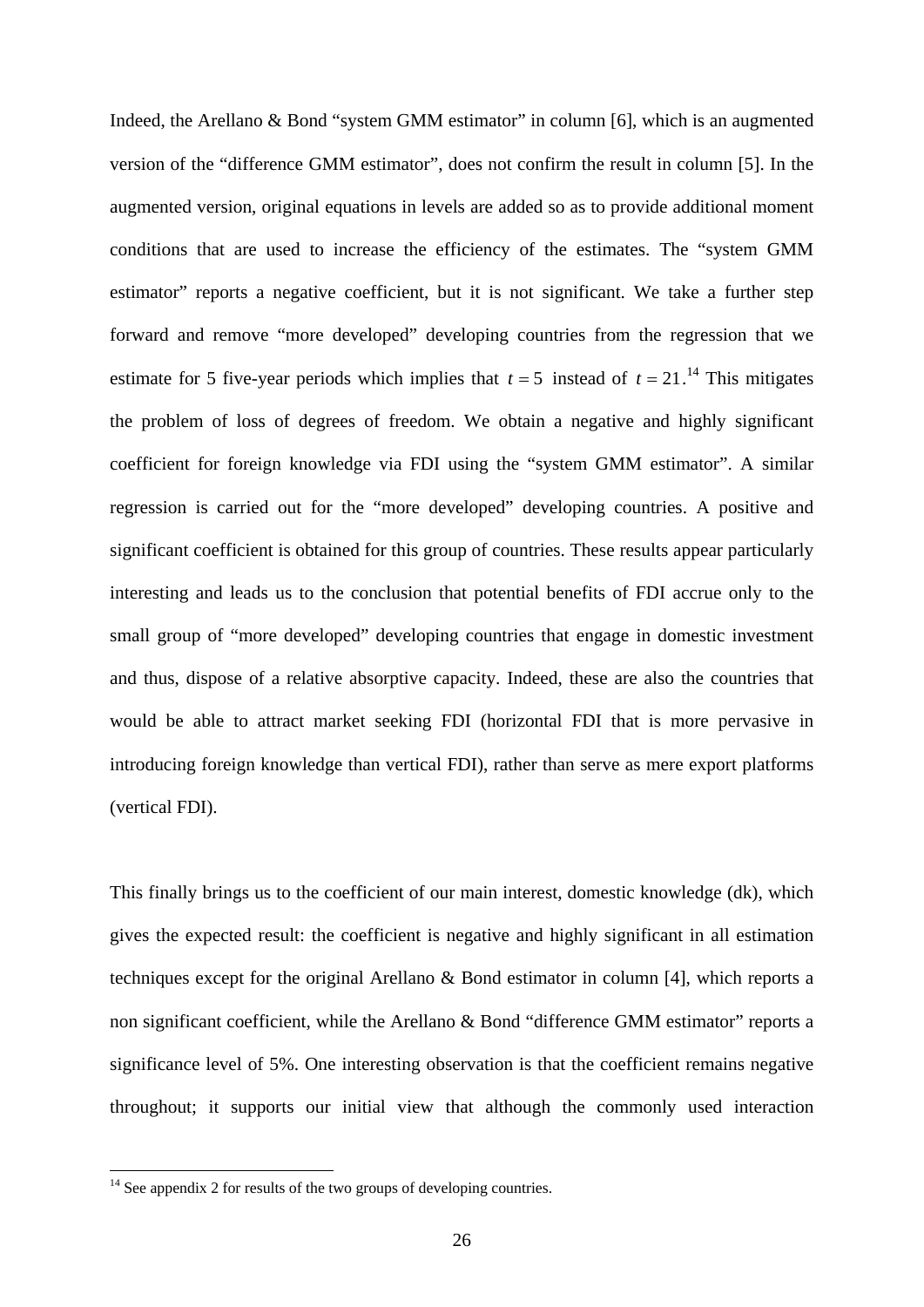coefficient between human capital and the GDP ratio of high technology imports may to some extent depict the absorptive capacity of a country it mainly portrays openness of an economy. This may lead to the conclusion that opening up fragile economies is likely to result in a negative effect on the productivity growth of these economies. Although economic research on the role of openness in developing countries has led to mixed results, a number of interesting papers including Fagerberg & Verspagen (2004) find that opening up weak economies is bad for growth. Indeed, efforts to inject foreign knowledge through for example high technology content imports are bound to penalise the learning process that leads to knowledge accumulation by provoking a fall in labour productivity. Devarajan, Easterly & Pack (2001) study on sub-Saharan Africa found no evidence of capital productivity which they concluded accounted for the low rates of investment in relation to other regions. In particular, their study on Tanzania revealed that constraints in skill acquisition were responsible for low capital productivity: increase in capital accumulation led to a fall in output per unit of labour and consequently a fall in output per unit of capital due to underutilisation.

It may be argued that the negative effect of domestic knowledge may represent technological backwardness or potential spillovers that provide an opportunity for catching-up as demonstrated in technology gap models, Fagerberg (1988). However, it would be reasonable to expect a negative coefficient for the whole sample of developing countries, including the "more developed" developing countries given that a technology gap still exists between them and the technology frontier. This group of countries still has the opportunity to benefit from potential technological spillovers from frontier economies.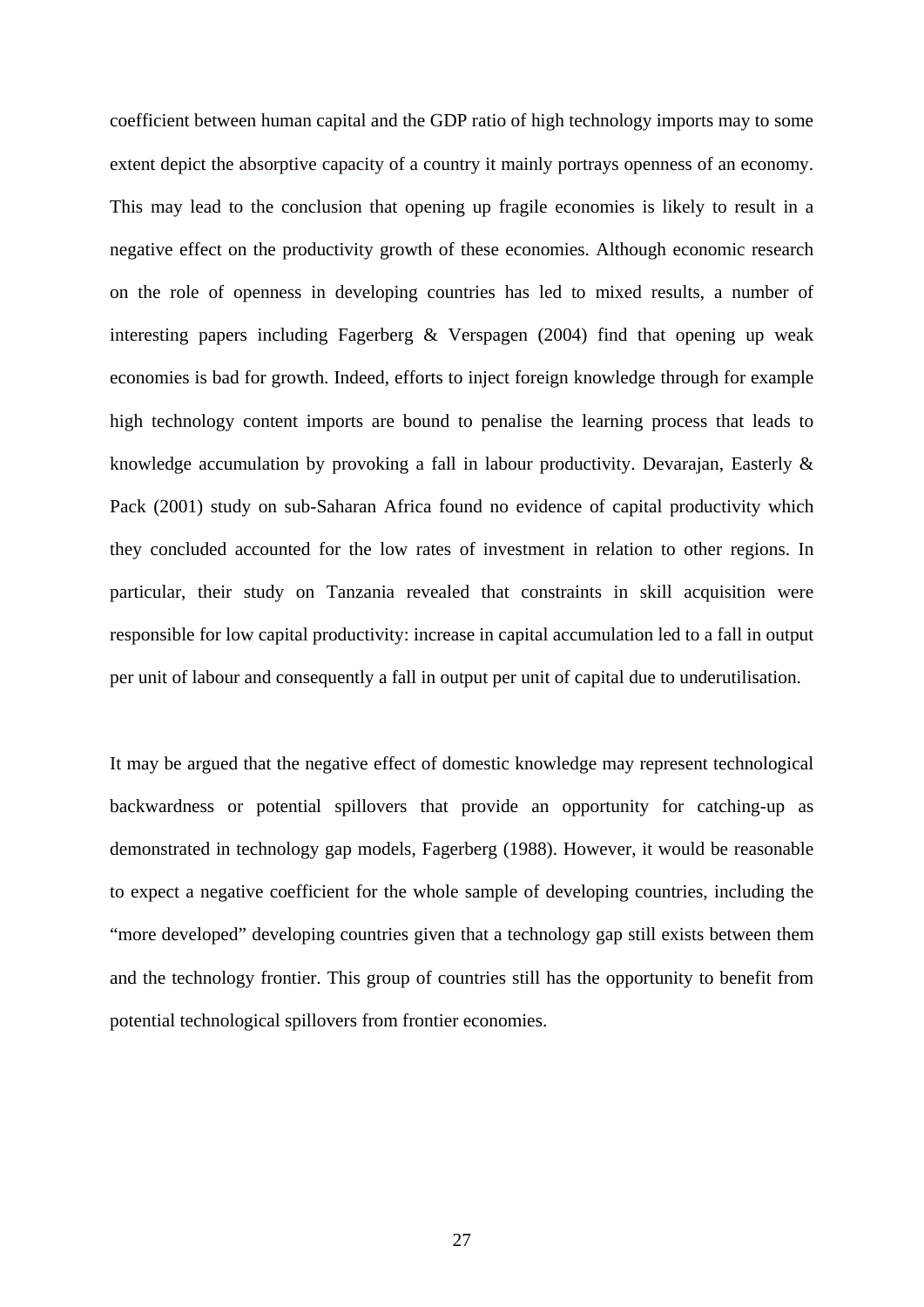#### **V. Re-estimating domestic knowledge**

In a bid to improve our analysis, it would be useful to attempt to capture the learning capability by resorting to a more innovative way of measuring the domestic knowledge variable. Since the "quality" of the systems of innovation is determined by a wide range of latent variables, the GDP ratio of machinery equipment imports may not quite reckon with these underlying factors because it appears to relate more to openness than to the absorptive capacity. The main aim of our estimation is to highlight the importance of creating an absorptive capacity – of domestic innovation – rather than to argue the case for north-south spillovers. Our argument is that north-south spillover benefits exist potentially and will accrue only if an absorptive capacity exists. Thus, the importance of the role of domestic knowledge creation, which includes building of a learning capability, in sparking take-off may be underestimated by specifying domestic knowledge as an interaction term between human capital and the GPD ratio of machinery equipment imports.

In developing countries where systems of innovation are relatively weak and in many cases wanting, the underlying factors that determine its "quality" may be best accounted for by adopting a broader view that makes it possible to at least capture the systemic character of innovation systems or the lack of them. The interest in capturing this systemic character lies in the fact that the factors constituting systems of innovation are embedded in what Abramovitz (1986) dubbed *'societal characteristics'* and purported that they are for a large part responsible for failure to achieve growth; systems of innovation are entrenched in historically evolved technical and cultural structures making it very difficult to change them, but at the same time they cannot be ignored as they are to a large extent responsible for driving economies apart because they determine the capacity to create knowledge.

28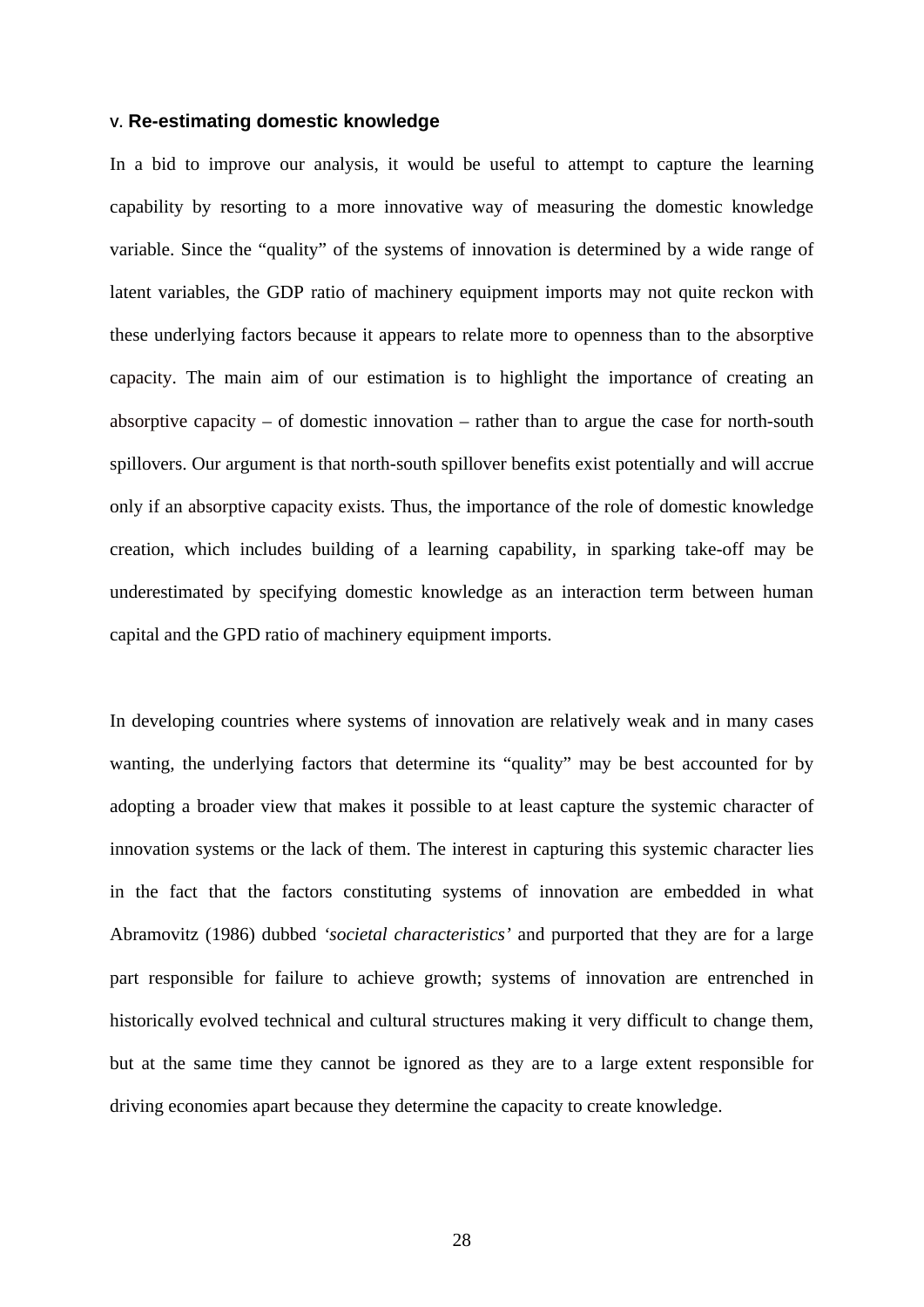Improvement of the quality of structural factors is a cumulative or sequential process and is therefore predetermined by the state of the existing structure. In addition, it supports an innovation process that is also cumulative in nature. Poor "quality" of the innovation system implies a country is backward while good "quality" is reflected by a small distance from the technology frontier. The "quality" of the systems of innovation may be assumed to mirror the efficiency of the domestic innovation process. We assume that the indirect effect of human capital, which may be interpreted as the learning capability, contributes to the "quality" of the systems of innovation, and may be seen as affecting the speed with which the domestic innovation process improves, leading to increased domestic knowledge.

The "quality" of innovation systems is a latent variable given that it is determined by latent factors, particularly domestic knowledge. The obvious problem we face here is that of measuring domestic knowledge, the variable of our concern. The Kalman filter approach that estimates the "state" of a linear system appears to offer a solution.<sup>15</sup> The technique may be used to obtain an estimator that gives an accurate estimate of the true state (domestic knowledge) even if we cannot measure it directly. Estimation of the dynamic panel data model using the inferred data may be carried out. In addition, the Kalman filter technique may be used to investigate the evolution of domestic knowledge with smooth changes, such that trend breaks to not appear do not appear as discontinuous events. Although this method has intuitive appeal it faces a drawback that would require cautious interpretations especially with regard to making projections into the future: inferring data in this manner is really an attempt to "squeeze the last drop of blood" out of the residue of the Cobb-Douglas function that is used as a proxy of the productivity variable in our estimation specification. A more interesting

1

<sup>&</sup>lt;sup>15</sup> The Kalman filter is a set of mathematical functions that provides a means for recursively obtaining optimal estimates of past, present and future states of a process.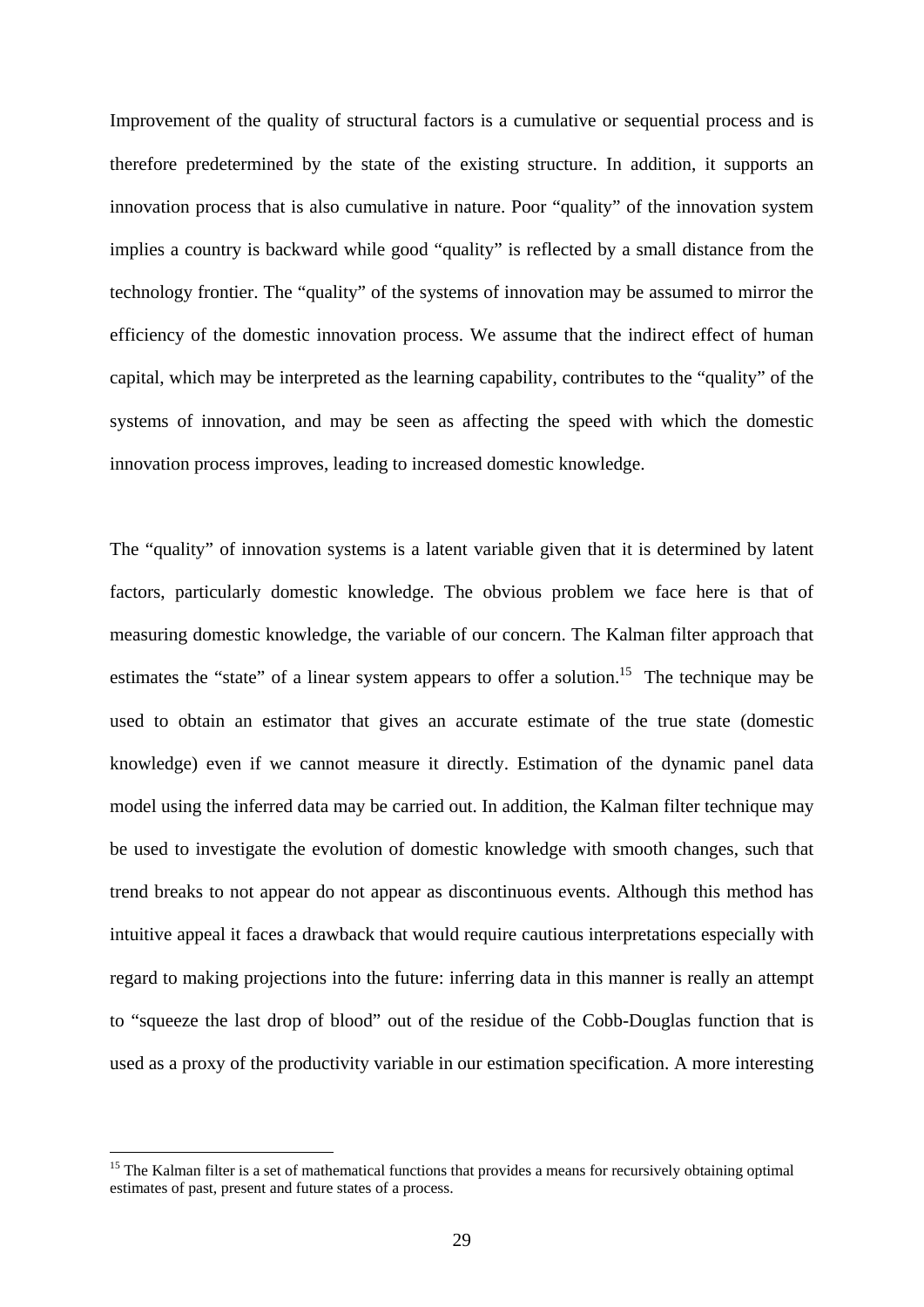measure of domestic knowledge would require obtaining information outside the Cobb-Douglas function.

Information on domestic knowledge could alternatively be obtained using factor analysis. It can be used to capture, as comprehensibly as possible, the factors that may constitute domestic knowledge, while taking the necessary precautions in dealing with the limitations of the technique. The information would then be used to construct data for the domestic knowledge variable that would be used in the estimation of the dynamic panel data model. However, this work goes beyond the scope of this study particularly with regard to availability of data for a sufficiently large variety of indicators, and for our sample of 51 developing countries, as well as for our period of estimation (21 years). Nonetheless, this approach provides an interesting area of further research given that a direct measure of domestic innovation does not seem to exist, at least for the moment.

#### **VI. Conclusion**

Our results support the view that foreign knowledge generates a beneficial impact on the economic performance of the few developing countries that have been successful in embarking on an innovation-driven growth path by simultaneously engaging in technical competence creation and innovation, which both promote the process of knowledge accumulation; only those countries that invest in domestic innovation and develop an absorptive capacity benefit from international spillovers.

Estimation of the dynamic panel data model using the inferred data (kalman filter) for domestic knowledge may have provided an interesting basis for comparison with estimations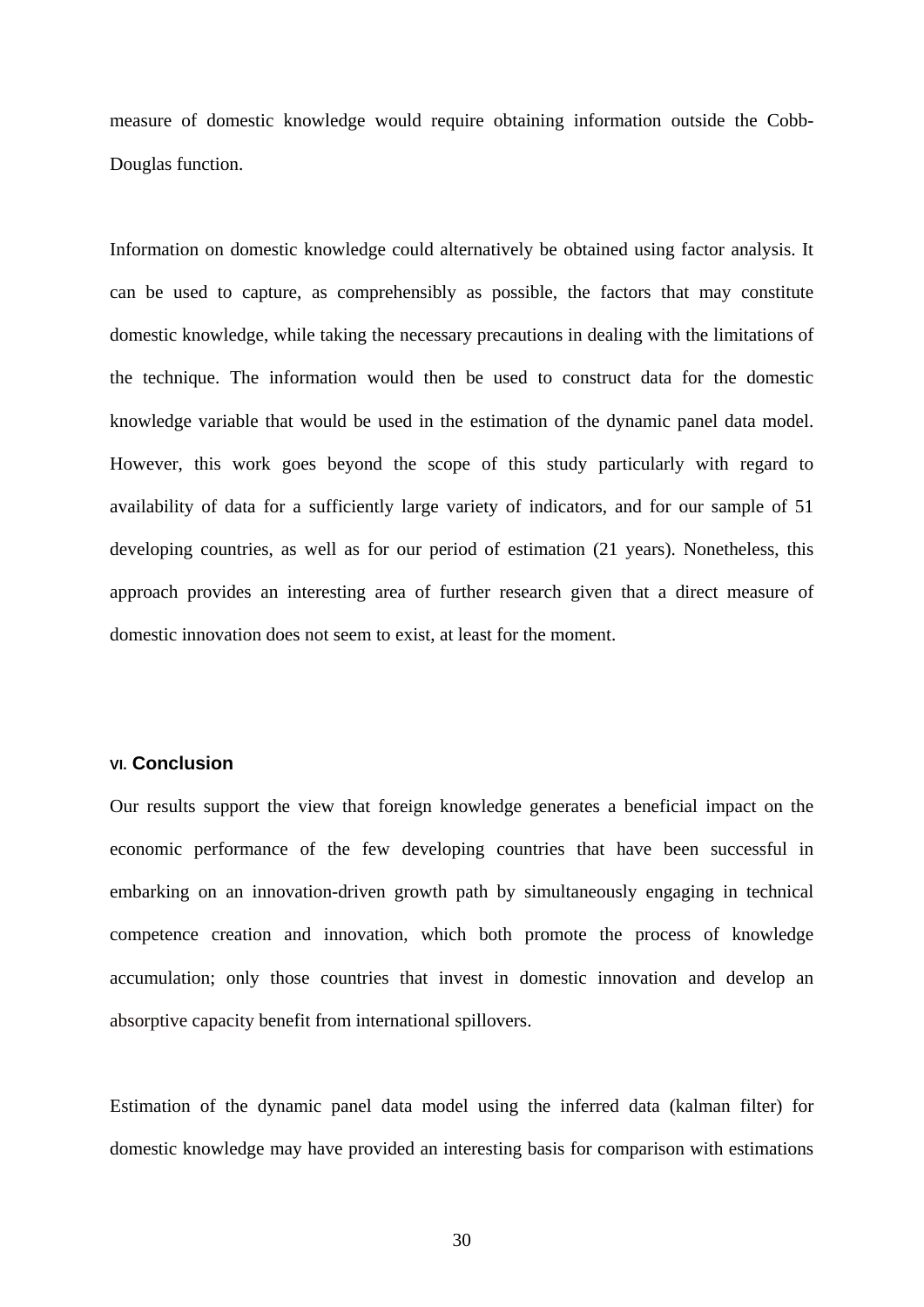that use the interaction coefficient between human capital and the GDP ratio of high technology imports as a proxy for domestic knowledge. However, we note that the explanatory power of linear models may be quite limited as concerns the absorptive capacity. The absorptive capacity is most probably represented by a sigmoid function, a functional form that approximates the stylised S-shaped function of technology diffusion models. A nonlinear logistic specification is much more likely to be robust. Benhabib & Spiegel (2002) estimation of a logistic specification reveals that divergence is a possible outcome for countries with no absorptive capacity.

To the extent that a solid technological infrastructure is indispensable for sustained growth, and that investment in knowledge producing activities may be scarce as is the case in most developing countries, there is a rational for public intervention with strong policy coordination that favours technological shifts. Admittedly, limited innovation may be caused by such factors as inadequate environment for risk taking, unavailability of information about technological opportunities, inadequate inputs (particularly competences), and taxation systems that fail to induce industrial activities.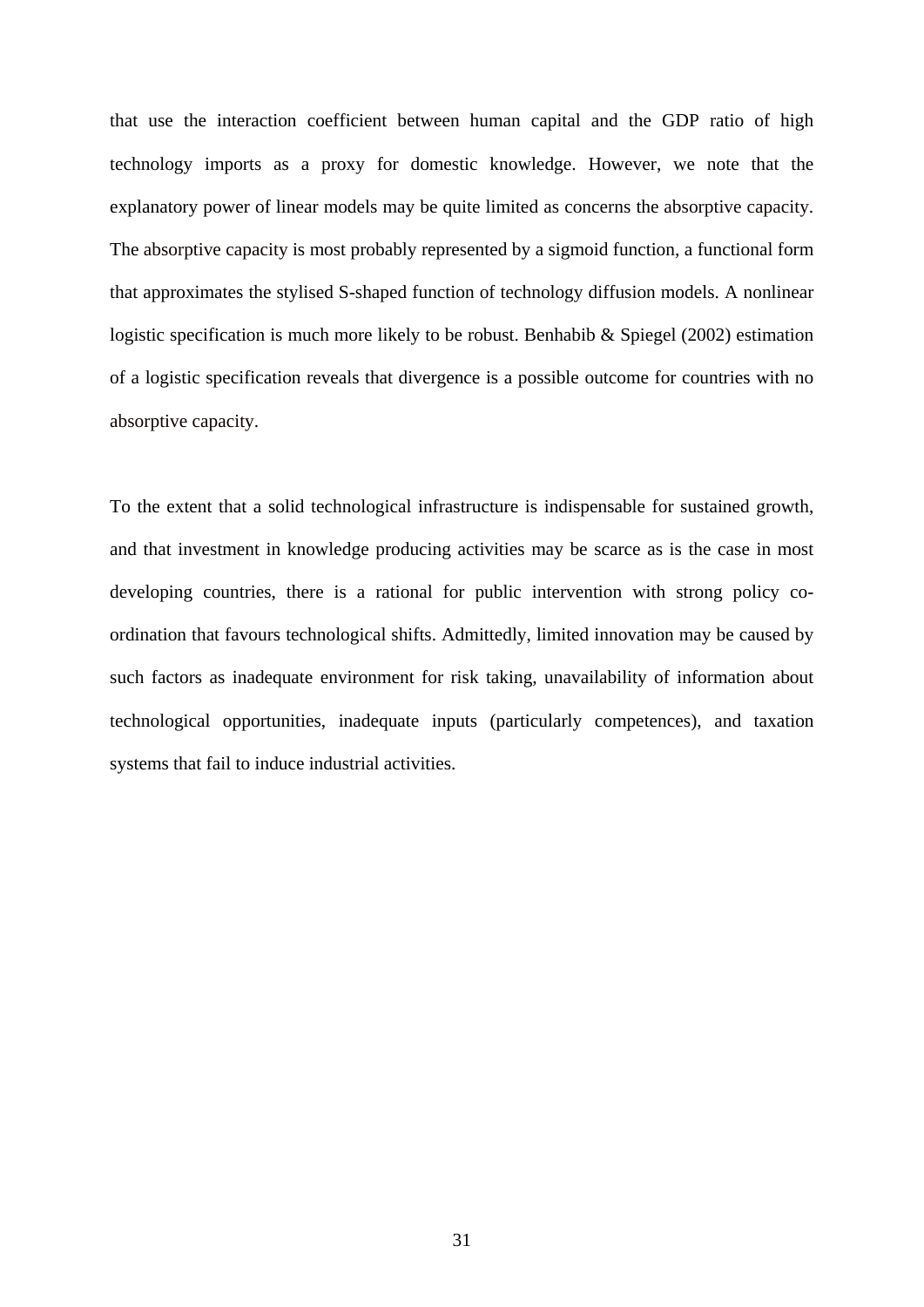## **Appendix 1**

#### *Country sample*

#### *Country list of 51 developing countries used in the analysis (definition of developing countries is that of the WTO)*

| Africa (21 countries)                 |                | Latin America (17 countries) | Asia (13 countries)                                                                          |  |  |
|---------------------------------------|----------------|------------------------------|----------------------------------------------------------------------------------------------|--|--|
| Algeria                               | Argentina      |                              | Bangladesh                                                                                   |  |  |
| Benin                                 | <b>Bolivia</b> |                              | China<br>Hong Kong                                                                           |  |  |
| Cameroon                              | <b>Brazil</b>  |                              |                                                                                              |  |  |
| Central African Republic              | Chile          |                              | India                                                                                        |  |  |
| Congo, Dem. Rep.                      | Colombia       |                              | Indonesia<br>Korea, Republic of<br>Malaysia<br>Nepal<br>Pakistan<br>Philippines<br>Singapore |  |  |
| Congo, Republic of                    | Costa Rica     |                              |                                                                                              |  |  |
| Egypt                                 | Ecuador        |                              |                                                                                              |  |  |
| Ghana                                 | El Salvador    |                              |                                                                                              |  |  |
| Kenya                                 | Guatemala      |                              |                                                                                              |  |  |
| Malawi                                | Honduras       |                              |                                                                                              |  |  |
| Mali                                  | Mexico         |                              |                                                                                              |  |  |
| Mauritius                             | Nicaragua      |                              | Sri Lanka                                                                                    |  |  |
| Mozambique                            | Panama         |                              | Thailand                                                                                     |  |  |
| Niger                                 | Paraguay       |                              |                                                                                              |  |  |
| Rwanda                                | Peru           |                              |                                                                                              |  |  |
| Senegal                               | Uruguay        |                              |                                                                                              |  |  |
| Togo                                  | Venezuela      |                              |                                                                                              |  |  |
| Tunisia                               |                |                              |                                                                                              |  |  |
| Uganda                                |                |                              |                                                                                              |  |  |
| Zambia                                |                |                              |                                                                                              |  |  |
| Zimbabwe                              |                |                              |                                                                                              |  |  |
| "more developed" developing countries |                | other developing countries   |                                                                                              |  |  |
| (group one countries)                 |                | (group two countries)        |                                                                                              |  |  |
| Argentina                             |                | Algeria                      | Mauritius                                                                                    |  |  |
| <b>Brazil</b>                         |                | Bangladesh                   | Mozambique                                                                                   |  |  |
| Chile                                 |                | Benin                        | Nepal                                                                                        |  |  |
| China                                 |                | <b>Bolivia</b>               | Nicaragua                                                                                    |  |  |
| Egypt                                 |                | Cameroon                     | Niger                                                                                        |  |  |
| Hong Kong                             |                | Central African Republic     | Panama                                                                                       |  |  |
| India                                 |                | Colombia                     | Paraguay                                                                                     |  |  |
| Indonesia                             |                | Congo, Dem. Rep.             | Peru                                                                                         |  |  |
| Korea, Republic of                    |                | Congo, Republic of           | Philippines                                                                                  |  |  |
| Mexico                                |                | Costa Rica                   | Rwanda                                                                                       |  |  |
| Pakistan                              |                | Ecuador                      | Senegal                                                                                      |  |  |
| Singapore                             |                | El Salvador                  | Sri Lanka                                                                                    |  |  |
| Thailand                              |                | Ghana                        | Togo                                                                                         |  |  |
| Venezuela                             |                | Guatemala                    | Tunisia                                                                                      |  |  |
|                                       |                | Honduras                     | Uganda                                                                                       |  |  |
|                                       |                | Kenya                        | Uruguay                                                                                      |  |  |
|                                       |                | Malawi                       | Zambia                                                                                       |  |  |
|                                       |                | Malaysia                     | Zimbabwe                                                                                     |  |  |

A sample of 22 advanced countries used in the analysis: Austria, Belgium, Denmark, Finland, France, Germany, Greece, Italy, Ireland, Luxembourg, Netherlands, Portugal, Spain, Sweden, United Kingdom, Australia, Canada, Japan, New Zealand, Norway, Switzerland, US.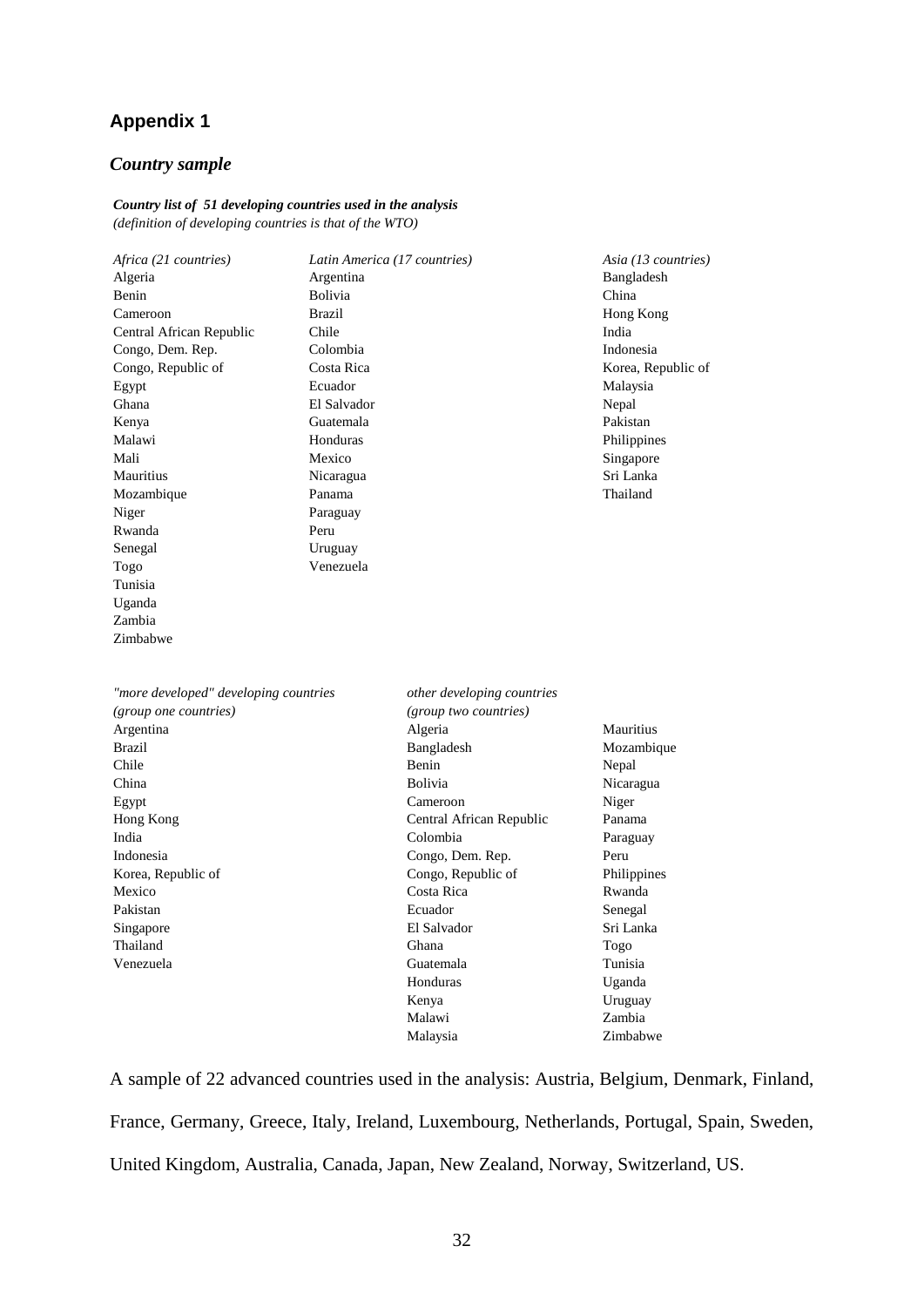#### *Data*

1

#### *Capital stock*

The initial physical capital stocks are calculated using the method proposed by Klenow & Rodriguez-Clare  $(1997)^{16}$ 

$$
\frac{K}{Y_{1980}} = \frac{I_K/Y}{g + d + n}
$$
 (1)

where  $I_K/Y$  is the average investment rate in physical capital (1980-2000), *g* is an estimation of the world average growth rate of output per capita  $Y/L$  given as 0.02, *d* represents the rate of depreciation which is set at 0.03, and *n* is the rate of growth of the working population 15-64 year olds (1980-2000). The physical capital stock of a country *i* in period *t* satisfies as in Benhabib & Spiegel (1994).

$$
K_{it} = \sum_{\varepsilon=0}^{t} (1-d)^{t-\varepsilon} I_{i\varepsilon} + (1-d)^{t} K_{1980}
$$
 (2)

Data for real income (PPP GDP), employment/labour (population) and PPP investment in physical capital are from the Penn World Tables version 6.1 (2002). Data for schooling, which is given as the average years of schooling in the population above 25 years of age, is obtained from Barro Lee data set (2000). The constant marginal rate of return to physical capital is set at  $\alpha = 1/3$ , and the rate of return to schooling  $\phi = 0.085$  as described by Psacharopoulos & Patrinos (2002).

<sup>&</sup>lt;sup>16</sup> A similar method is used by Bernanke & Gürkaynak (2001) where  $K_{1980} = I_{1981} / (g + d)$  where *g* is the growth rate of output and *d* the rate of depreciation.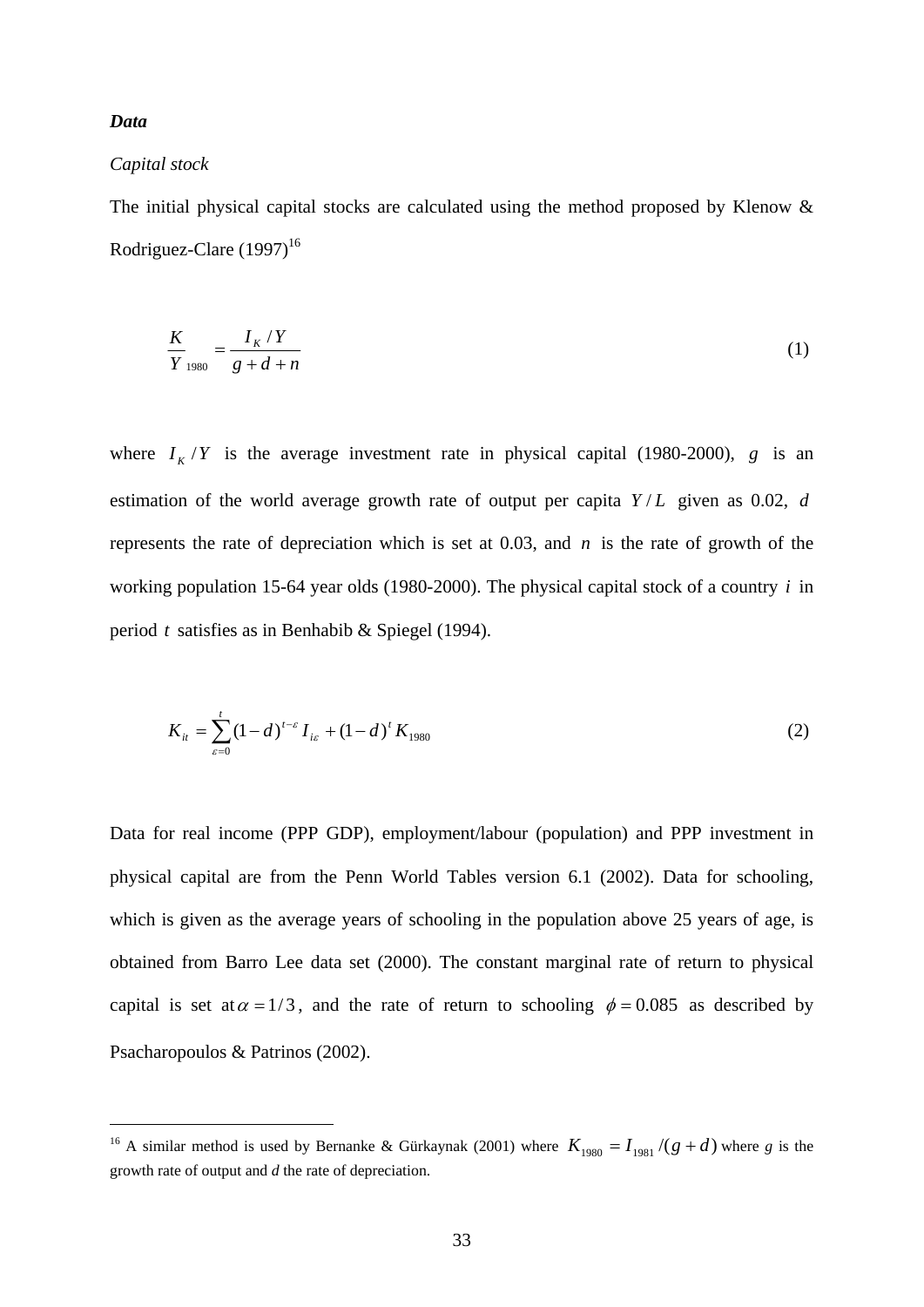#### *Foreign R&D*

Data on machinery and transport equipment is obtained from the UN Comtrade database section 7 of SITC Rev. 2 from which we omit consumption goods as well as parts and components imported by developing countries for re-export after incorporation some form of value added. The analysis is based on mirror trade data: imports by developing countries are assumed to equivalent to exports by partner (industrialised) countries, due to the unavailability and unreliability of import data of most developing countries. The breakdown is as follows:

Machinery: SITC Rev. 2: 71-77 less 761-3, less 775-776

Transport & Equipment: SITC Rev. 2: 78-79

#### *Inward FDI*

1

Data is from UNCTAD Foreign Direct Investment Database (2004). The data base presents aggregate inward FDI stocks. We assume that the inward FDI stocks in developing countries emanating from the world rather than from the selected group of industrialised countries does not significantly alter results. In addition, we note that inward FDI may not constitute a significant channel through which knowledge is diffused: inward FDI may not contribute to the improvement of the host country's productivity since the foreign owner has no incentive to share technology and may prefer to adapt to the host country's technology. Indeed, inward FDI typically takes place via a wholly owned subsidiary in a bid to keep technology under the control of the multinational.<sup>17</sup>

<sup>&</sup>lt;sup>17</sup> In their empirical study, Lichtenberge & van Pottleberghe de la Potterie (1996) found that inward FDI flows do not constitute a significant channel of technology transfer. While their study concerns industrialised countries there is reason to believe that the results would hold for developing countries.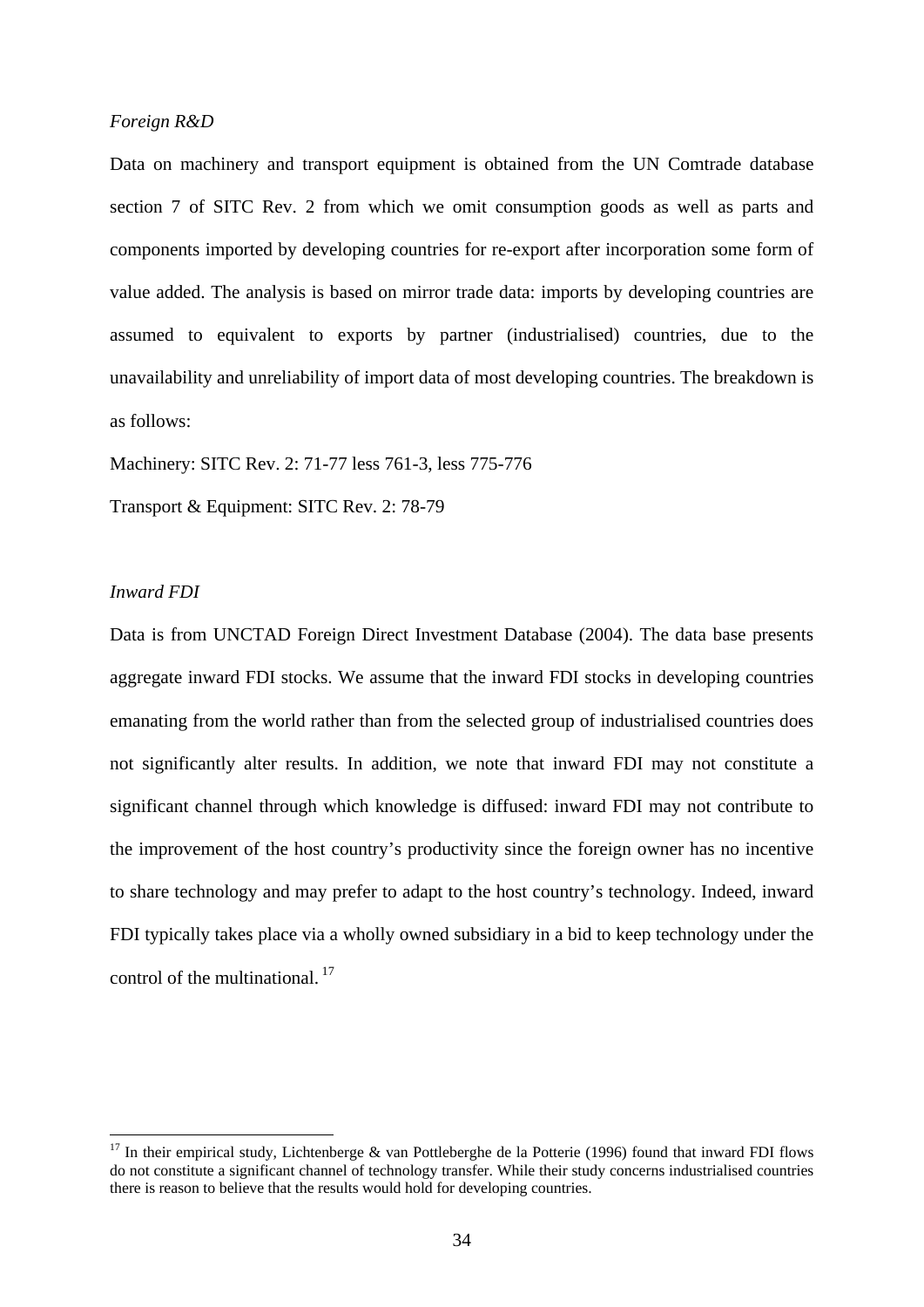#### *Domestic knowledge*

In our estimation, we begin by using the same approach in which we define as an interaction term between human capital and the GDP ratio of machinery equipment imports to represent the domestic knowledge variable of a country. The GDP ratio of machinery equipment imports is calculated using the UN Comtrade database section 7 of SITC Rev. 2 as described above and GDP from Penn World Tables while human capital data is obtained from Barro Lee 2000. The underlying condition in this approach, however, is that there exists an adequate level of human capital which brings us back to the importance of building what we referred to as a learning capability. In other words, direct attempts to inject foreign knowledge in economies that are poorly endowed in human capital may penalise the learning process that leads to knowledge accumulation by provoke a fall in labour productivity.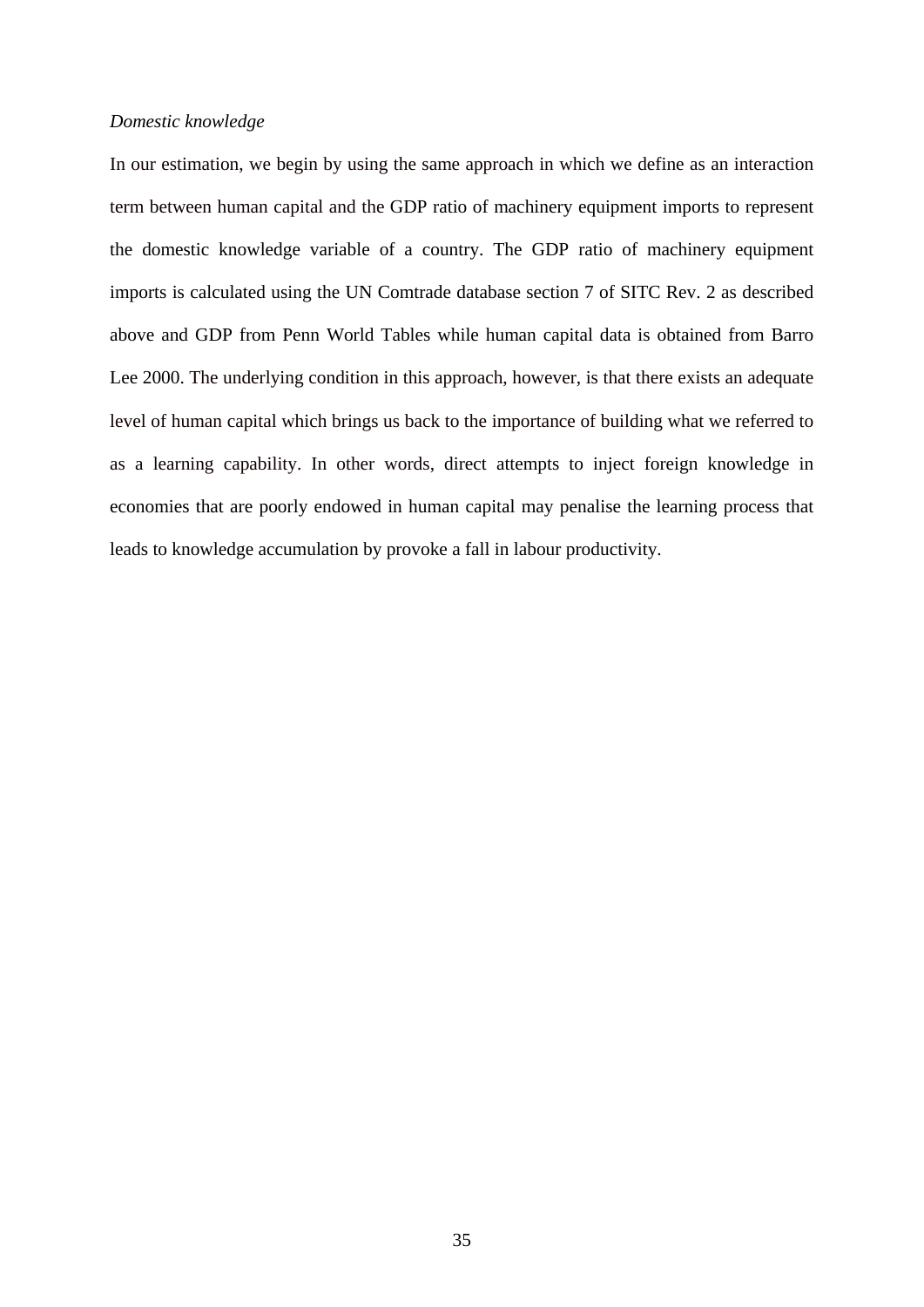#### **Appendix 2**

#### *Determination of instruments*

The instruments are determined as follows:

For the period  $t = 3$  the productivity equation may be written as:

$$
p_{i3} - p_{i2} = \varphi (p_{i2} - p_{i1}) + \beta (V_{i3} - V_{i2}) + \theta_t + (\omega_{i3} - \omega_{i2})
$$
\n(1)

In the third period  $p_{i1}$  may serve as an instrument since it is highly correlated with  $(p_{i2} - p_{i1})$ , but uncorrelated with  $(\omega_{i3} - \omega_{i2})$  if  $\omega_{i}$  is a white noise. As for  $(V_{i3} - V_{i2})$ ,  $V_{i1}$  and *V<sub>i2</sub>* are valid instruments since they are not correlated with the error term  $(\omega_{i3} - \omega_{i2})$ . [Level instruments are preferable to difference instruments. Orthogonality conditions are stated in terms of the levels of the variables and the differences of the disturbances  $E(V_{i} \Delta \omega_{i} ) = 0$  as opposed to differences of both the variables and the disturbances  $E(\Delta V_{is}\Delta\omega_{it}) = 0$  which is implied  $s = 1, ..., t − 2$  Arellano (1989)]

The matrix of instruments may be written as:

$$
Z_{i} = \begin{bmatrix} p_{i1}, V_{i1}, V_{i2} & d_{1982} & \cdots & \cdots & 0 & 0 \\ & & p_{i1}, p_{i2}, V_{i1}, V_{i2}, V_{i3} & d_{1983} & \vdots & \vdots \\ \vdots & \vdots & & \ddots & \vdots \\ 0 & 0 & \cdots & \cdots & p_{i1}, \cdots p_{iT-2}, V_{i1}, \cdots V_{iT-1} & d_{2000} \end{bmatrix}
$$

*d year* represents the year specific dummy variable.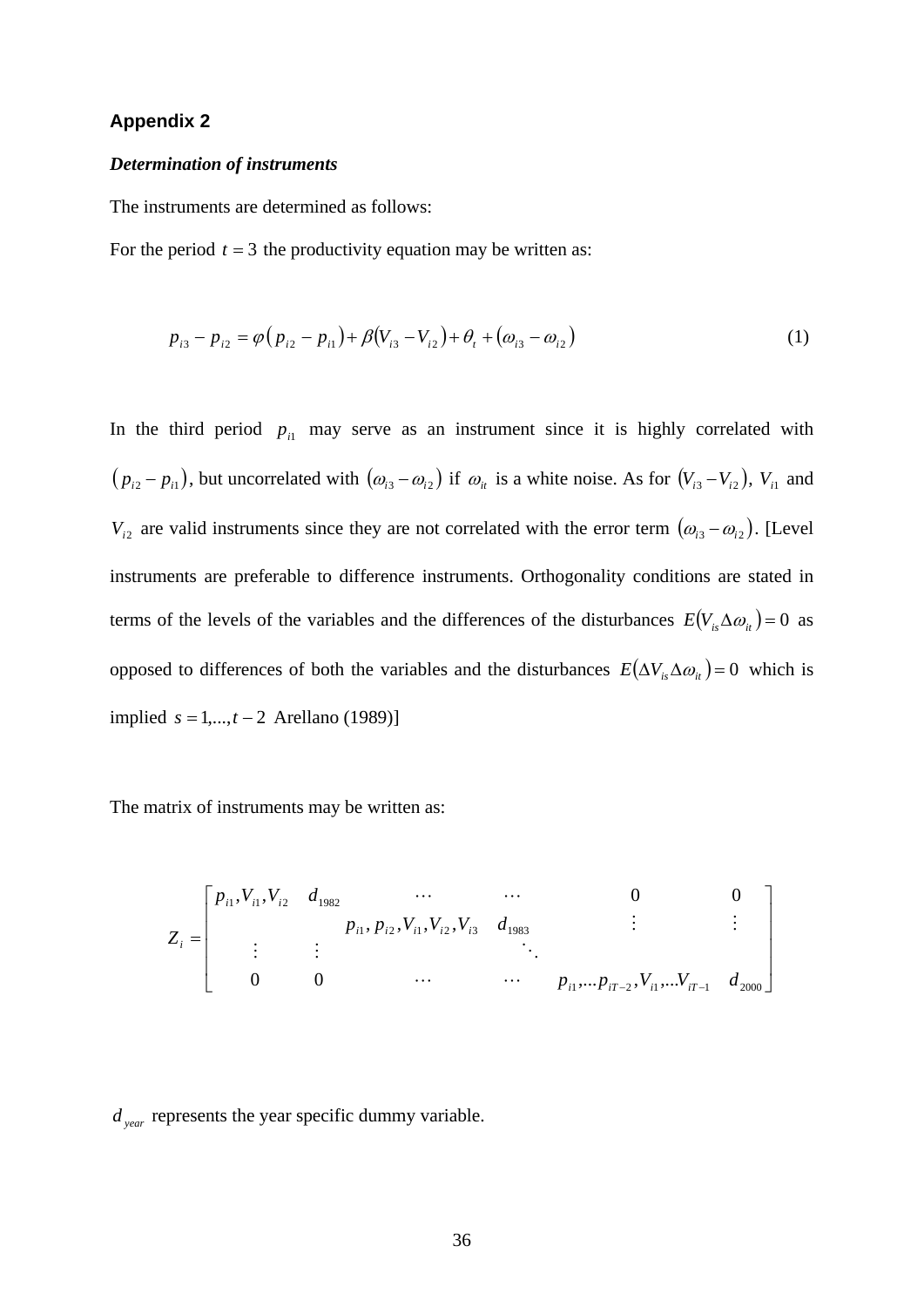Once the instruments are identified the instrumental variables method is applied to the first differenced productivity equation

$$
\Delta p_{it} = \theta_t + \varphi \, \Delta p_{it-1} + \beta \Delta V_{it} + \Delta \omega_{it} \tag{2}
$$

Let  $\begin{bmatrix} 1 \\ 2 \end{bmatrix} = \delta$  $\begin{bmatrix} \varphi \\ \beta \end{bmatrix} =$ ⎦  $\left|\rho\atop_{\beta}\right|$ ⎣  $\begin{bmatrix} \varphi \\ \varphi \end{bmatrix} = \delta$ . A convergent estimator of the parameter  $\delta$  is obtained but, the GMM estimator

of  $\delta$  may not be efficient since  $(\omega_{it} - \omega_{it-1})$  is a random walk with a unit root:.  $\omega_{it} - \omega_{it-1} = \Delta \omega_{it}$  hence,  $\omega_{it} = \omega_{it-1} + \Delta \omega_{it}$  is a random walk since it is assumed that  $\Delta \omega_{it}$  has no serial correlation (it is a white noise).

We assumed that the first difference of the idiosyncratic errors  $\Delta \omega_i : t = 2,3,...T$  are serially uncorrelated and have constant variance.

$$
E(w_i w'_i | p_{i0}, \dots p_{iT-1}, V_{i1}, \dots V_{iT}, \mu_i) = \sigma_w^2 I_{T-1}
$$

where  $w_i$  is the  $(T - 1) \times 1$  vector containing  $\Delta \omega_i : t = 2, 3, ...T$ .

Since this assumption may not be verified  $E(w_i w_i') \neq \sigma_w^2 I_{T-1}$  we use a matrix of instruments  $Z = [Z'_1,...Z'_N]$  such that the orthogonality conditions are now  $E(Z'_i \Delta \omega_i) = 0$ . This is the weakest assumption that can be imposed in a regression framework to get a consistent estimator of  $\delta$ . Under this assumption the vector  $\delta$  satisfies

$$
E[Z'\Delta p - Z'(\Delta p_{-1}\Delta V)\delta] = E[Z'\Delta \omega] = 0
$$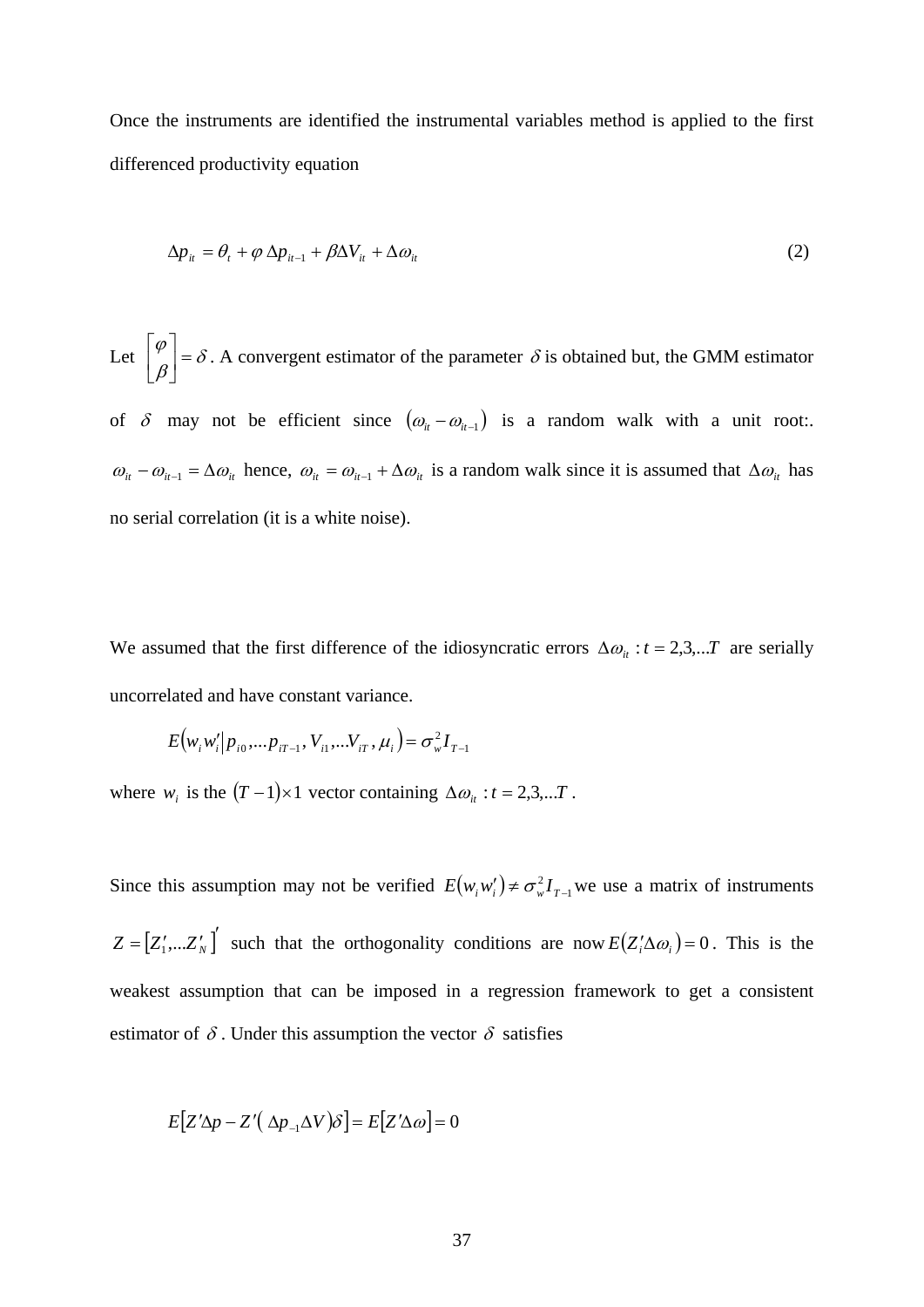or equivalently

$$
E[Z'(\Delta p_{-1} \Delta V)\delta] = E[Z' \Delta p]
$$

where  $Z'\Delta p$  is a  $K \times 1$  random vector and  $Z'(\Delta p_{-1} \Delta V)$  is a  $K \times K$ . To be able to estimate  $\delta$ , we assume that it is the only  $K \times 1$  vector that satisfies the orthogonality condition. This implies that although this orthogonality condition is the basis for estimating  $\delta$ , the rank condition is required as a sufficient assumption for identification.

The assumption of a full rank implies that the system has a unique solution – there is no overidentification

$$
rank\left(\sum_{i=2}^{T} E\left(\Delta X_{ii}^{\prime} \Delta X_{ii}\right)\right) = K
$$

$$
\Delta X_{it} = (\Delta p_{it-1}, \Delta V_{it})
$$

Time constant explanatory variables and perfect collinearity among the time varying variables is ruled out. The matrix is non-singular, which rules out the presence of linear dependence.

#### *Estimating* δ

With the orthogonality conditions and the full rank assumption solving, for  $\delta$  will yield a unique solution. We use a weighting matrix  $\hat{W}$ , a positive semi definite matrix, in the quadratic form to obtain  $\hat{\delta}$ .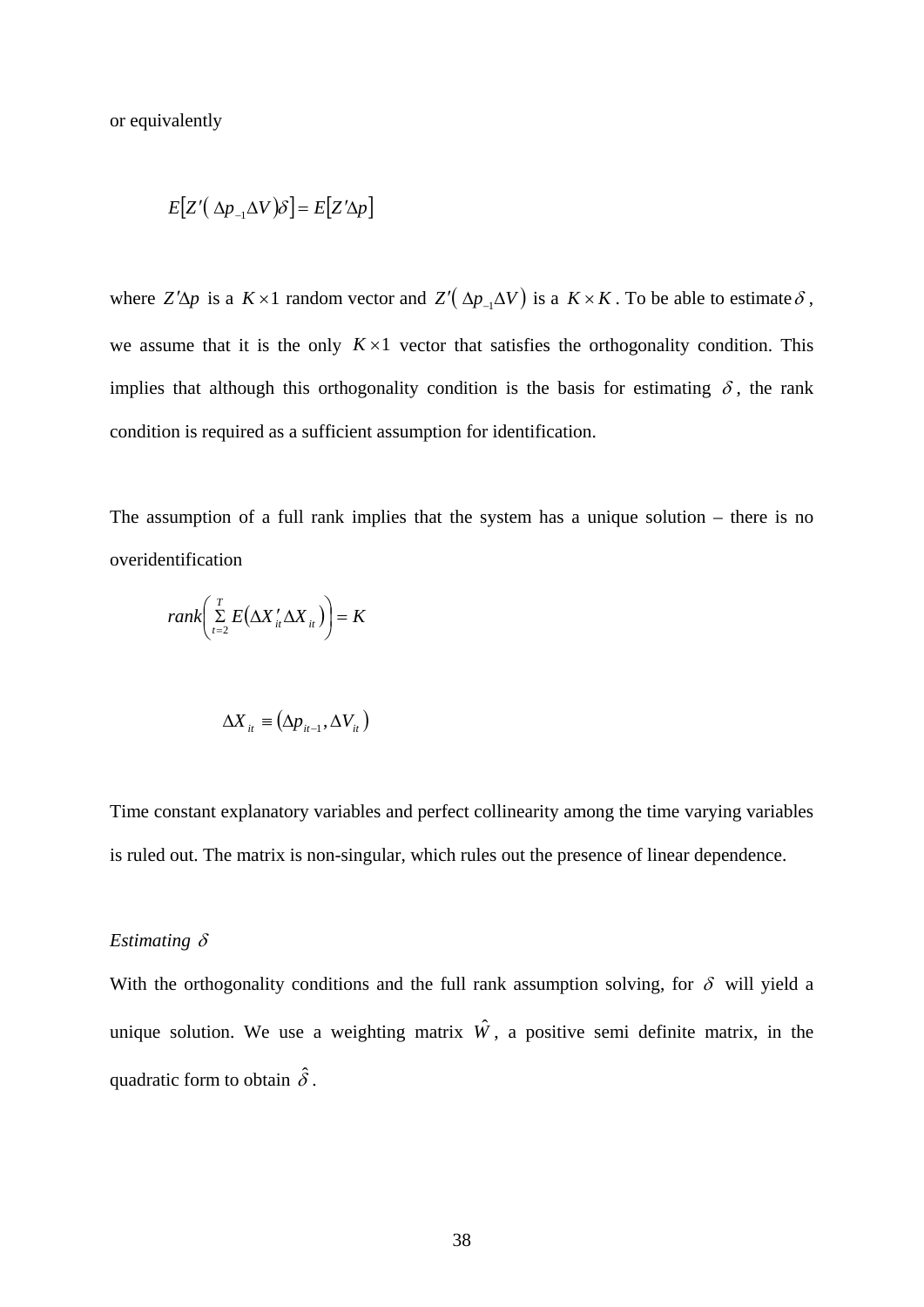$$
\hat{\delta} = \min_{\delta} \left[ \sum_{i=1}^{N} Z_i' (\Delta p_i - \Delta X_i \delta) \right]' \hat{W} \left[ \sum_{i=1}^{N} Z_i' (\Delta p_i - \Delta X_i \delta) \right]
$$

Hence, 
$$
\hat{\delta} = \frac{\Delta p Z' \hat{W} Z' \Delta p}{\left(\Delta p_{-1} \Delta V\right) Z' \hat{W} Z' \left(\Delta p_{-1} \Delta V\right)} = \left[ \left(\Delta p_{-1} \Delta V\right) Z' \hat{W} Z' \left(\Delta p_{-1} \Delta V\right) \right]^{-1} \left[ \Delta p Z' \hat{W} Z' \Delta p \right]
$$

#### *First step*

The first choice of the weighting matrix  $\hat{W}$  is

$$
\hat{W} = \left( N^{-1} \sum_{i=1}^{N} Z_i' Z_i \right)^{-1}
$$
 which is a consistent estimator of  $[E(Z_i' Z_i)]^{-1}$ 

The IV estimator of  $\delta$  may be written as:

$$
\hat{\delta}_N = \left( \left[ \Delta p_{-1} \Delta V \right]^{'} Z \left( Z_i^{\prime} Z_i \right)^{-1} Z' \left[ \Delta p_{-1} \Delta V \right] \right)^{-1} \left( \left[ \Delta p_{-1} \Delta V \right]^{'} Z \left( Z_i^{\prime} Z_i \right)^{-1} Z' \Delta p \right) \tag{3}
$$

The weighting matrix 1 1  $\hat{V} = \left(\frac{1}{N} \sum_{i=1}^{N} Z_i Z_i\right)^{-1}$ =  $\overline{\phantom{a}}$ ⎠  $\left(\frac{1}{n}\sum_{i=1}^{N}Z_{i}Z_{i}\right)$  $=\left(\frac{1}{N}\sum_{i=1}^{N}Z_{i}^{T}Z_{i}\right)$ *i*  $\hat{W} = \left(\frac{1}{N} \sum_{i=1}^{N} Z_i' Z_i\right)$  gives the initial consistent estimator  $\hat{\delta}_1$ , but may not be necessarily the asymptotically efficient estimator. However, it is important because we need a preliminary consistent estimator of  $\delta$  to obtain the asymptotically efficient estimator.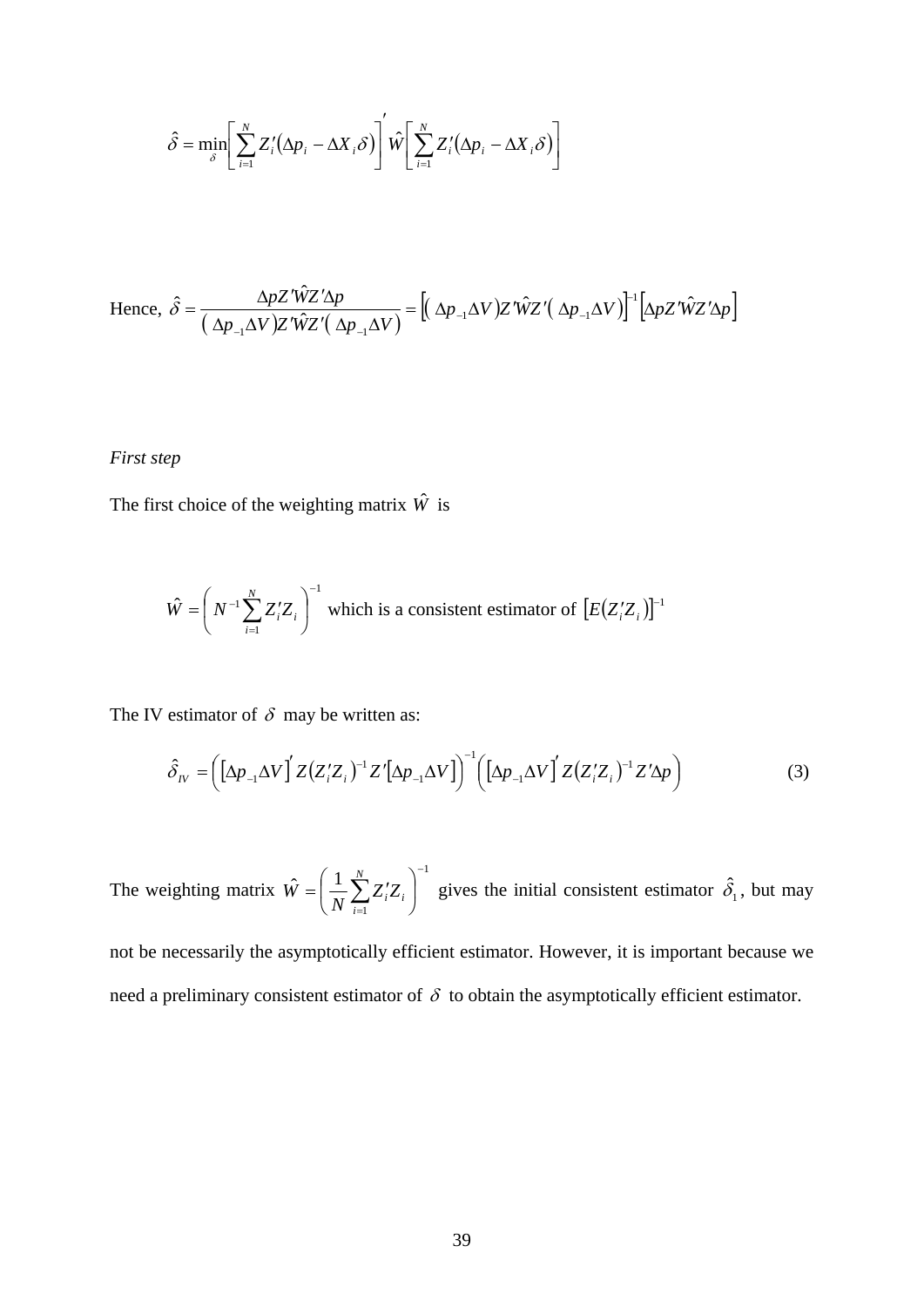### *Second step*

The optimal weighting matrix that produces the GMM estimator with the smallest asymptotic variance is

$$
\hat{W} = \left(\frac{1}{N} \sum_{i=1}^{N} Z_i' \Delta \hat{\omega} \Delta \hat{\omega}' Z_i\right)^{-1}
$$

The optimal GMM estimator of  $\delta$  may be written as:

$$
\hat{\delta}_{GMM} = \left( \left[ \Delta p_{-1} \Delta V \right]' Z \hat{W} Z' \left[ \Delta p_{-1} \Delta V \right] \right)^{-1} \left( \left[ \Delta p_{-1} \Delta V \right]' Z \hat{W} Z' \Delta p \right) \tag{4}
$$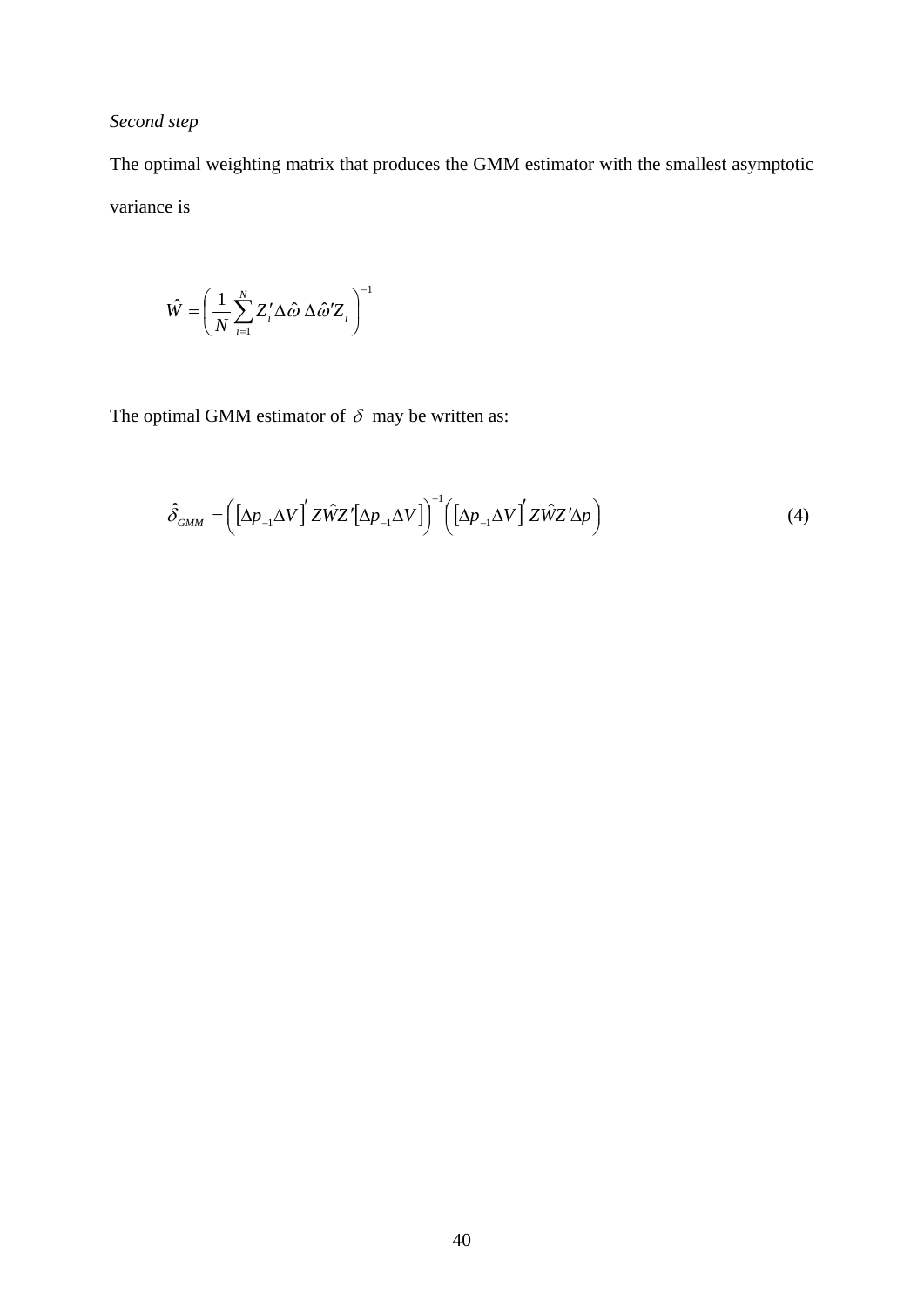| REGRESSION RESULTS: ALTERNATE ESTIMATION TECHNIQUES |                          |                                               |                          |              |             |              |                            |                                    |              |  |  |
|-----------------------------------------------------|--------------------------|-----------------------------------------------|--------------------------|--------------|-------------|--------------|----------------------------|------------------------------------|--------------|--|--|
|                                                     |                          | period 1980-2000                              |                          |              |             |              |                            | 5 five year periods                |              |  |  |
| estimation                                          | Fixed                    | Random                                        | Hausman                  | Arellano     | Arellano    | Arellano     | Arellano & Bond system gmm |                                    |              |  |  |
| method                                              | effects                  | effects                                       | & Taylor                 | & Bond       | & Bond      | & Bond       | a11                        | group                              | group        |  |  |
|                                                     |                          |                                               |                          |              | diff gmm    | system gmm   | countries                  | two                                | one          |  |  |
|                                                     | $[1]$                    | [2]                                           | $[3]$                    | $[4]$        | $[5]$       | [6]          | $[7]$                      | [8]                                | $[9]$        |  |  |
|                                                     | $\overline{\phantom{0}}$ | $\overline{\phantom{0}}$                      | $\overline{\phantom{0}}$ | D.pdvty      | pdvty       | pdvty        | pdvty                      | pdvty                              | pdvty        |  |  |
| fkm                                                 | $\ddot{\phantom{0}}$     | $\ddot{\phantom{1}}$ .                        | $\ddot{\phantom{0}}$ .   |              | 0.087       | 0.032        | 0.056                      | 0.075                              | $-0.001$     |  |  |
|                                                     | $\ddotsc$                | $\ddotsc$                                     | $\ddot{\phantom{0}}$     |              | $(7.92)$ ** | $(9.49)$ **  | $(3.08)$ **                | $(3.35)$ **                        | $-0.09$      |  |  |
| fkfdi                                               | $\bullet$ . $\bullet$    | $\ddot{\phantom{1}}$ .                        | $\ddot{\phantom{1}}$ .   |              | 0.031       | $-0.002$     | 0.025                      | $-0.056$                           | 0.037        |  |  |
|                                                     | $\ddotsc$                | $\ddotsc$                                     | $\ddot{\phantom{0}}$     |              | $(5.72)**$  | $-0.76$      | $-2$                       | $(3.56)$ **                        | $(2.25)*$    |  |  |
| dk                                                  | $\ddot{\phantom{0}}$ .   | $\bullet$ . $\bullet$                         | $\cdot$ .                |              | $-0.008$    | $-0.024$     | $-0.05$                    | $-0.027$                           | 0.003        |  |  |
|                                                     | $\ddotsc$                | $\ddot{\phantom{0}}$                          | $\ddot{\phantom{0}}$     |              | $(2.24)$ *  | $(7.07)$ **  | $(4.27)$ **                | $-1.21$                            | $-0.5$       |  |  |
| grp                                                 |                          |                                               | $\ddot{\phantom{0}}$     |              |             |              |                            |                                    |              |  |  |
|                                                     |                          |                                               | $\cdot$ .                |              |             |              |                            |                                    |              |  |  |
| lpdvty                                              |                          |                                               |                          |              | 0.612       | 0.923        | 0.589                      | 1.19                               | 0.765        |  |  |
|                                                     |                          |                                               |                          |              | $(14.14)**$ | $(47.95)$ ** | $(7.46)$ **                | $(11.54)$ **                       | $(11.53)$ ** |  |  |
| const                                               | $\ddot{\phantom{a}}$     | $\ddot{\phantom{0}}$                          | $\ddot{\phantom{1}}$ .   |              |             | 0.148        | 1.35                       | $-1.076$                           | 0.783        |  |  |
|                                                     | $\ddot{\phantom{a}}$     | . .                                           | $\ddot{\phantom{0}}$     |              |             | $-1.79$      | $(4.21)$ **                | $(2.56)$ *                         | $(2.77)*$    |  |  |
| LD.pdvty                                            |                          |                                               |                          | 0.845        |             |              |                            |                                    |              |  |  |
|                                                     |                          |                                               |                          | $(14.59)$ ** |             |              |                            |                                    |              |  |  |
| D.fkm                                               |                          |                                               |                          | 0.05         |             |              |                            |                                    |              |  |  |
|                                                     |                          |                                               |                          | $(3.63)$ **  |             |              |                            |                                    |              |  |  |
| D.fkfdi                                             |                          |                                               |                          | 0.013        |             |              |                            |                                    |              |  |  |
|                                                     |                          |                                               |                          | $-1.23$      |             |              |                            |                                    |              |  |  |
| D.dk                                                |                          |                                               |                          | $-0.008$     |             |              |                            |                                    |              |  |  |
|                                                     |                          |                                               |                          | $-0.72$      |             |              |                            |                                    |              |  |  |
| conti                                               |                          |                                               | $\cdot$ .                |              |             |              |                            |                                    |              |  |  |
|                                                     |                          |                                               | $\ddot{\phantom{1}}$ .   |              |             |              |                            |                                    |              |  |  |
| ctry                                                |                          |                                               | $\cdot$ .                |              |             |              |                            |                                    |              |  |  |
|                                                     |                          |                                               | $\sim$ $\sim$            |              |             |              |                            |                                    |              |  |  |
| obs                                                 | 1071                     | 1071                                          | 1071                     | 969          | 969         | 1020         | 204                        | 148                                | 56           |  |  |
| no. ctries                                          | 51                       | 51                                            | 51                       | 51           | 51          | 51           | 51                         | 37                                 | 14           |  |  |
| R-squared 0.06                                      |                          | Absolute value of t statistics in parentheses |                          |              |             |              |                            | * significant at 5%; ** significar |              |  |  |

Columns [8] and [9] distinguish between "more developed" (group one) and "less developed" (group two).developing countries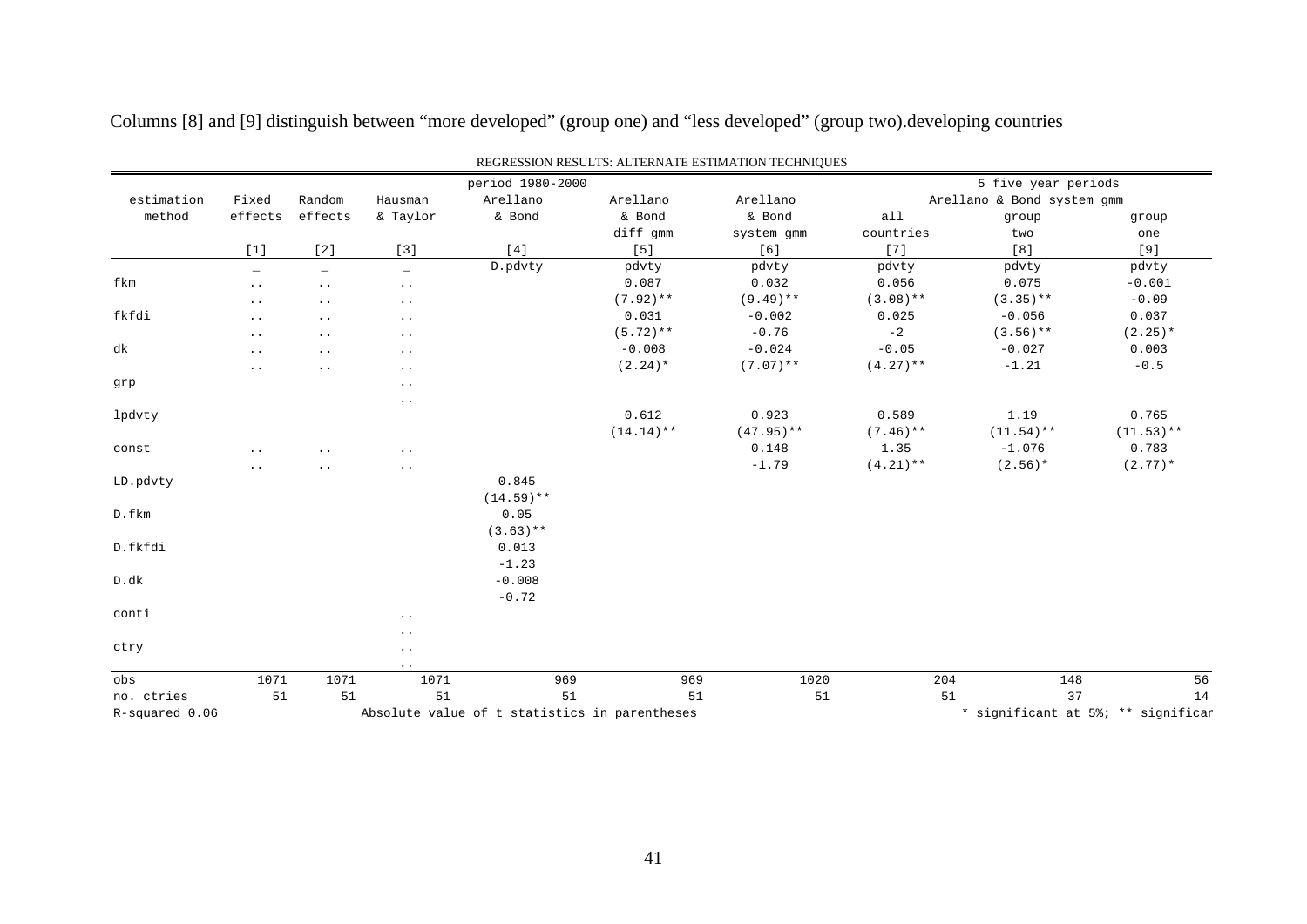## **BIBLIOGRAPHY**

Abramovitz, M. (1986) "Catching Up, Forging Ahead, and Falling Behind", *Journal of Economic History*, vol. 46, issue 2, The Tasks of Economic History, pp. 385-406

Barro, R. & Lee, J.W. (2000) "International Data on Educational Attainment: Updates and Implications," *NBER working paper* no. 7911

Benhabib & Spiegel (1994) "The Role of Human Capital in Economic Development: Evidence for Aggregate Cross-country Data," *Journal of Monetary Economics,* 34, 143-173

Benhabib & Spiegel (2002) "Human Capital and Technology Diffusion," *FRBSF working paper,* no. 2003-02

Bloom, D., Canning, D. & Sevilla, J. (2004) "The Effect of Health on Economic Growth: A Production Function Approach," *World Development*, 2004, Vol.32, pp1-13.

Coe, D., Helpman, E. & Hoffmaister, A. (1997) "North-South Spillovers", *The Economic Journal,* vol; 107, no. 440, pp. 134-149

Cohen, W & Levinthal D (1989) "Innovation and Learning: The two faces of R&D", *Economic Journal,* no. 99, pp.569-596

Cohen, W & Levinthal D (1990) "Absorptive Capacity: A new perspective on Learning and Innovation", *Administrative Science Quarterly*, 35 Devarajan, S., Easterly, W. & Pack, H. (2001) "Is investment in Africa too low or too high? Macro and micro evidence", *World Bank Working Paper Series 2519*

Eaton, J. & Kortum, S. (1996) "Trade in Ideas: Patenting and Productivity in the OECD," *Journal of International Economics,* 40, 251-278

Easterly, W. & Levine, R. (2002) "It's not factor accumulation: Stylized facts and growth models", *Central Bank of Chile Working Paper* no. 164

Fagerberg, J. (1987) "A Technology Gap Approach to Why Growth Rates Differ," *Research Policy* 16(2-4), 87-99 (August)

Fagerberg, J. (1988*a*) "International Competitiveness," *The Economic Journal,* 98, 355-74

Fagerberg, J. (*1988b*) "Why Growth Rates Differ," in *Technical Change and Economic Theory,* Doso, G., Freeman, C., Nelson, R., Silverberg, G., Soete, L. (eds.)*,* 432-457

Forbes, K. J. (2000) "A Reassessment of the Relationship between Inequality and Growth," *The American Economic Review,* vol. 90, no. 4, September, pp. 869-887

Greene, W. (2003) *Econometric Analysis*, fifth edition, Prentice Hall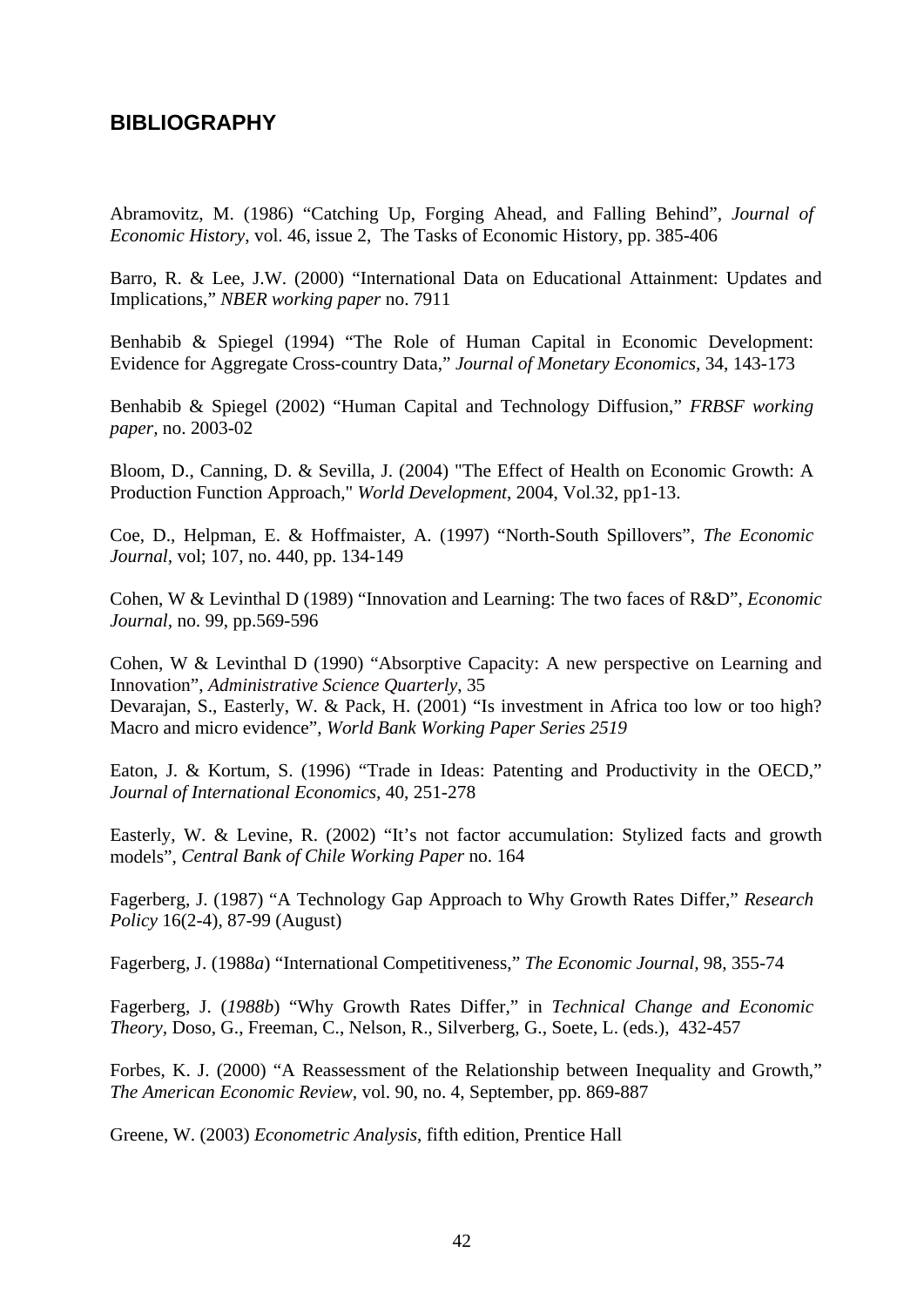Kaldor, N. (1957) "A Model of Economic Growth", *Economic Journal,* 67, 591-624 (December)

Keller, W. (2001) "International Technology Diffusion," *NBER working paper* no. 8573

Klenow, P. & Rodriguez-Clare, A. (1997) "The Neoclassical Revival in Growth Economics: Has it come too far?" *NBER Macroeconomics Annual,* 73-103

Klenow, P. & Rodriguez-Clare, A. (2004) "Externalities and Growth," *NBER working paper* no.11009

Lall, S. (2000) "Industrial Success and failure in a Globalising World", *QEH Working Paper series*, QEHWPS 46, University of Oxford

Lichtenberg, F. & van Pottelsberghe de la Potteroes, B. (1996) "International R&D Spillovers: A Re-examination," *NBER working paper,* 5668

Lucas, R. (1990) "Why Doesn't Capital flow from Rich Countries to Poor Countries?" *American Economic Review*, 80, 92-6

Mayer, J. (2001) "Technology Diffusion, Human Capital and Economic Growth in Developing Countries", *Discussion Paper no. 154*, United Nations Conference on Trade & Development

Mohnen, P. (2001) "International R&D Spillovers and Economic Growth", in Matti Pohjola (ed.) *Information Technology, Productivity and Economic Growth: International Evidence*, UNU/WIDER in development economics, Oxford University Press

Nelson, R. (1996) *The Sources of Economic Growth*, Harvard University Press

Nelson, R. & Pack, H. (1999) "The Asian Miracle and Modern Growth Theory," *The Economic Journal*, vol.109, no.457, 416-436 (July)

Nelson, R. & Winter, S. (1982) *An Evolutionary Theory of Economic Change*, Harvard University Press

Romer, P. (1990) "Endogenous Technological Change," *Journal of Political Economy* 98: S71-S102

 Temple, J. (1999a) "The New Growth Evidence", *Journal of Economic Literature*, 37, 112- 56

Wooldridge, J. (2002) *Econometric Analysis of Cross-section and Panel Data*, MIT Press

Xu, B. (2000) "Multinational Enterprises, Technology Diffusion, and Host Country Productivity Growth," *Journal of Development Economics*, 62, 477-493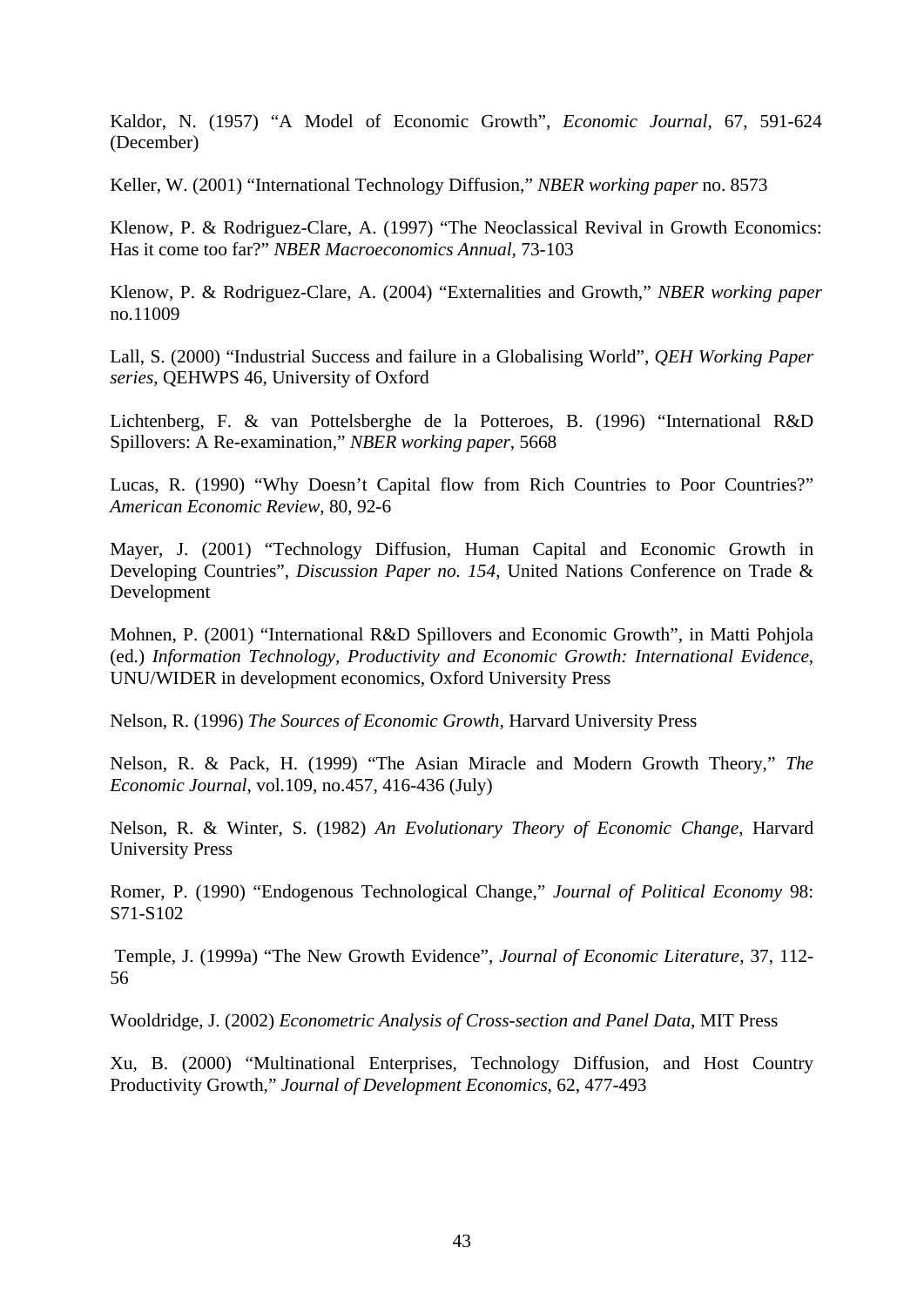#### *The UNU-MERIT WORKING Paper Series*

- # 2006-001 *A Knowledge Economy Paradigm and its Consequences* by Luc Soete.
- # 2006-002 *Public-Private Sector Partnerships in an Agricultural System of Innovation: Concepts and Challenges* by Andy Hall.
- # 2006-003 *Capacity Development for Agricultural Biotechnology in Developing Countries: Concepts, Contexts, Case Studies and Operational Challenges of a Systems Perspective* by Andy Hall and Jeroen Dijkman.
- # 2006-004 *Technological Capabilities with Different Degree of Coherence: A Comparative Study of Domestic-Oriented vs. Export-Driven Bulgarian Software Companies* by Rossitza Rousseva.
- # 2006-005 *Small Islands, New Technologies and Globalization: A Case of ICT adoption by SMEs in Mauritius* by Kaushalesh Lal and Aveeraj Sharma Peedoly.
- # 2006-006 *Beyond Unobserved Heterogeneity in Computer Wage Premiums; and Data on Computer use in Germany, 1997-2001*. Double paper by Joan Muysken, Sybrand Schim van der Loeff and Valeria Cheshko.
- # 2006-007 *Learning in Local Systems and Global Links: The Otigba Computer Hardware Cluster in Nigeria* by Banji Oyelaran-Oyeyinka
- # 2006-008 *Breaking the Fence: Patent Rights and Biomedical Innovation in "Technology Followers*" by Padmashree Gehl Sampath
- # 2006-009 *Taxation and Technolgoy Adoption: A Hotelling Approach* by Ben Kriechel and Thomas Ziesemer
- # 2006-010 *Foreign Direct Investment and Technology Spillovers: Evidence from the Indian Manufacturing Sector* by Subash Sasidharan
- # 2006-011 *Persistence of Innovation in Dutch Manufacturing: Is it Spurious?* by Wladimir Raymond, Pierre Mohnen, Franz Palm and Sybrand Schim van der Loeff
- # 2006-012 *Random walks and cointegration relationships in international parity conditions between Germany and USA of the post Bretton-Woods period* by Franco Bevilacqua
- # 2006-013 *On the Persistence of Inequality in the Distribution of Personal Abilities and Income* by Adriaan van Zon and Hannah Kiiver
- # 2006-014 *Foreign Direct Investment, Firm-Level Capabilities and Human Capital Development: Evidence from Kenyan Manufacturing Industry* by Geoffrey Gachino
- # 2006-015 *The Determinants of Pharmaceutical R&D Expenditures: Evidence from Japan* by Jörg C. Mahlich and Thomas Roediger-Schluga
- # 2006-016 *Random walks and cointegration relationships in international parity conditions between Germany and USA for the Bretton-Woods period* by Franco Bevilacqua
- # 2006-017 *Concepts and guidelines for diagnostic assessments of agricultural innovation capacity* by Andy Hall, Lynn Mytelka and Banji Oyeyinka
- # 2006-018 *Buying and Selling Research and Development Services, 1997 to 2002 by* Julio M. Rosa, Antoine Rose and Pierre Mohnen
- # 2006-019 *INDIA's product patent protection regime: Less or more of "pills for the poor"?*by Padmashree Gehl Sampath
- # 2006-020 *Worker Remittances and Growth: The Physical and Human Capital Channels* by Thomas Ziesemer